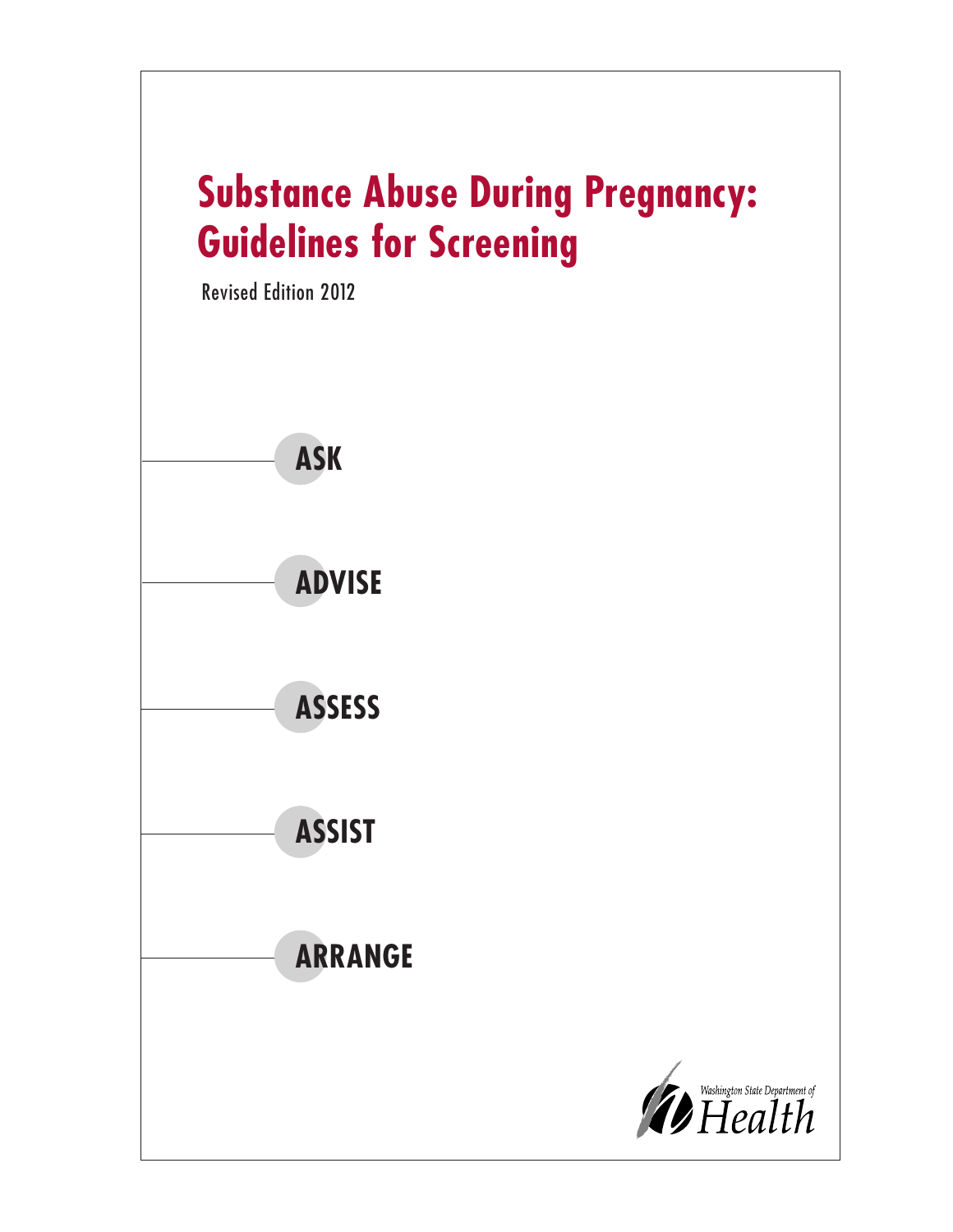# **Substance Abuse During Pregnancy: Guidelines for Screening**

Revised Edition 2012



Office of Healthy Communities P.O. Box 47880 Olympia, WA 98504-7880 Phone: 360-236-3563 Website: www.doh.wa.gov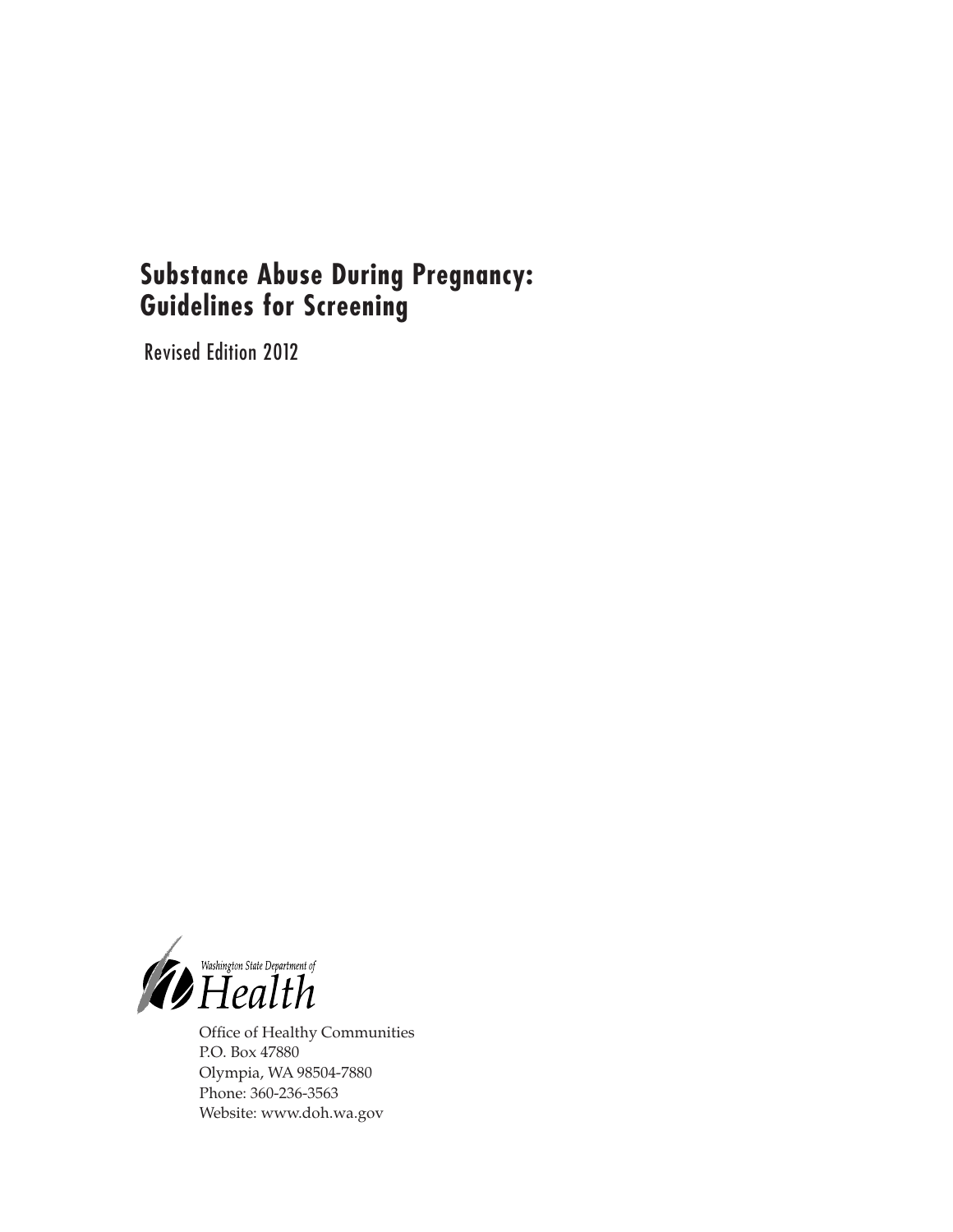#### **Editors**

| Polly Taylor, CMN, MPH, ARNP<br>Public Health Nurse Consultant, Washington State Department of Health |  |
|-------------------------------------------------------------------------------------------------------|--|
| Diane Bailey, MN<br>Public Health Nurse Consultant, Washington State Department of Health             |  |
| Susan R. Green, MPA, CDP, NCAC                                                                        |  |
| Family Services Manager, Behavioral Health and Recovery                                               |  |
| Department of Social and Health Services, Aging and Disability Services                               |  |
| Administration                                                                                        |  |
| Colette McCully, M Ed                                                                                 |  |
| Program Manager, Children's Protection Services                                                       |  |
| Department of Social and Health Services, Children's Administration                                   |  |
| <b>Contributing Authors and Reviewers - 2009 Edition</b>                                              |  |
| David de la Fluentes, MPA                                                                             |  |
| Substance Abuse Program Manager                                                                       |  |
| Department of Social and Health Services, Children's Administration                                   |  |
| Jane Dimer, MD, FACOG                                                                                 |  |
| Chairman, Washington State Section, 2007-2010                                                         |  |
| American College of Obstetricians and Gynecologists                                                   |  |
| Therese Grant, PhD                                                                                    |  |
| Director, Fetal Alcohol and Drug Unit                                                                 |  |
| Director, Washington State Parent Child Assistance Program                                            |  |
| Associate Professor of Psychiatry and Behavioral Sciences                                             |  |
| University of Washington School of Medicine                                                           |  |
| Susan R. Green, MPA, CDP, NCAC                                                                        |  |
| Family Services Manager, Behavioral Health and Recovery                                               |  |
| Department of Social and Health Services, Aging and Disability Services                               |  |
| Administration                                                                                        |  |
| Shelley Little, RN, BSN                                                                               |  |
| Preventive Health Supervisor                                                                          |  |
| Benton-Franklin Health District                                                                       |  |
| Colette McCully, M Ed                                                                                 |  |
| Program Manager, Children's Protection Services                                                       |  |
| Department of Social and Health Services, Children's Administration                                   |  |
| Rebecca Peters, MA, LMHC                                                                              |  |
| Behavioral Health Consultant                                                                          |  |
| Washington State Department of Health                                                                 |  |
| Roger B. Rowles, MD                                                                                   |  |
| Chair, Washington State Perinatal Advisory Committeee                                                 |  |
| Medical Director, Central Washington Regional Perinatal Network                                       |  |
| Maureen Shogan, MN, RNC                                                                               |  |
| <b>Neonatal CNS</b>                                                                                   |  |
| Deaconess Medical Center                                                                              |  |
| Bat-Sheva Stein, RN, MSN                                                                              |  |
| Public Health Nurse Consultant, Washington State Department of Helath<br>James Walsh, MD              |  |
| Medical Director, Addiction Recovery Service                                                          |  |
| <b>Swedish Medical Center</b>                                                                         |  |
| Jeanette Zaichkin, RNC, MN                                                                            |  |
| Neonatal Outreach Coordinator                                                                         |  |
| Children's Hospital and Regional Medical Center                                                       |  |
|                                                                                                       |  |

Adapted from *Screening for Substance Abuse During Pregnancy: Improving Care, Improving Health,* published by the National Center for Education in Maternal and Child Health, 1997.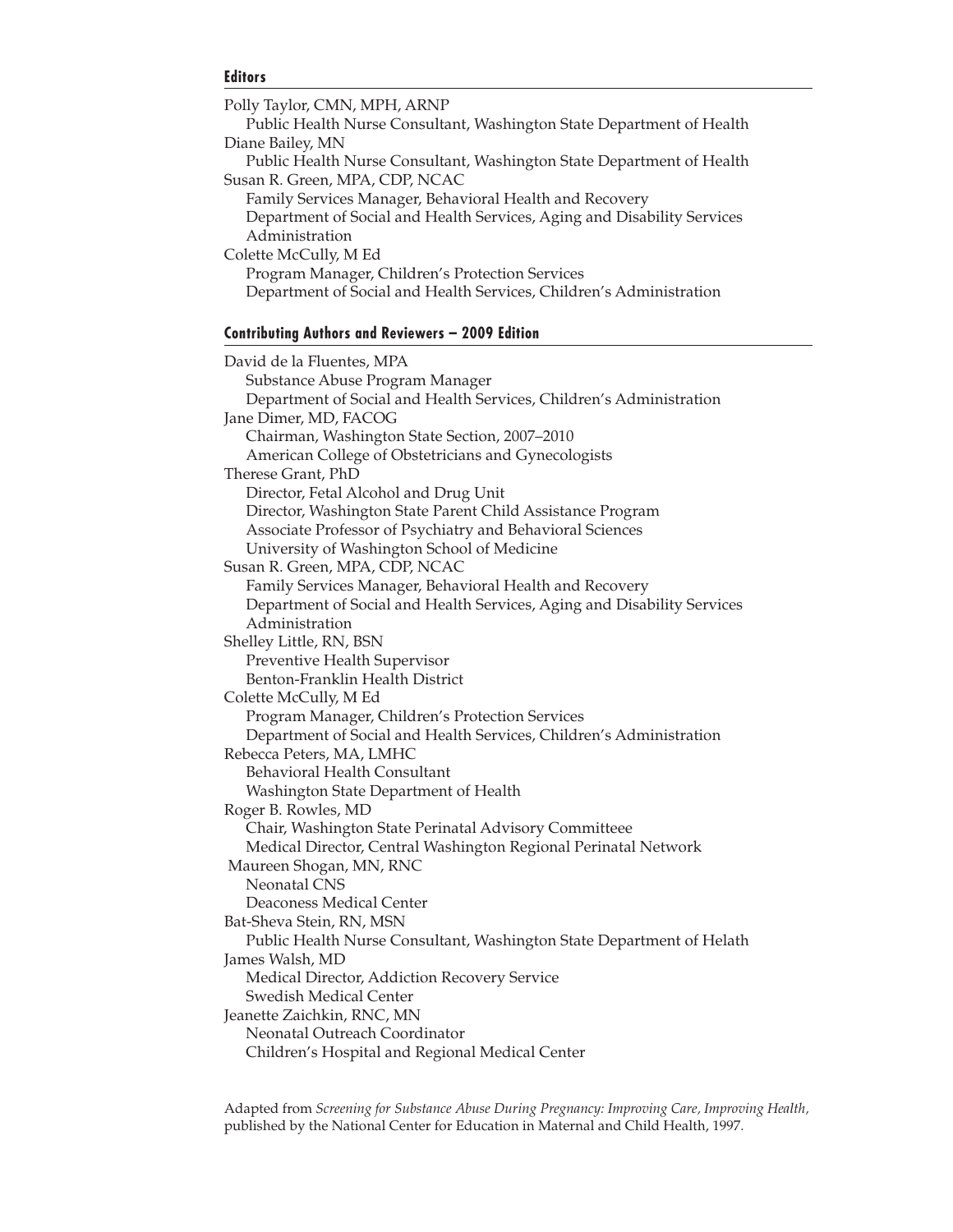# **Contents**

| Appendix E: Department of Social and Health Services Children's Administration Prenatal |  |
|-----------------------------------------------------------------------------------------|--|
|                                                                                         |  |
| Appendix F: Medical and Public Health Statements Addressing Prosecution and Punishment  |  |
|                                                                                         |  |
|                                                                                         |  |
| Guidelines for Testing and Reporting Drug Exposed Newborns in Washington State 35       |  |
|                                                                                         |  |
|                                                                                         |  |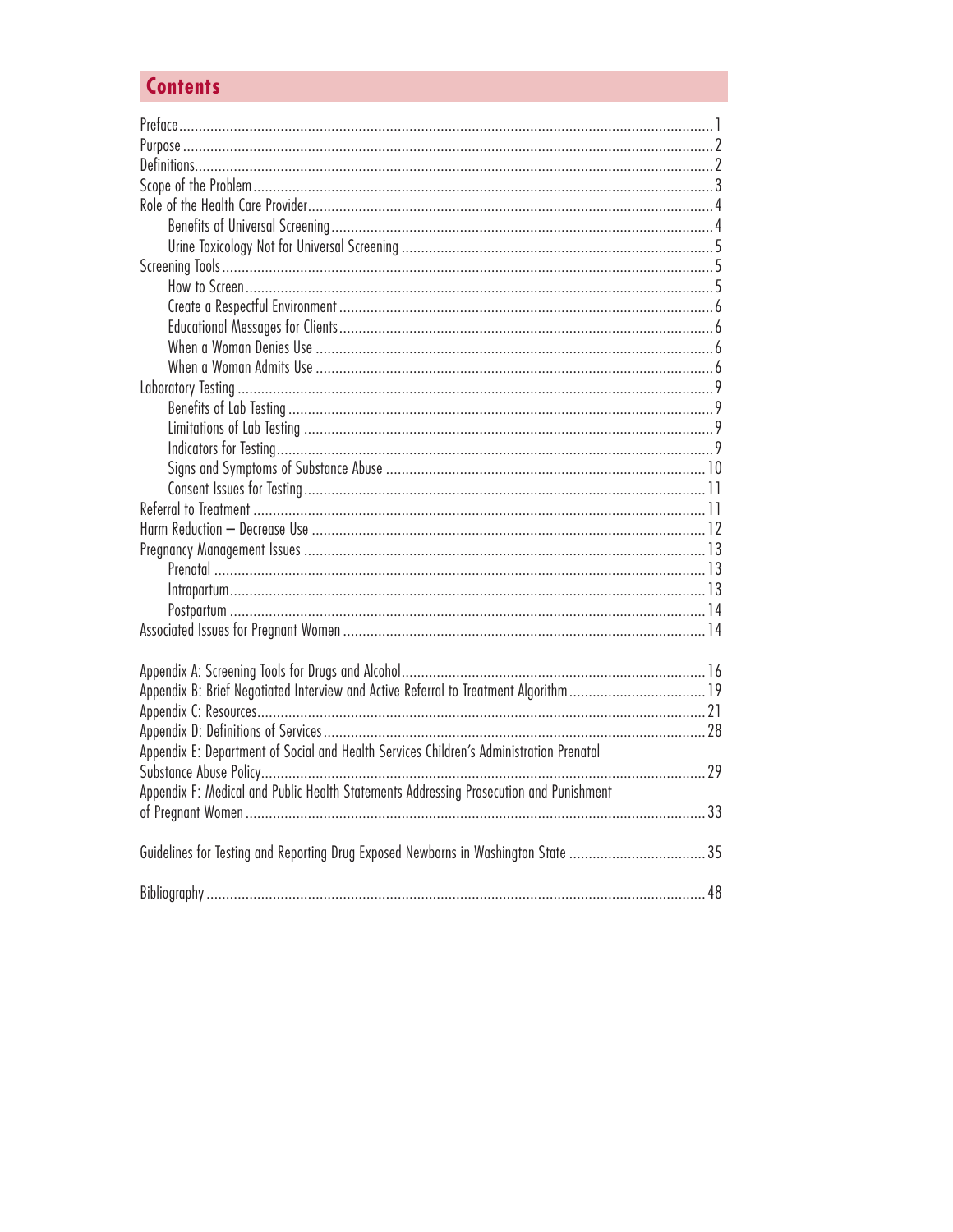## **Preface**

Ubstance abuse during pregnancy has been identified as an issue critical to<br>the health of mothers and babies from all socioeconomic groups. We estimate<br>that in Washington State, between 8,000 and 10,000 infants born each y ubstance abuse during pregnancy has been identified as an issue critical to the health of mothers and babies from all socioeconomic groups. We estimate that in Washington State, between 8,000 and 10,000 infants born each year are are drug or alcohol affected.<sup>1</sup>

Substance abuse contributes to obstetric and pediatric complications, including Fetal Alcohol Spectrum Disorders<sup>2</sup>, prematurity, abruptio placenta and low birth weight.

Prenatal alcohol exposure is the leading preventable cause of birth defects and development disabilities in our country. Prenatal alcohol exposure can result in major organ birth defects, growth disorders and damage to multiple structures in the brain resulting in permanent and lifelong disabilities. Fetal alcohol syndrome (FAS) is one diagnosis within the spectrum of alcohol related disorders resulting from alcohol exposure during pregnancy. Statewide data on Fetal Alcohol Spectrum Disorders are not available in Washington. The prevalence of FAS in the United States is estimated at 0.2 to 1.5 per 1,000 live births. $3$ 

Abuse of prescription narcotic medications is also a growing problem and can result in complications such as Neonatal Abstinence Syndrome.

Treatment for substance abuse during pregnancy can be more effective than at other times in a woman's life. Providers play an important role in influencing the health behaviors of pregnant women in their care. Pregnant women often describe their health care providers as the best source of information and generally follow their advice. We know that Fetal Alcohol Spectrum Disorders and the deleterious effects of drugs are preventable. If we are successful in preventing exposure and these adverse effects, substantial cost savings may be realized, including health care, foster care, special education and incarceration costs.

In spring of 1998, House Bill 3103 was passed and signed into law by Governor Gary Locke. As a result, the Department of Health was directed to develop screening criteria for identifying pregnant women at risk of delivering a drug-affected baby. The screening criteria were developed as guidelines based upon input from key informant surveys, and the House Bill 3103 Advisory Workgroup.

<sup>1</sup> Cawthon L. (1997). *Substance Use During Pregnancy: Prevalence, Effects and Costs.* Olympia, WA: Department of Social and Health Services.

<sup>2</sup> Fetal Alcohol Spectrum Disorders is the latest, federally accepted umbrella term used to refer to all conditions caused by prenatal alcohol exposure, such as fetal alcohol syndrome, fetal alcohol effects, alcohol-related neurodevelopmental disorder, and alcohol-related birth defects.

<sup>3</sup> U.S. Department of Health and Human Services. (2009). Reducing Alcohol-exposed Pregnancies. A report of the National Task Force on Fetal Alcohol Syndrome and Fetal Alcohol Effect.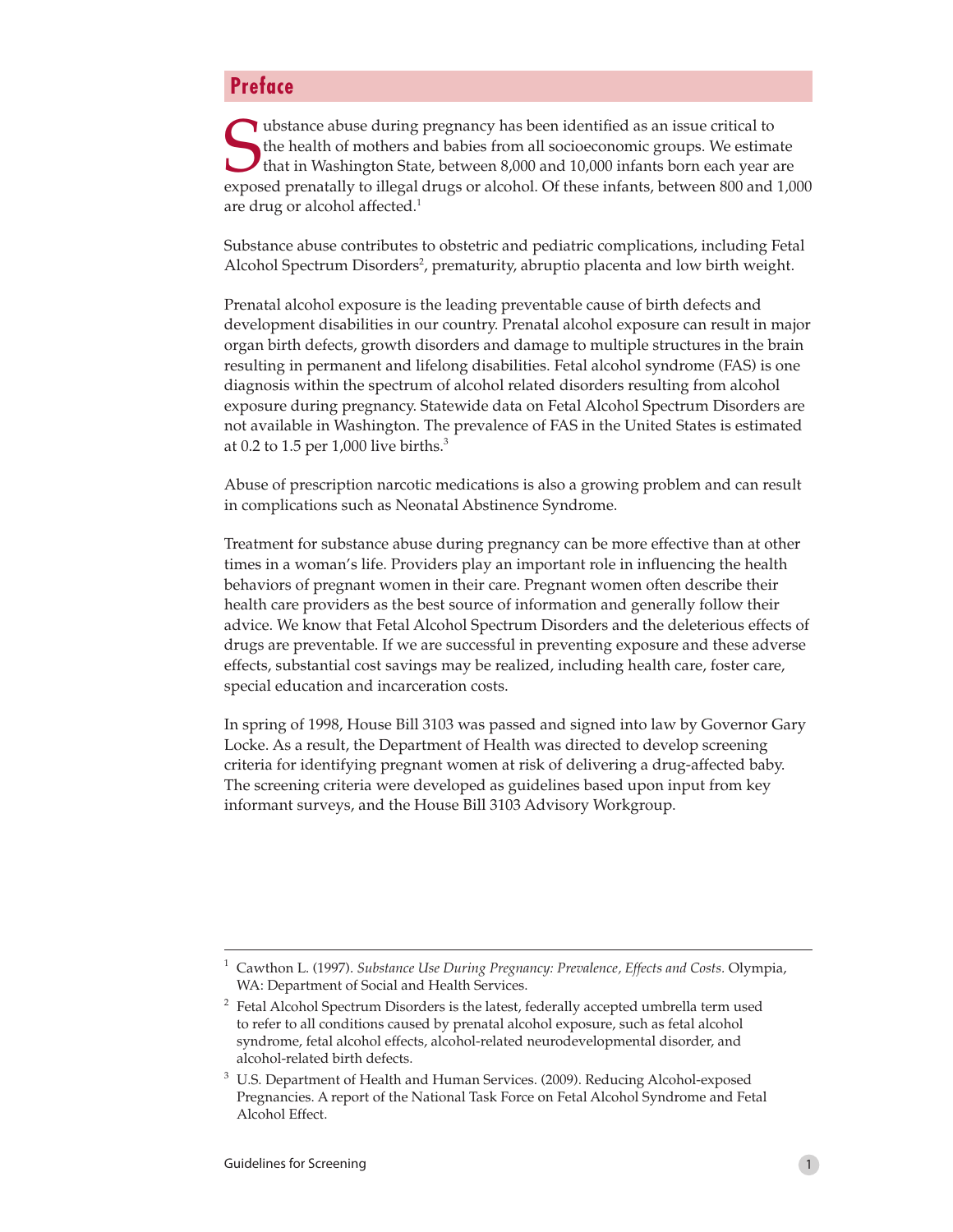We want to thank all those who assisted in the development and updates of these guidelines. Reduction of perinatal drug and alcohol dependency and its devastating effects can be achieved through improved identification of alcohol and drug use prior to or early in pregnancy, and utilization of consistent evidence-based medical protocols. Early identification is the first step toward engaging substance dependent women into treatment. Primary prevention efforts in family planning and primary care settings aimed at identification prior to pregnancy are also of critical importance in achieving a significant reduction in perinatal drug use. We hope this information will help all health care professionals working with pregnant women enhance their skills and improve care for women and infants.

## **Purpose**

The American College of Obstetrics and Gynecology 2008 Committee Opinion number 422 *At Risk Drinking and Illicit Drug use: Ethical Issues In Obstetric and Gynecologic Practice* and American College of Obstetricians and Gynecologists Committee Opinion No. 343, August, 2006, Psychosocial Risk Factors: Perinatal Screening and Intervention recommend that all pregnant women be questioned thoroughly about substance abuse. The purpose of this Washington State Department of Health document is to:

- Improve provider ability to effectively screen and identify pregnant women with substance use or abuse issues
- Provide guidelines for screening and follow-up
- Provide sample screening tools
- Provide recommendations related to drug testing of pregnant women and newborns
- Provide referral resource information for Washington State

## **Definitions**

**Use** refers to any use of alcohol or drugs.

**Abuse** is a recurring pattern of alcohol or other drug use which substantially impairs a person's functioning in one or more important life areas such as familial, vocational or employment, psychological, legal, social or physical. Any use by a youth is considered abuse.

**Dependence** is dependent use which is a primary chronic disease with genetic, psychological, and environmental factors influencing its development and manifestations including physical and physiological dependence as evidenced by withdrawal. Psychological dependence is evidenced by a subjective need for a specific psychoactive substance such as alcohol or a drug. Women who abuse substances or are dependent require different interventions than men.

**Addiction or Addictive Process:** A complex, progressive behavior pattern having biological, psychological, sociological, and behavioral components. The addicted individual has pathological involvement in or attachment to a behavior (substance use); is subject to a compulsion to continue to use and has reduced ability to exert personal control over the use.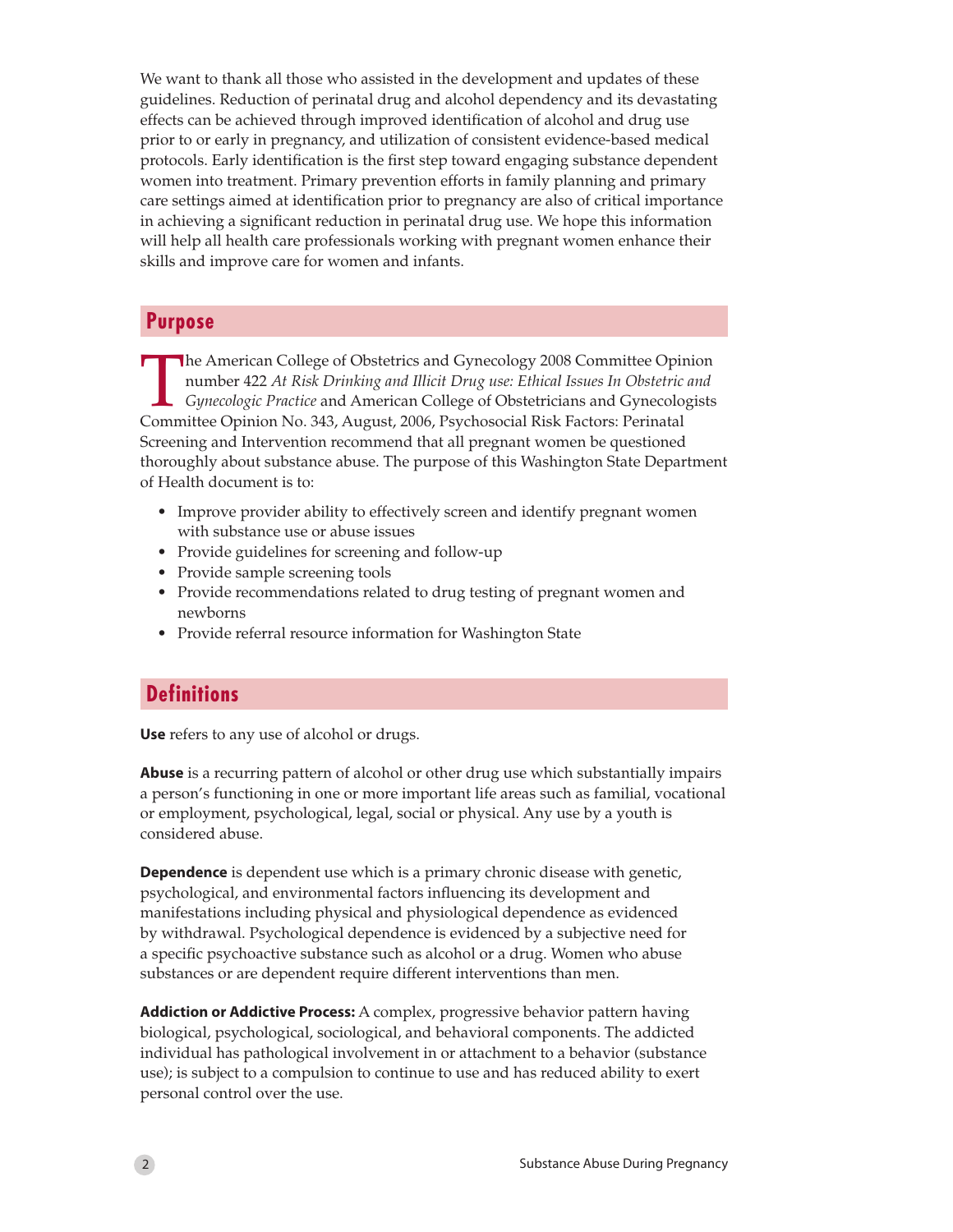Addiction is characterized by:

- Inability to consistently abstain
- Impairment in behavioral control
- Craving or increased hunger for drugs or rewarding experiences
- Diminished recognition of significant problems with one's behaviors and interpersonal relationships
- Dysfunctional emotional response www.asam.org/DefinitionofAddiction-LongVersion.html

## **Nonmedical, Misuse, and Abuse of Prescription Medication:** <sup>4</sup>

**Nonmedical Use:** Use of prescription drugs that were not prescribed by a medical professional (i.e., obtain illicitly) or are used for the experience or feeling a drug causes.

**Misuse:** Incorrect use of a medication by patients who may use a drug for a purpose other than prescribed, take too little or too much of a drug, take it too often, or take it for too long. Misuse does not apply to off-label prescribing—prescribing a medication for a condition other than the condition for which the Food and Drug Administration approved the medication—when such use is supported by common medical practice, research, or rational pharmacology.

**Abuse:** A maladaptive pattern of substance use, leading to clinically significant impairment or distress as manifested by one or more behaviorally based criteria.

**Substance-Exposed Newborn** is one who tests positive for substance(s) at birth, or the mother tests positive for substance(s) at the time of delivery, or the newborn is identified by a medical practitioner as having been prenatally exposed to substance(s).

**Substance-Affected Newborn** is one who has withdrawal symptoms resulting from prenatal substance exposure or demonstrates physical or behavioral signs that can be attributed to prenatal exposure to substances and is identified by a medical practitioner as affected.

#### **Neonatal Abstinence Syndrome (NAS):**

NAS is a complex of signs and symptoms in the postnatal period associated with the sudden withdrawal of maternally transferred opioid. (American Academy of Pediatrics definition)

NAS refers to a constellation of signs in the newborn due to substance or medical withdrawal. In most cases, exposure occurs during pregnancy, but it may also describe a syndrome secondary to withdrawal of opioids and sedatives administered postnatally to infants with serious illness. Opiods (naturally occuring, synthetic, and semi-synthetic) are the most frequent drugs which give rise to the typical signs.<sup>5</sup>

**Screening:** Methods used to identify risk of substance abuse during pregnancy and postpartum, including self report, interview, and observation. All pregnant women should be screened, ideally at every encounter, for substance use, abuse, and dependency. Rescreening should be done if risk factors are present or if the woman has a history of alcohol or drug use.

<sup>4</sup> NIDA Substance Abuse Treatment Advisory, May 2006, Volume 5, Issue 2.

<sup>5</sup> University of Vermont – Management of Neonatal Opioid Withdrawal, 2009. www.med.uvm.edu/VCHIP/downloads/VCHIP\_5%20Neonatal\_guidelines.pdf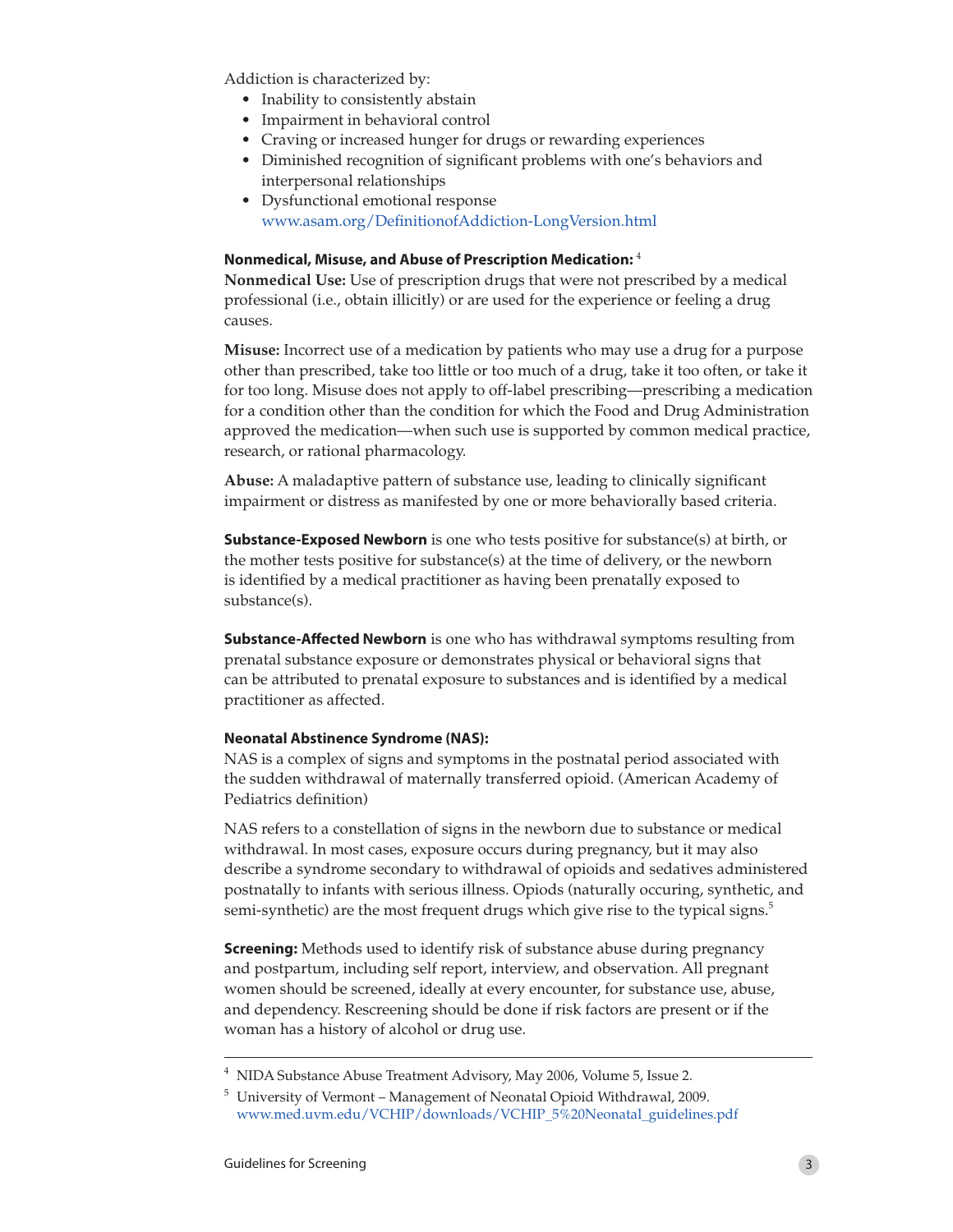**Testing:** Process of laboratory testing to determine the presence or absence of a substance in a specimen. Universal testing may be used as a screening tool in some practices, but is not recommended (see Page 6).

**Assessment:** Comprehensive evaluation of a client's risk for substance abuse during pregnancy and postpartum. The following are characteristics of assessment:

- Includes collecting objective and subjective information
- May include screening and lab testing
- Should be timely and culturally appropriate
- May result in a diagnosis and plan for intervention

## **Scope of the Problem**

Ubstance use is found throughout all social and economic tiers. As the growth<br>of prescription opiate use increases, more working and middle class pregnant<br>women are affected. Women who use often show no social signs of pro of prescription opiate use increases, more working and middle class pregnant women are affected. Women who use often show no social signs of problems and may be fearful of disclosure.

A Department of Health & Human Services survey (National Survey on Drug Use & Health) regularly measures substance use among women in the United States. Although accurate data are difficult to obtain on this topic, the survey estimated that in 2005–2006 almost 10 percent of women aged 18–49 (6.4 million women) were estimated to use illicit drugs. In the same survey, 4.5 percent of pregnant women used illicit substances in the last month (Substance Abuse Mental Health Services Administration, 2010).<sup>6</sup> With regard to prenatal alcohol and drug use, populationbased studies indicate that during the previous month, 10.1 percent of pregnant women reported drinking any alcohol, 1.9 percent of pregnant women reported binge alcohol use (Centers for Disease Control, 2004).<sup>7</sup>

In Washington State, it is difficult to estimate the number of alcohol and drug exposed and affected infants. Accurate, population-based, available data sources are limited and often combine episodic use of alcohol and drugs with chronic addiction.

Washington State data combines episodic use and chronic addictive patterns to reveal that 8,000–10,000 infants are born each year exposed to alcohol or drugs. Exposure means any exposure to a potentially harmful substance including tobacco. Of the infants exposed, 800–1,000 are alcohol or drug affected. This means that the infants are diagnosed at or after birth as having signs and symptoms and other measurable effects due to drug or alcohol use by their mothers. No additional data are available at this time.

<sup>6</sup> Substance Abuse and Mental Health Services Administration. (2010). Results From the 2009 National Household Survey on Drug Abuse: Volume 1: Summary of National Findings. Rockville, MD: U.S. Department of Health & Human Services, Substance Abuse and Mental Health Services Administration, Office of Applied Studies.

<sup>7</sup> Centers for Disease Control and Prevention. (2004). Alcohol Consumption Among Women Who Are Pregnant or Who Might Become Pregnant – United States, 2002. Morbidity and Mortality Weekly Report, 53, 1178–1181.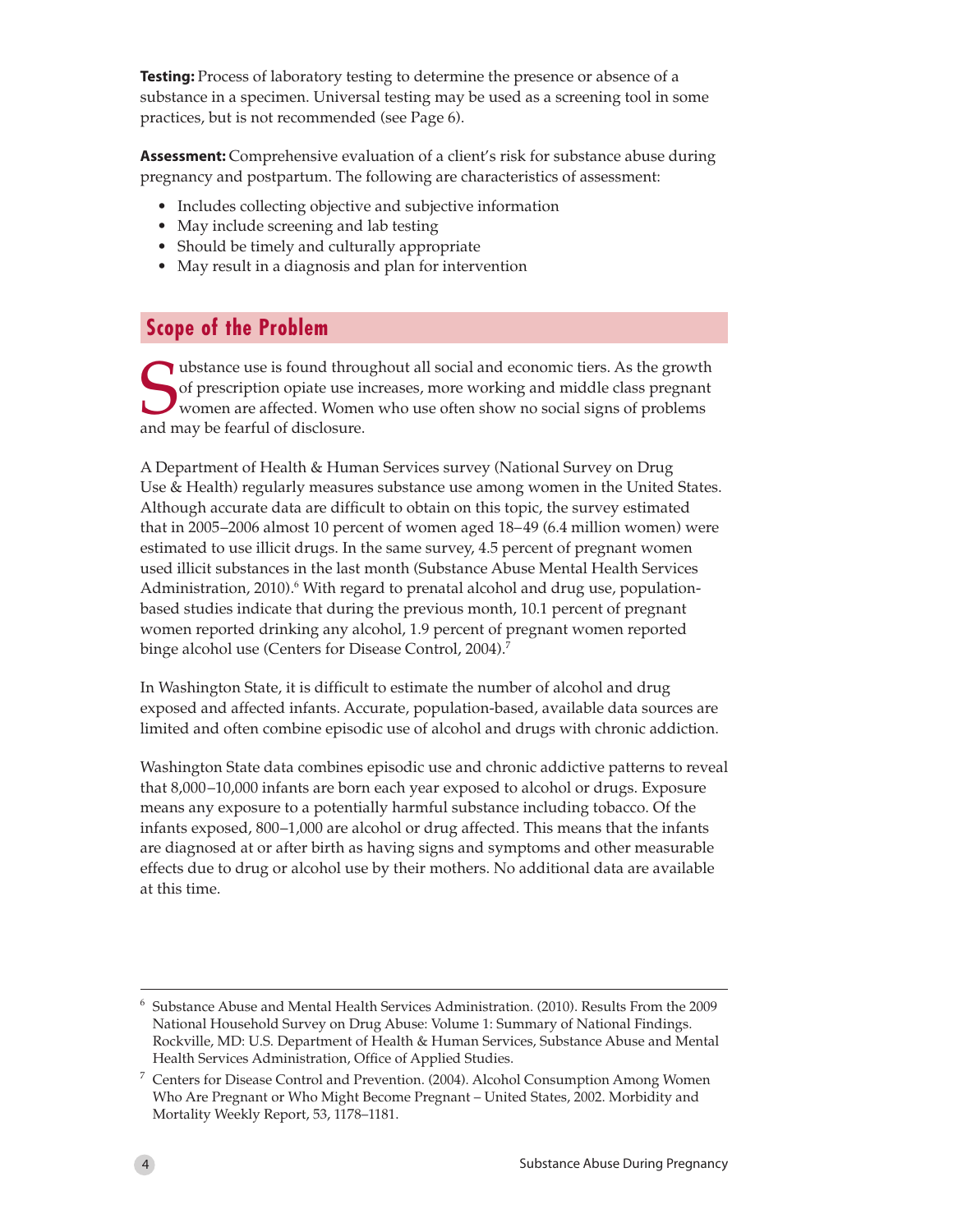Pregnancy Risk Assessment Monitoring System population based survey data provide more information about alcohol and tobacco. In 2010, about 9 percent of mothers in Washington State smoked tobacco in the third trimester. Highest rates occurred in low-income women (about 15 percent of women on Medicaid reported smoking in the last three months of pregnancy versus 3% not on Medicaid). Alcohol use during the last three months of pregnancy was higher among women not covered by Medicaid. In 2010, about 11 percent of these women reported drinking in the last three months of pregnancy compared to about 4 percent of women on Medicaid. Fifty-six percent of Washington women drank 3 months before pregnancy. Of these women, about 45% of Medicaid women and 66% of non-Medicaid women.

It is difficult to ascertain the true extent of illicit drug use during pregnancy as reporting is voluntary and infant effects difficult to diagnose. According to the National Survey on Drug Use and Health (2010), rates of past month illicit drug use among individual age 26 and older in Washington State have been consistently among the highest in the country.<sup>6</sup> It is interesting to note that a recent study found chronic use of prescription narcotics during pregnancy increased between 1998 and 2009.<sup>8</sup>

## **Role of the Health Care Provider**

It is the responsibility of every practice to make sure that all pregnant and postpartum women are screened for substance use. Physicians, nurses, and involved in prenatal care play an important role in the reduction of su t is the responsibility of every practice to make sure that all pregnant and postpartum women are screened for substance use. Physicians, nurses, and others involved in prenatal care play an important role in the reduction of substance team approach is recommended, including the primary provider, clinic nurse, social worker, public health nurse, chemical dependency treatment provider, and the client herself.

For the health care team to screen clients effectively, members of the team must be educated about when and how to screen, how to assist the woman who admits use, and about associated issues in the substance using or abusing woman's prenatal and postpartum care.

#### **Benefits of Universal Screening**

Universal screening provides the practitioner with the opportunity to talk to every client about the risks of alcohol, illicit drugs, prescription drugs, tobacco, and other substances and risky behaviors. Structured screening, built into the care of every pregnant woman, helps eliminate "educated guessing," which is heavily dependent on practitioner bias and attitudes. With education and practice, the provider's skill and comfort with confronting these issues improves, interviewer bias is eliminated, and the stigma of substance use and abuse is reduced. The practice of universal screening increases the likelihood of identifying substance users and allows for the earliest possible intervention or referral to specialized treatment.

<sup>8</sup> Kellogg, A, Rose, CH, Harms, RH, Watson, WJ. (2010). Current trends in narcotic use in pregnancy and neonatal outcomes. *American Journal of Obstetrics and Gynecology*, 201(3), 259.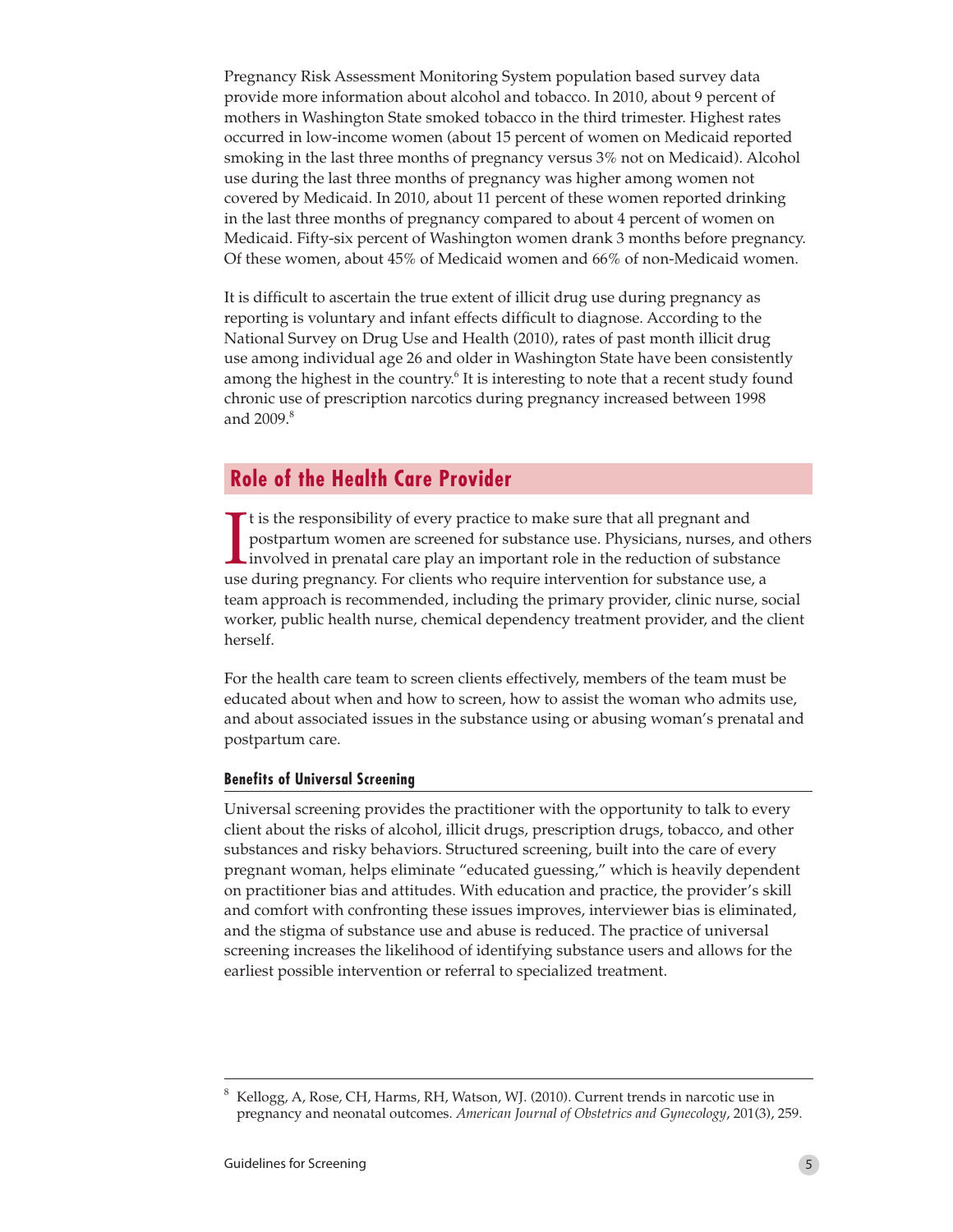Screening is conducted by interview, self-report, and clinical observation. Screening takes only about 30 seconds for most clients who do not have a substance use problem and 5–10 minutes for the 10–15 percent of clients who do. This small investment actually saves time by answering questions that might come up later, and by reducing care time for a patient in whom obstetrical complications can be prevented through early identification of this risk factor. In addition, screening and education of every client enhances clients' awareness of the risks of substance use or abuse during pregnancy and may prevent use or abuse in future pregnancies.

#### **Urine Toxicology Not for Universal Screening**

Urine toxicology may be useful to follow up a positive interview screen. For more information about the benefits and limitations of urine toxicology (see Page 10).

The American College of Obstetricians and Gynecologists 1994 Technical Bulletin concluded that urine testing has limited ability to detect substance abuse and therefore does not recommend universal urine toxicologies on pregnant women as a screening method. In its subsequent Committee Opinion (2008), the American College of Obstetricians and Gynecologists asserted that universal screening questions, brief intervention and referral to treatment was the best practice.

## **Screening Tools**

Interview-based or self-administered screening tools are the most effective way determine risk or allow self reporting. Brief questionnaires have demonstrated effectiveness for assessing alcohol and drug use during pregnan nterview-based or self-administered screening tools are the most effective way to determine risk or allow self reporting. Brief questionnaires have demonstrated Leffectiveness for assessing alcohol and drug use during pregnancy. Examples include the T-ACE, TWEAK, 4 P's Plus (see Appendix A, Pages 17–19).

Use a screening tool with every client, not just those in whom substance use is suspected. Women should be screened for alcohol, illicit drugs, tobacco, misuse of prescription drugs, and other substances, including use prior to pregnancy. If the screening tool focuses on alcohol (for example, the T-ACE) another tool should be administered to screen for additional substances. The 4 P's Plus is a tool that covers both alcohol and drugs (see Page 17).

## **ASK** – See Pages 17–19 for sample screening tools

#### **How to Screen**

Screening is a skill, and staff should be trained in interview techniques. The screening should be performed by the health care provider or other staff member who has knowledge of substance use during pregnancy. Results of the screen should be discussed with the client in a non-judgemental, supportive manner, and documented in the chart. If the client is screened by someone other than the primary obstetric provider, the provider should review the results of the screen and give appropriate follow-up messages to the client.

Make substance screening a routine part of prenatal care services. This approach decreases subjectivity, discomfort and bias. Ideally, pregnant women should be screened at each encounter, and minimally, once each trimester. Include inquiries into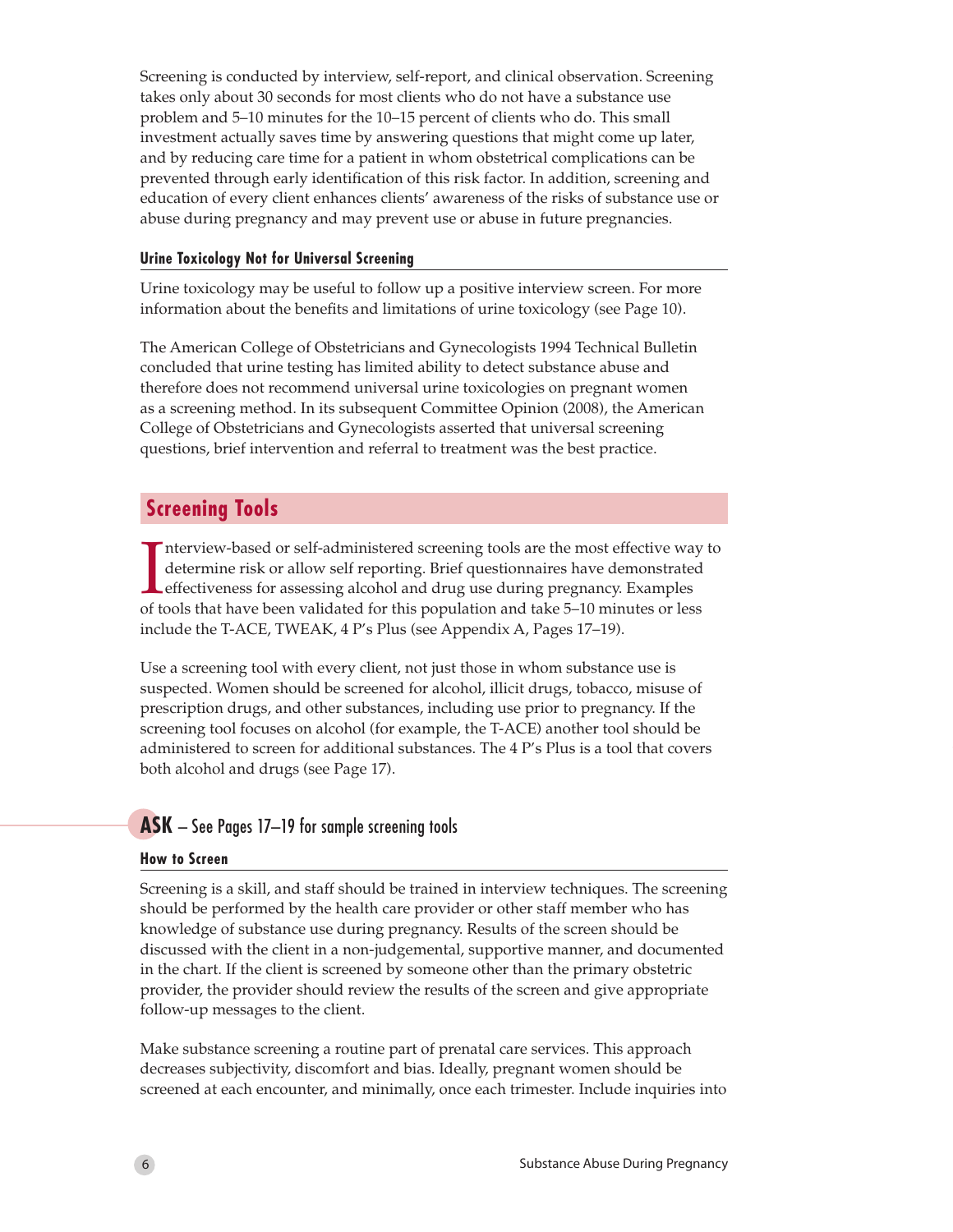substance abuse problems in family members. Know how to respond to both positive and negative responses to screening tools (see Page 8). As trust develops, the client who is using is more likely to disclose that use. When use is disclosed, remember that screening tools identify risk but are not diagnostic. Know how to respond, including discussing risks of use, benefits of stopping, and resources for further evaluation.

Recent addiction research has identified physical, sexual, and emotional abuse as frequent precursors to substance use in women; therefore, pregnant women should also be screened for risk of domestic violence. In addition to brief structured screening tools, asking about foster care during childhood or history of foster care for the woman's own children may lead to discussion of the potential for substance use.

How screening is handled impacts pregnant women's use of prenatal care. If women fear adverse consequences or judgmental attitudes, they often delay or avoid prenatal care.<sup>9</sup>

#### **Create a Respectful Environment**

Supportive inquiry about use of drugs or alcohol can open the door to referral and treatment. In order to elicit an honest response, a safe and respectful environment is essential.

- • Assume that all women want a healthy baby. However, do not assume that all women know when they became pregnant or welcome the current pregnancy.
- Educate support staff about the importance of a positive and nonjudgmental attitude in establishing a trusting relationship and welcoming environment.
- Observe and protect provider and client confidentiality. For example, know the issues surrounding consent for testing clients and newborns (see Page 12).
- • Ask every question in a health context. This lessens the stigma associated with the topic, and expresses concern for the health of the mother and baby.
- Be empathetic, nonjudgmental and supportive when asking about use; consider the client's needs and life situation.
- Offer culturally appropriate screening in the client's primary language.

## **ADVISE**

#### **Educational Messages for Clients**

Assume that all women have some knowledge of the effects of drugs, alcohol, and cigarettes on pregnancy. Ask what the woman knows, then fill in the missing pieces and clarify misconceptions. This is an excellent opportunity to educate the client and her partner about the adverse effects of tobacco, drugs, and alcohol, and the benefits of stopping use at any time during pregnancy or postpartum. These messages can be reinforced through pre-pregnancy, pregnancy, and postpartum discussions not only by the primary obstetric provider, but by the community childbirth educator, outreach worker, community health nurse, and other health care staff.

Roberts, CM, Nuru-Jeter, A. (2010). Women's Perspectives on Screening for Alcohol and Drug Use in Prenatal Care. *Women's Health Issues*, 20, 193-200.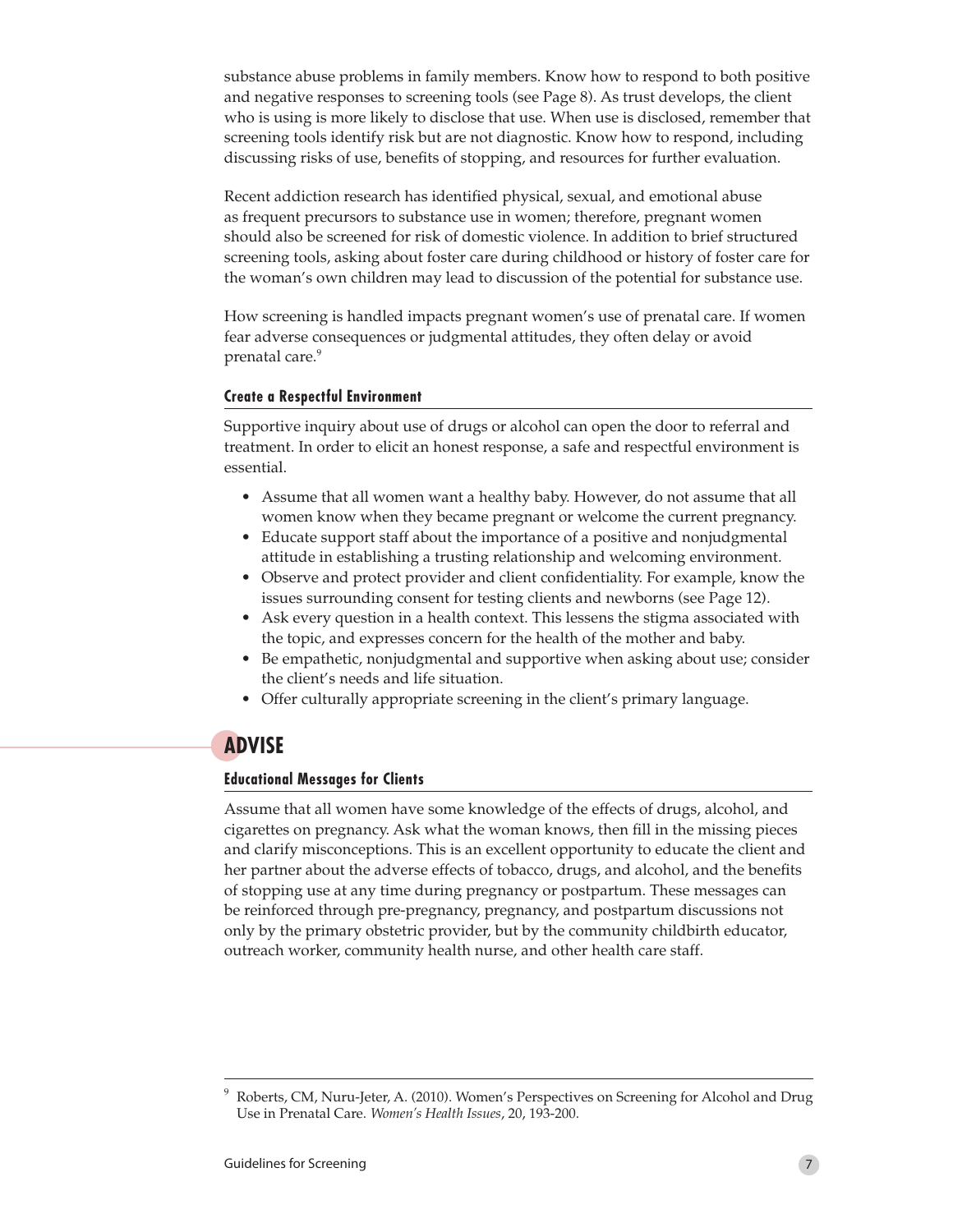### **When a Woman Denies Use**

Many women do abstain from drugs and alcohol, especially during pregnancy. Acknowledge this wise choice and review the benefits of abstinence from substances. Continue to screen throughout pregnancy and postpartum, ideally at each encounter, but at least once per trimester. In some situations, women may deny use but a constellation of signs and symptoms suggest abuse. In this case it may be prudent to re-screen frequently or conduct lab testing (see Page 10).

### **When a Woman Admits Use**

Many women are able to abstain during pregnancy, so the woman who admits to current use of significant amounts is likely to have remarkable addiction and may be using substances to help her cope with psychosocial stressors in her life. The woman may feel safe enough to share with the medical provider about her use but may not be ready to take the next step of a comprehensive assessment and treatment.

The Stages of Change model developed by Prochaska and DiClemente (1992) is one approach to understanding the steps to changing drug or alcohol use during pregnancy.

## **Stages of Change**

The stages of change are:

- 1. Pre-contemplation
- 2. Contemplation
- 3. Preparation
- 4. Action
- 5. Relapse

**Pre-contemplation.** The woman is not considering change during the pre-contemplation stage.

- She may not believe it is necessary (examples: used during last pregnancy and nothing happened, or her mother used while pregnant with her and she is okay).
- She may not know or understand the risks involved.
- She has tried many times to quit without success, so has given up and doesn't want to try again.
- She has gone through withdrawal before and is fearful of the process or effects on her body.
- She feels strongly that no one is going to tell her what to do with her body.
- She has mental illness or developmental delay and does not have a good grasp of what using drugs and alcohol during pregnancy means—even when information is given to her.
- She has family members or a partner, whom she depends on, who use. She may not contemplate changing when everyone else continues to use.

The woman in pre-contemplation may present as resistant, reluctant, resigned, or rationalizing.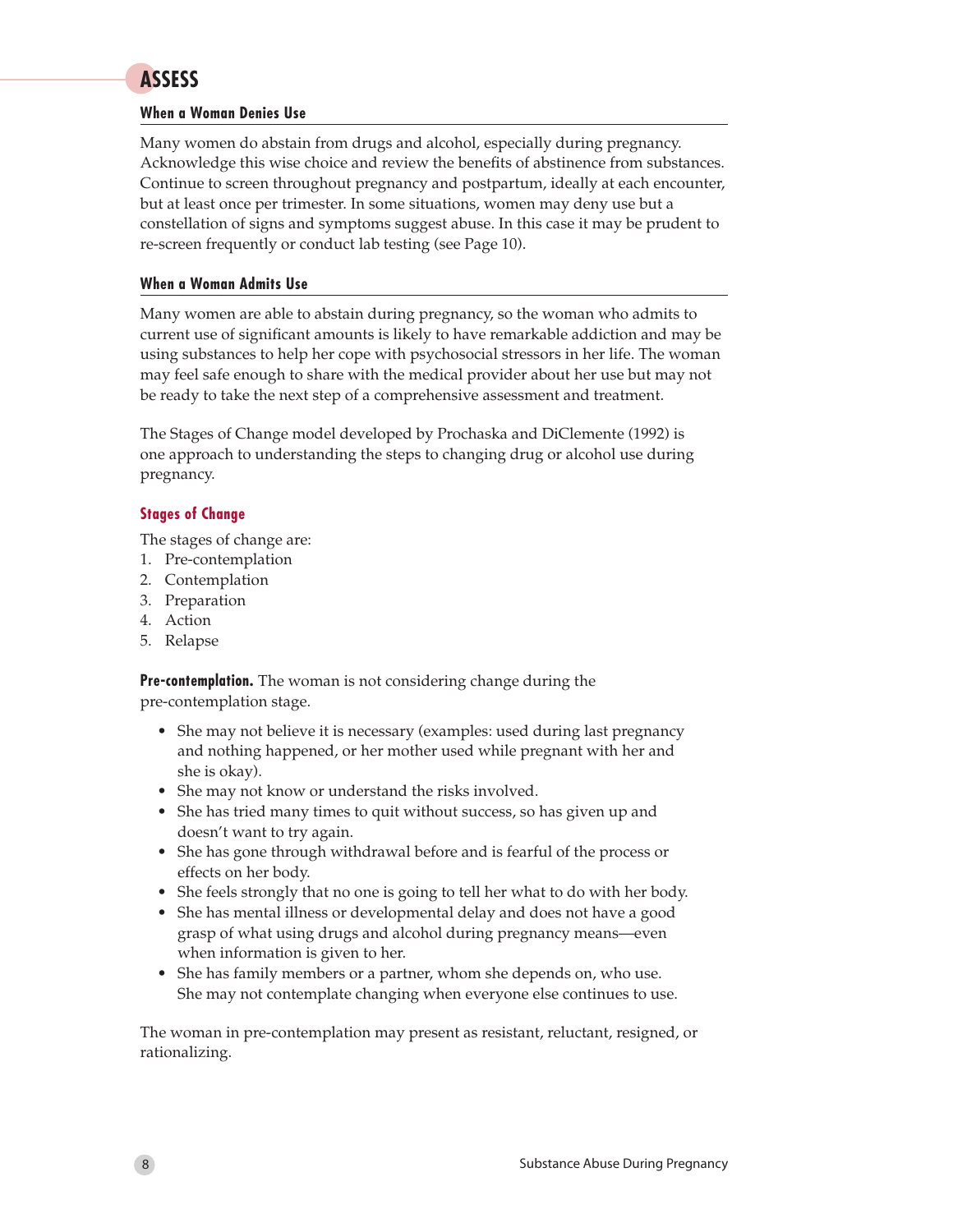#### **Resistant:** *"Don't tell me what to do."*

*Provider Response:* Work with the resistance. Avoid confrontation and try to solicit the women's view of her situation. Ask her what concerns her about her use and ask permission to share what you know, and then ask her opinion of the information. Accept that the process of change is a gradual one and it may require several conversations before she feels safe about discussing her real fears. This often leads to a reduced level of resistance and allows for a more open dialogue. Try to accept her autonomy but make it clear that you would like to help her quit or reduce her use if she is willing.

#### **Reluctant:** *"I don't want to change; there are reasons."*

*Provider Response:* Empathize with the real or possible results of changing (for example, her partner may leave). It is possible to give strong medical advice to change and still be empathetic to possible negative outcomes to changing. Guide her problem solving.

#### **Resigned:** *"I can't change; I've tried." Provider Response:* Instill hope, explore barriers to change.

#### **Rationalizing:** *"I don't use that much."*

*Provider Response:* Decrease discussion. Listen, rather than responding to the rationalization. Respond to her by empathizing and reframing her comments to address the conflict between wanting a healthy baby and not knowing whether "using" is really causing harm.

**Contemplation.** The woman is ambivalent about changing her behavior. She can think of the positive reasons to change but also is very aware of the negative sides of change (see above).

*Provider Response:* Health care providers can share information on the health benefits of changing for the woman and fetus. The woman in contemplation will hear these benefits, but is very aware of the negative aspects of change on her life. Help the woman explore goals for a healthy pregnancy, and problem solve how to deal with the negative aspects of quitting alcohol and drug use and remaining abstinent.

**Preparation.** The woman's ambivalence is shifting toward changing her behavior. She is exploring options to assist her process. She may be experimenting by cutting down, or has been able to quit for one or more days. Although her ambivalence is lessening, it is still present and may increase when she is challenged by those around her, triggered by the environment, or is under other types of stress she has handled by using in the past.

*Provider Response:* Acknowledge strengths; anticipate problems and pitfalls to changing, and assist the woman in generating her own plan for obtaining abstinence. Problem solve with her regarding barriers to success. Work on plans for referral to treatment.

**Action.** The woman has stopped using drugs or alcohol.

*Provider Response:* Acknowledge her success and how she is helping her infant and herself; have her share how she has succeeded and how she is coping with the challenges of not using. Offer to be available for assistance if she feels that she wants to use drugs or alcohol again. Provide assistance with treatment referrals. Discuss triggers, stressors, social pressures that may lead to relapse and help the woman plan for them.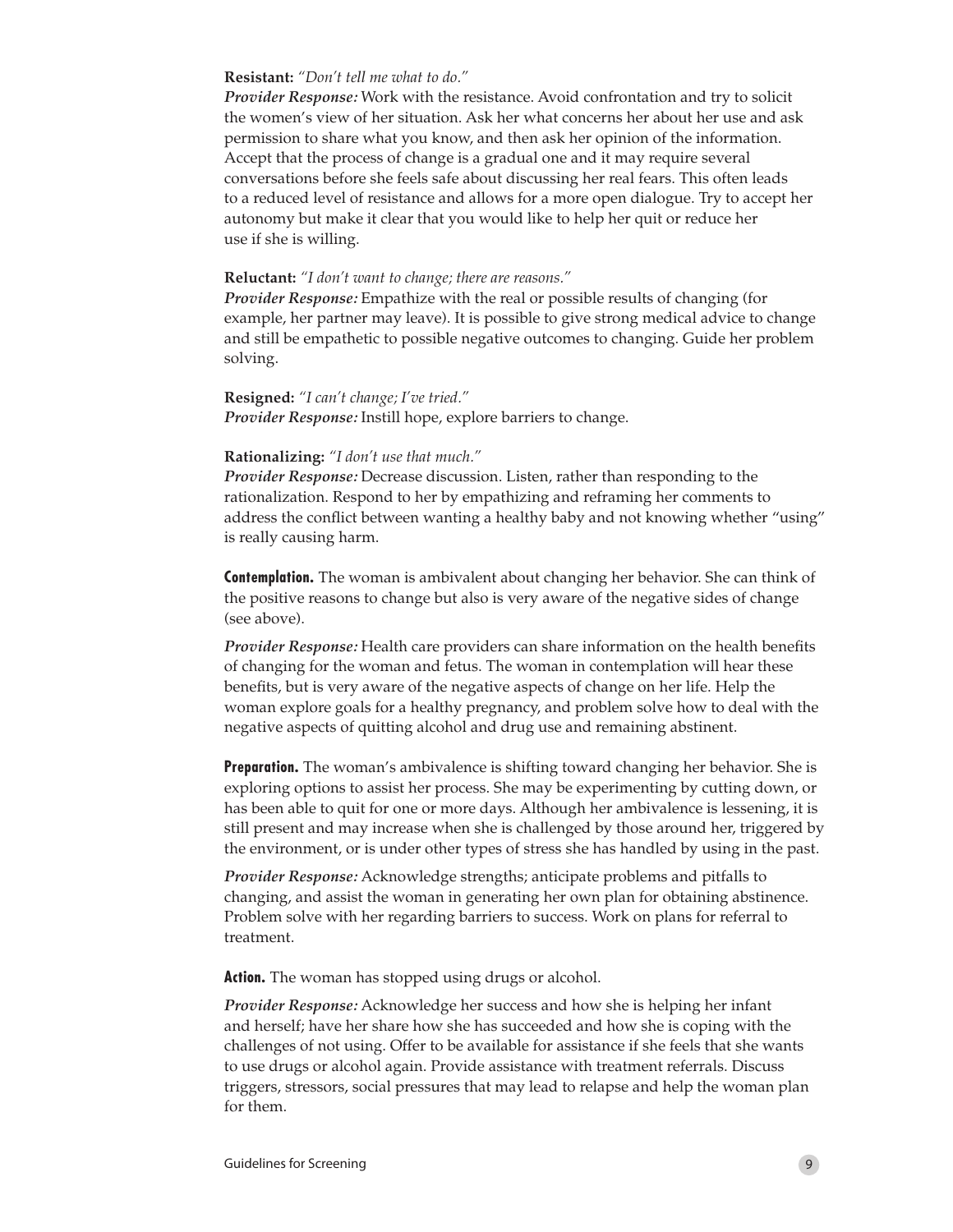**Relapse.** The woman may relapse; incidence of relapse for those who are abusing or addicted is high.

*Provider Response:* If relapse has occurred, guide the woman toward identifying what steps she used to quit before. Offer hope and encouragement, and allow the woman to explore the negative side of quitting and what she can do to deal with those issues. (How did she deal with those issues in the past? Explore what worked and didn't work for her.) Offer to provide assistance in finding resources to help her return to abstinence.

## **Laboratory Testing**

rine toxicology determines the presence or absence of a drug in a urine specimen. It may be useful as a follow up to a positive interview screen.

## **Benefits of Lab Testing**

- Confirms the presence of a drug
- • Determines the use of multiple drugs
- Determines if a newborn is at risk for withdrawal

### **Limitations of Lab Testing**

- Negative results do not rule out substance use.
- • A positive test does not tell how much of a drug is used.
- • A positive test does not identify user characteristics such as intermittent use, chronic use, or addiction.
- Alcohol, which is the most widely abused substance and has the greatest impact on the fetus, is the hardest to detect due to its short half-life.
- A woman who knows she will be tested may delay access to prenatal care because of fear of potential repercussions.
- False positive results can be devastating for a drug-free client.
- Urine toxicology has no value in identifying or minimizing the teratogenic effects that occur early in pregnancy.
- Women may avoid detection by abstaining for 1–3 days prior to testing, substituting urine samples, or increasing oral beverage intake just before the testing to dilute the urine.

#### **Indicators for Testing**

Some risk indicators are more indicative of substance use than others. If positive risk indicators are identified at any time during pregnancy or postpartum, rule out other identifiable causes, re-screen, test, or provide assessment as appropriate. (See also Signs and Symptoms of Substance Abuse on Page 11.)

## **High Risk Factors**

- Little or no prenatal care
- Inappropriate behavior (e.g., disorientation, somnolence, loose associations, unfocused anger)
- Physical signs of substance abuse or withdrawal
- Smell of alcohol or chemicals
- Recent history of substance abuse or treatment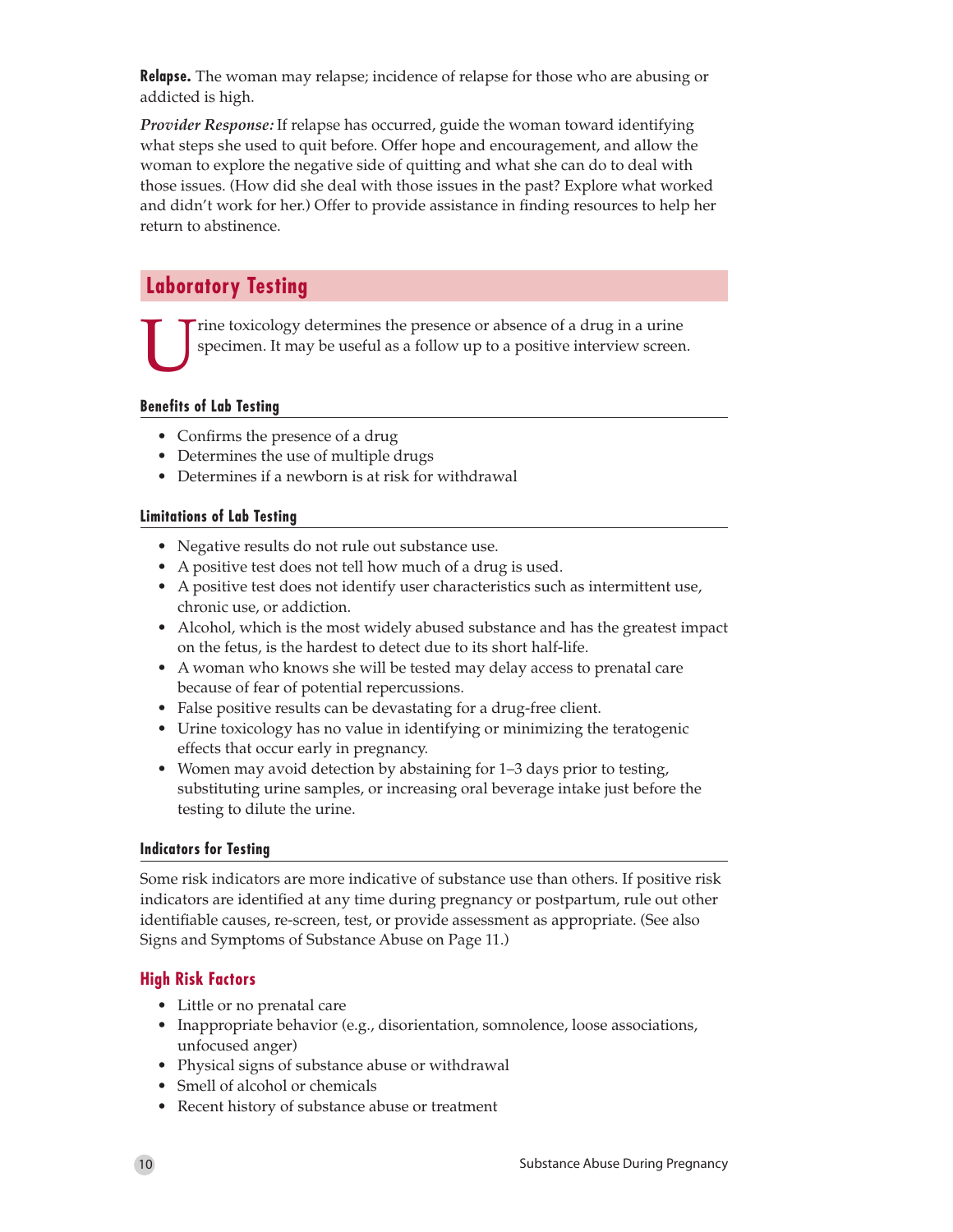### **Risk Factors Requiring Further Assessment Before Urine Toxicology Testing**

- History of physical abuse or neglect
- Intimate partner violence
- Mental illness
- Previous child with Fetal Alcohol Effects or Syndrome or alcohol related birth defects
- Fetal distress
- Placenta Abruptio

### **Signs and Symptoms of Substance Abuse**

- Preterm labor
- Intrauterine Growth Restriction  $(II)GR$
- • Previous unexplained fetal demise
- Hypertensive episodes
- Stroke or heart attack
- Severe mood swings
- History of repeated spontaneous abortions

Because of the frequency of complications seen in those who abuse substances, it is important that the clinician be alert for clinical and historical cues that may indicate the possibility of substance abuse. Based on clinical observation, laboratory testing for substance abuse may be indicated in order to provide information for the health care of the mother and newborn.

#### **Behavior Patterns**

- Sedation
- Inebriation
- **Euphoria**
- • Agitation
- • Aggressiveness/violent behavior
- • Paranoia
- Increased physical activity
- • Anxiety, nervousness, panic
- **Disorientation**
- Depression
- • Irritability
- • Prescription drug seeking behavior
- • Suicidal ideations or attempt
- Memory loss
- Psychosis

## **Laboratory**

- MCV over 95
- • Elevated MCH, GGT, SGOT, Bilirubin, Triglycerides
- • Anemia
- Positive urine toxicology for drugs
- STI testing

Compiled from American College of Obstetricians and Gynecologists Technical Bulletin #194 (July 1994), American Society of Addiction Medicine (301-656-3920 or (www[.asam.org](www.asam.org)) and the METH

Awareness and Prevention Project of South Dakota [\(www.mappsd.org](www.mappsd.org)).

## **Physical Signs**

- • Dilated or constricted pupils
- Rapid eye movements
- Tremors
- • Track marks or abscesses or injection sites
- Inflamed or eroded nasal mucosa, nose bleeds
- Increased pulse and blood pressure
- Increased body temperature
- Hair loss
- Hallucinations, panic, anxiety
- Nystagmus
- • Gum or periodontal disease, including broken teeth, severe decay, infections (meth mouth)
- Skin conditions: abscesses, dry or itchy, acne type sores
- Weight loss-low BMI, malnutrition

## **Medical History**

- Frequent hospitalizations
- Gunshot or knife wound
- Unusual infections (cellulitis, endocarditis, atypical pneumonias, HIV)
- • Cirrhosis
- **Hepatitis**
- **Pancreatitis**
- **Diabetes**
- Frequent falls, unexplained bruises
- Chronic mental illness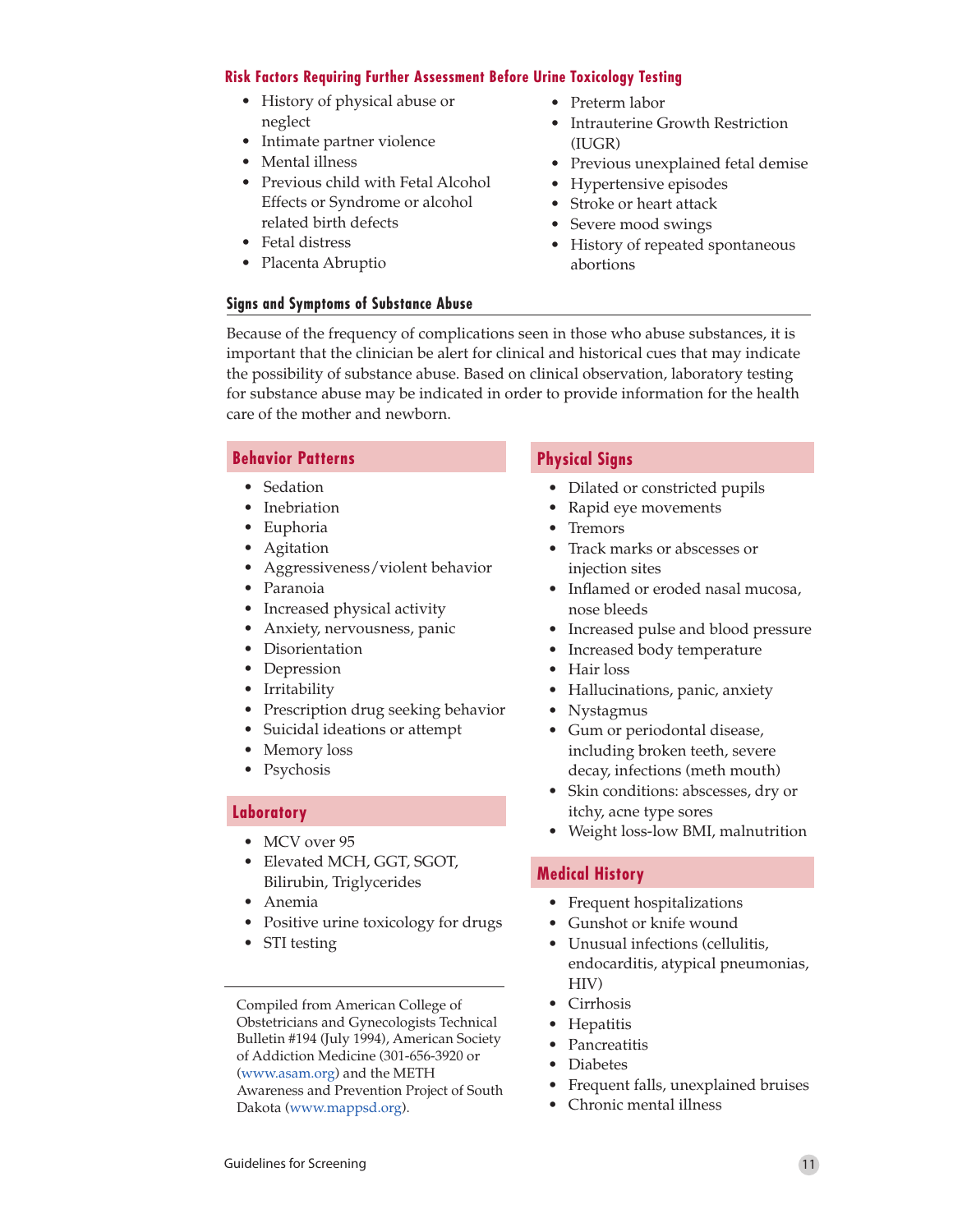### **Consent Issues for Drug Testing**

(See Page 30, Appendix E, for Washington State Department of Social and Health Services Children's Administration Prenatal Substance Abuse Policy information, and Page 35 for Department of Health Guidelines for Testing and Reporting Drug Exposed Newborns Exposed in Washington State.)

**The importance of clear and honest communication with the woman regarding drug testing cannot be overstated.** The health care team should act as advocate for mother and infant. This relationship is more difficult to establish if a woman is notified of testing after the fact. Therefore, all women should be told of planned medical testing. The rationale for testing should be documented in the medical record. If a patient refuses testing, this should be documented and testing should not be performed.

- No uniform policy or state law exists regarding consent for newborn drug testing.
- Hospitals are encouraged to report all positive toxicology screens (mother or infant) to Child Protective Services. Reporting of this information, in and of itself, is not an allegation of abuse or neglect. The health care team acts as advocate for mother and newborn.
- If there exists reasonable cause to believe leaving a newborn in the custody of the child's parent or parents would place the child in danger of imminent harm, a hospital may choose to place an administrative hold on the newborn and notify Child Protective Services per RCW.26.44.056.
- All women should be informed about planned medical testing, the nature and purpose of the test, and how results will guide management, including possible benefits or consequences of the test. Drug testing is based on specific criteria and medical indicators, not open-ended criteria such as "clinical suspicion" that invite discriminatory testing.
- If the woman refuses testing, maternal testing should not be performed. However, testing of the newborn may still occur if medically necessary or if newborn or maternal risk indicators are present.

# **ASSIST AND ARRANGE**

## **Referral to Treatment**

iscuss the benefits of treatment and offer to provide the woman with a referral to a local chemical dependency treatment center. If the woman is unwilling to make that commitment, ask if she would like some information to take with her if she should change her mind. Schedule the next prenatal visits, continue to maintain interest in her progress and support her efforts in changing. Monitor and follow up on any co-existing psychiatric conditions.

Know the resources in your area, or find out by calling the **Washington Recovery Help Line:** 1-866-789-1511. Resources may include:

- First Steps Maternity Support Services and Infant Case Management
- County substance abuse services
- • Twelve-step programs
- Hospital treatment programs
- Mental health programs
- • Special pregnancy related programs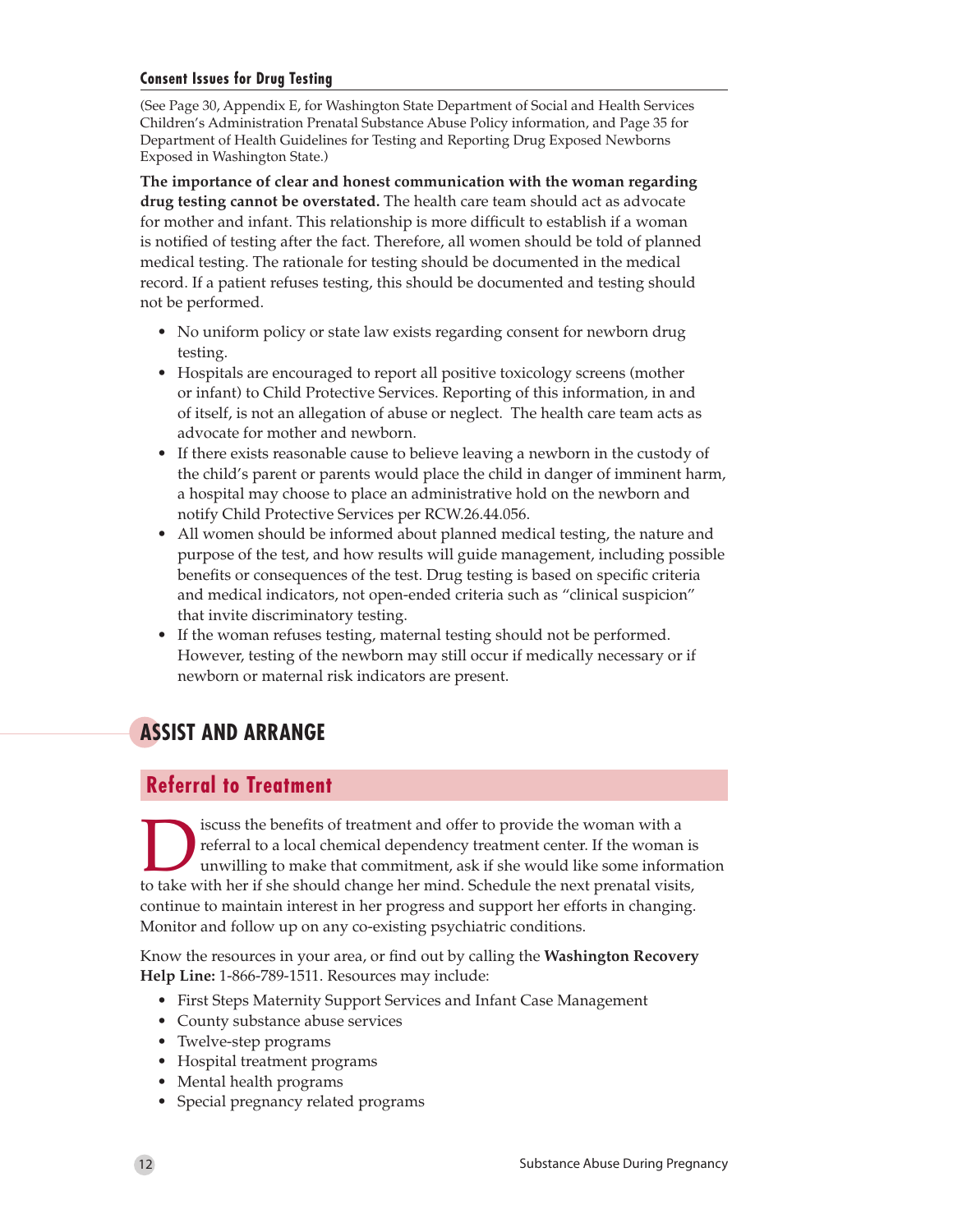Maintain a current list of local resources (see Appendix C, Pages 22–28, for statewide resources). If possible, make the appointment while the patient is in the office.

- • Discuss the possible strategies for her to stop; for example, individual counseling, 12-step programs, and other treatment programs. Studies have shown that people given choices are more successful in treatment.
- • Utilize an advocate or special outreach services if available—Safe Babies Safe Moms, Parent Child Assistance Program, Maternity Support Services (see Appendix C, Pages 23–24).
- Tailor resources according to client needs and health insurance coverage.
- If immediate chemical dependency treatment or other support is not available, the primary provider or designated staff might meet with the woman weekly or biweekly to express concern and to acknowledge the seriousness of the situation.
- • Maintain communication with the chemical dependency treatment provider to monitor progress.
- Establish rules and goals, such as reducing use, with the woman and her significant others. See the section below on Harm Reduction.
- For tobacco users, provide the American College of Obstetricians and Gynecologists brief intervention (see Page 19) and refer women to the Washington State Quitline (see Page 26).
- If the behavioral approach is not successful, consider pharmocotherapies for smoking cessation: Bupropion hydrochloride (Zyban<sup>®</sup>) or Nicotine Replacement Therapy, if appropriate for heavy smokers. However, there is no consensus among experts regarding use of nicotine replacement therapy or other medications during pregnancy.<sup>10</sup>

## **Harm Reduction – Decrease Use**

Women with a diagnosis of dependence (addiction) can't control their use.<br>When abstinence is not possible, harm reduction assists a woman to take<br>steps to reduce use and harm to herself and her fetus. Explore if there are<br> When abstinence is not possible, harm reduction assists a woman to take steps to reduce use and harm to herself and her fetus. Explore if there are ways she can cut down on use and enroll in outpatient treatment, or attend recovery meetings, to begin to learn more options to reduce use. Opiate withdrawal can cause harm (miscarriage, preterm delivery, intrauterine demise) and women who experience opiate withdrawal symptoms need medical help. Praise any reduction in use. Though drug or alcohol abstinence is the goal, any steps made toward reducing use or harmful consequences related to use are very important.

### **Harm Reduction Strategies**

- • Evaluate and refer for underlying problems.
- Encourage the woman to keep track of substance use.
- Reduce dosage and frequency of use.
	- Recommend reducing her use by one-half each day; if this is not possible, any decrease in use is beneficial.
	- $\blacksquare$  Intersperse use with periods of abstinence.
	- Use a safer route of drug administration.
	- Find a substitute for the substance.
	- Avoid drug using friends.
- Discuss contraceptive options for after the delivery and make a plan.

<sup>&</sup>lt;sup>10</sup> American College of Obstetricians and Gynecologists, 2011 Committee Opinion 503 Tobacco Use and Women's Health.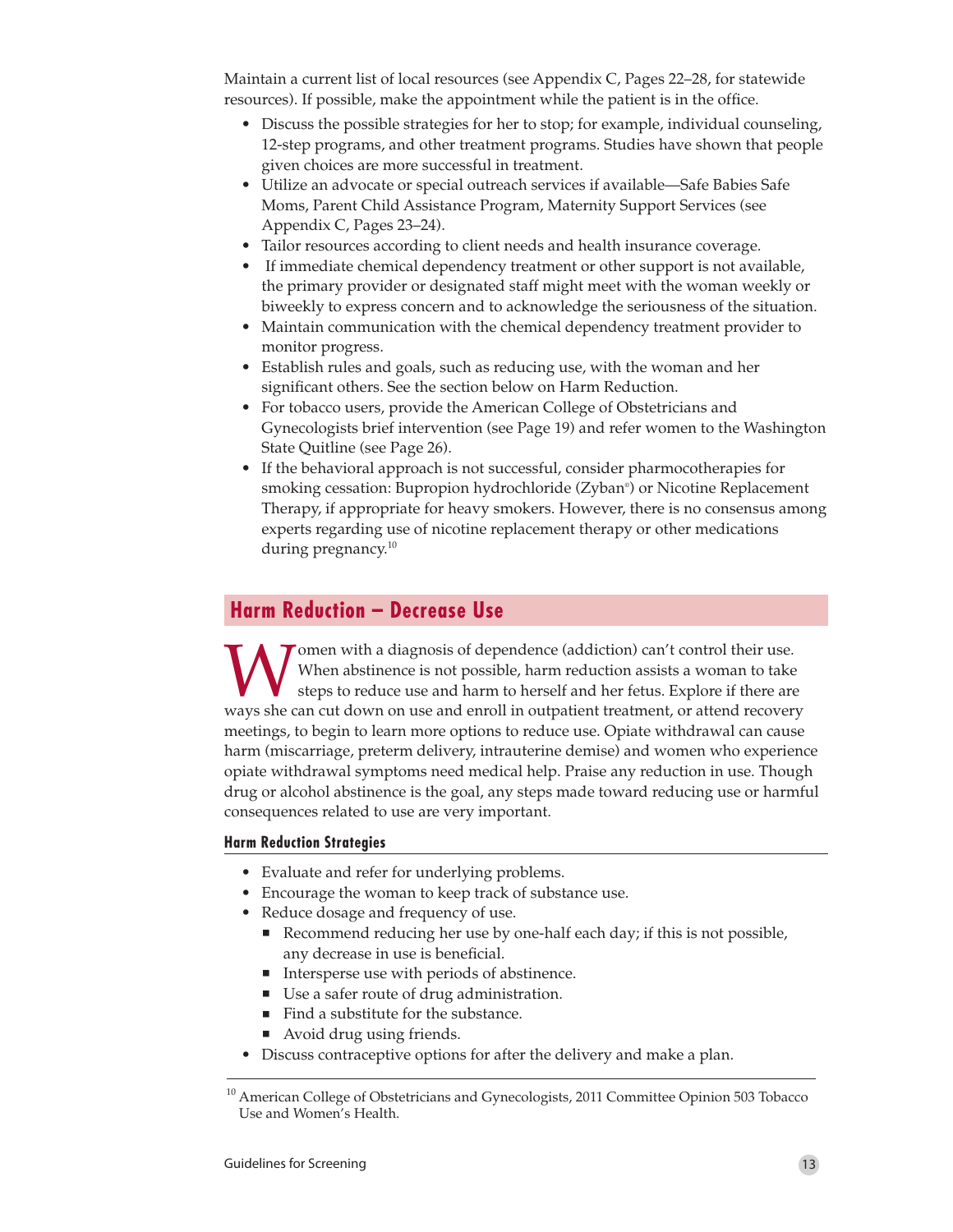## **Pregnancy Management Issues**

Woman who uses substances during pregnancy is at risk for a variety of complications. The following interventions should be considered in the course of her care. complications. The following interventions should be considered in the course of her care.

#### **Prenatal**

- Obtain routine blood tests plus hepatitis and tuberculin test and HIV if not included in routine protocol.
- Periodically screen for sexually transmitted infections.
- Refer to methadone maintenance program for opiate addiction or medical detox if applicable.
- Schedule more frequent visits to identify medical and psychosocial problems early.
- Conduct random urine toxicologies to monitor use or how well the woman is doing with treatment. Expect an occasional positive urine toxicology and use this as an opportunity to talk about her progress.
- • Order and repeat appropriate tests as needed.
- Monitor pregnancy and fetal development.
- Discuss possible effects of drugs on the newborn.
- Discuss contraceptive methods and make a plan.
- Obtain consent for tubal ligation after delivery if the woman chooses this method.
- Discuss breastfeeding and alcohol and drug use issues.

#### **Intrapartum**

- Perform complete history and physical, including recent drug use.
- Repeat hepatitis screen, serologic test for syphilis, and HIV (rapid test).
- Repeat urine toxicology.
- Alert pediatric and nursing staff.
- Alert social services if necessary.
- Determine method of delivery depending on obstetrical indicators.
- Intrapartum pain management take into consideration the woman's substance abuse history and recovery status.

Adequate pain management should be available to all laboring mothers who desire it. A substance abuse history should not be considered a contraindication to the normal use of pain medications in labor. Epidural anesthesia can be used as per hospital routine and is a proven effective pain management strategy for laboring women.

Pregnant women maintained on methadone for the treatment of opiate dependence will be less responsive to opiate pain medications. In situations in which opiates might routinely be used (for example early labor) higher doses may be needed to achieve adequate effect. In the case of a cesarean delivery, or other surgical intervention, high affinity opiates such as hydromorphone or fentanyl should be provided via patient controlled anesthesia. The woman may require doses several times higher than needed in non-opiate tolerant clients. The dose via patient controlled anesthesia may be increased until adequate pain relief is achieved.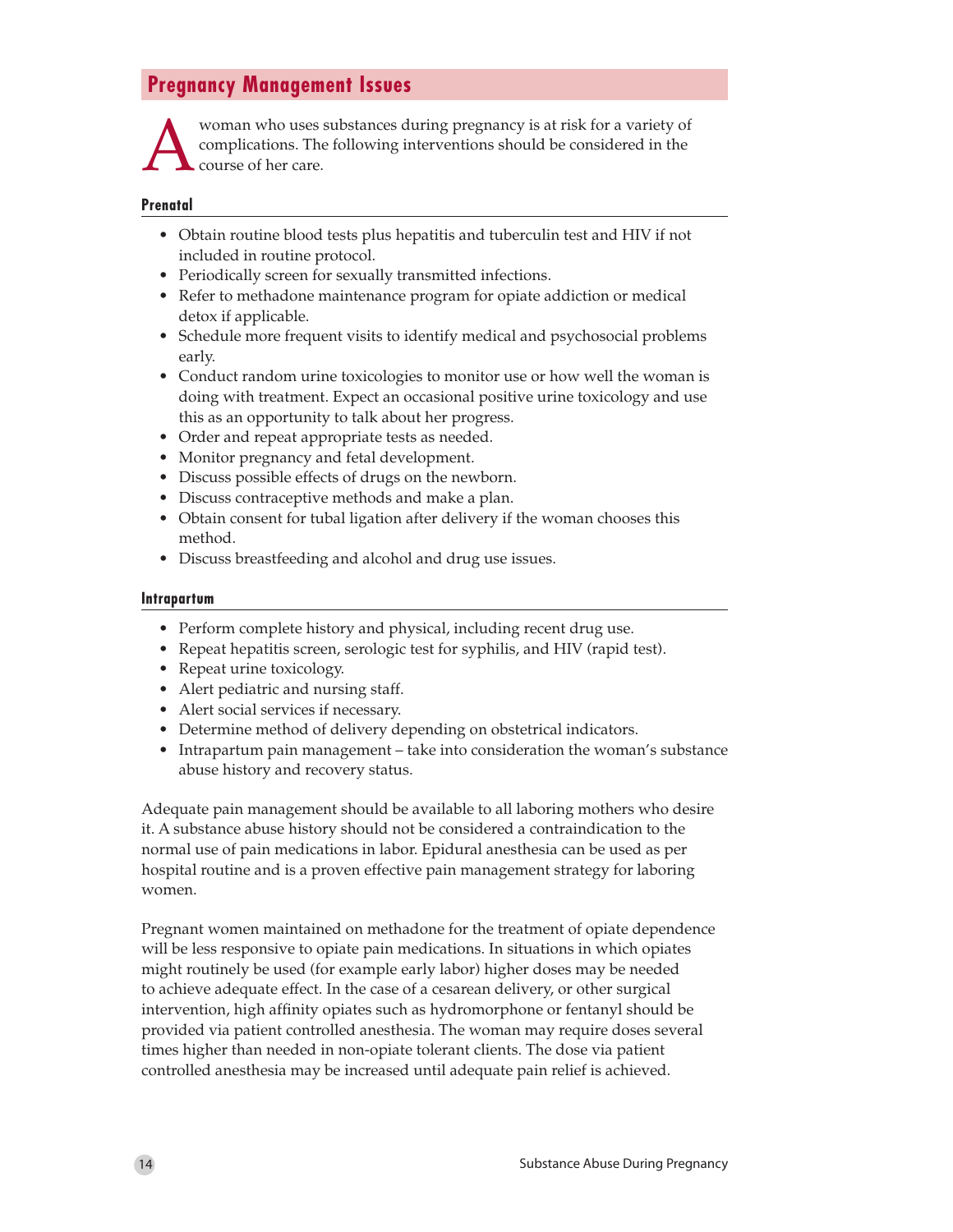Care providers may be anxious about the high dosages required. If the woman is alert and has a normal respiratory rate, then care givers can be reassured that the client is not overdosed.

You may encounter women maintained on a new medication, buprenorphine (Suboxone, Subutex) as a treatment for opiate dependence. This medication is an agonist-antagonist at the opiate receptor and can block the effects of opiate medication. Prenatal consultation with an addiction medicine specialist, anesthesiologist or pain medicine specialist is advised to make a plan for pain relief in such clients.

Avoiding sedatives such as benzodiazepines and cyclopyrrones (Ambien, Sonata, Lunesta) is advised. This will decrease the risk of respiratory suppression in patient receiving high doses of opiates. Sedatives have also been associated with relapse to substance abuse.

#### **Postpartum**

- Encourage continuation in a therapeutic drug treatment program.
- Encourage and provide appropriate contraceptive method: birth control pills, patches or ring, implant, Depo-Provera, intrauterine device, sterilization, emergency contraceptive pills, condoms, others.
- • Support breastfeeding as appropriate. Breastfeeding is not contraindicated in methadone maintenance, depending on the dose, but is contraindicated if the woman is HIV positive or using illegal drugs. A recent large study showed breastmilk reduces neonatal abstinence syndrome severity and treatment need.11
- Breastfeeding women with a positive history of drug abuse during pregnancy should be tested periodically while breastfeeding.

## **Associated Issues for Pregnant Women**

regnant women who need treatment for substance abuse often have different issues than men and non-pregnant women. Pregnancy further complicates treatment needs. Issues to consider include:

#### **Psychosocial Issues**

- Family history of substance abuse
- • Physical or sexual abuse as a child
- History of sexual assault
- Domestic violence
- Partner with substance abuse issues
- Cultural barriers to care
- Unresolved childhood parenting issues such as parental substance use, incarceration, and dysfunctional family relationships

<sup>&</sup>lt;sup>11</sup> Abdel-Latif ME, Pinner J, Clews S, Crooke F, Lui K and Oei J. (2011). Effects of Breast Milk on the Severity and Outcome of Neonatal Abstinence Syndrome Among Infants of Drug-Dependent Mothers. *Pediatrics*, 17(6), e1163-1169.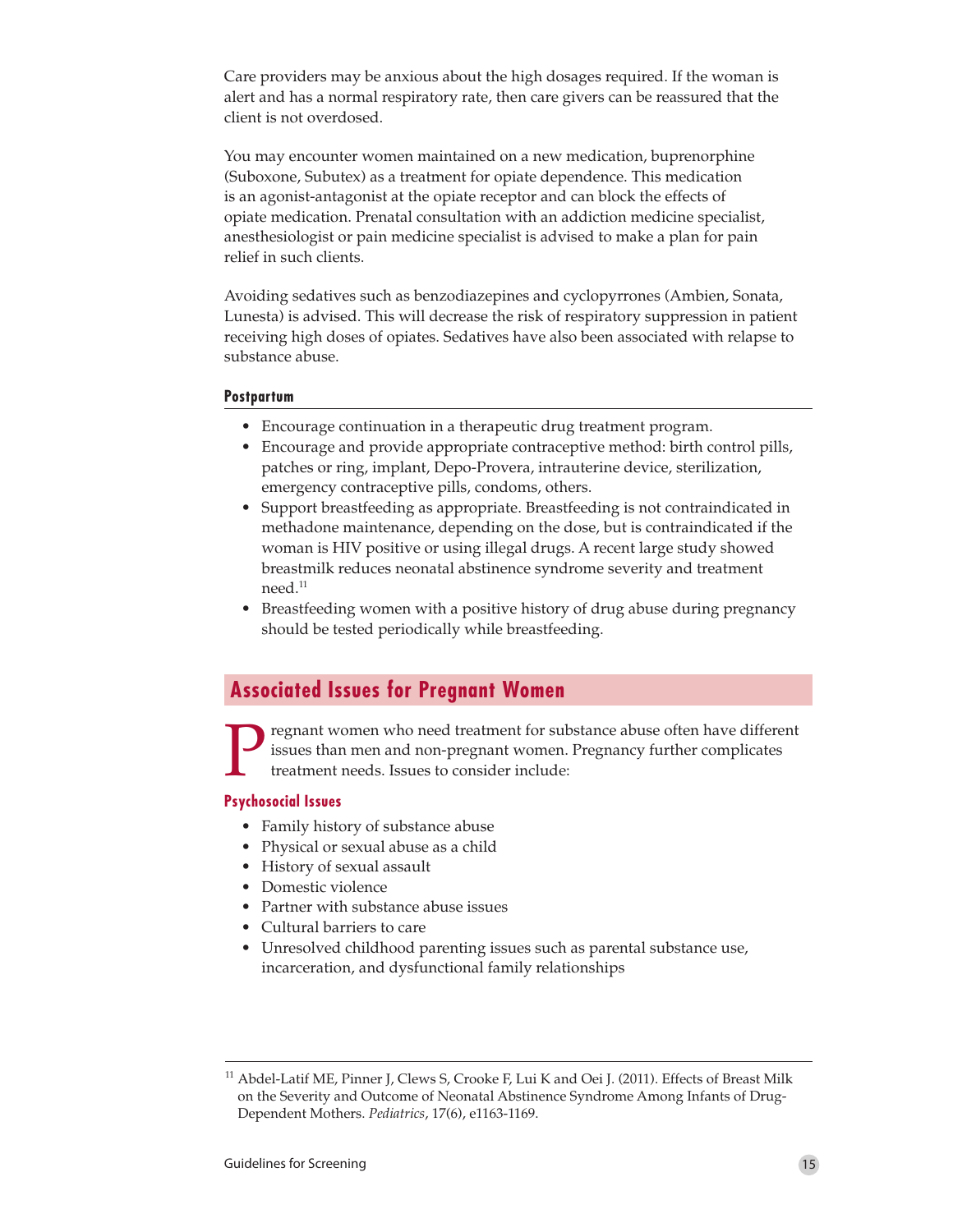### **Medical Issues**

- • Sexually Transmitted Infections
- • HIV
- Poor nutrition and malnutrition
- Psychological disorders such as post traumatic stress disorder, depression, anxiety, panic, personality disorder, eating disorders, chronic severe mental illness
- Other medical problems such as hepatitis, liver disease, and pancreatitis
- Tobacco use
- Dental disease
- Unintended pregnancy
- • Breastfeeding challenges and barriers

## **Potential Referrals**

**Having a care team and close follow up is important.** See Appendix C for specific referral information.

- Childbirth preparation class
- Transportation to services
- Public assistance, medical assistance, food stamps
- WIC Nutrition Program
- • First Steps Services, including Maternity Support Services and Infant Case Management
- • Child care (day care, foster care)
- Peer directed prenatal and postpartum support groups
- Parent skill-building services
- Home management skill-building services
- • Education and career building support
- Safe and sober housing access
- Legal services
- • Child Protective Services
- Adoption counseling
- • Pediatric follow-up for special care infant
- Mental health services
- Chemical Using Pregnant Women intensive inpatient care programs
- • Domestic violence counseling and services
- Infant development follow up with occupational or physical therapy
- Pregnant and Parenting Women Residential Chemical Dependency Treatment
- Parent Child Assistance Program
- Safe Babies Safe Moms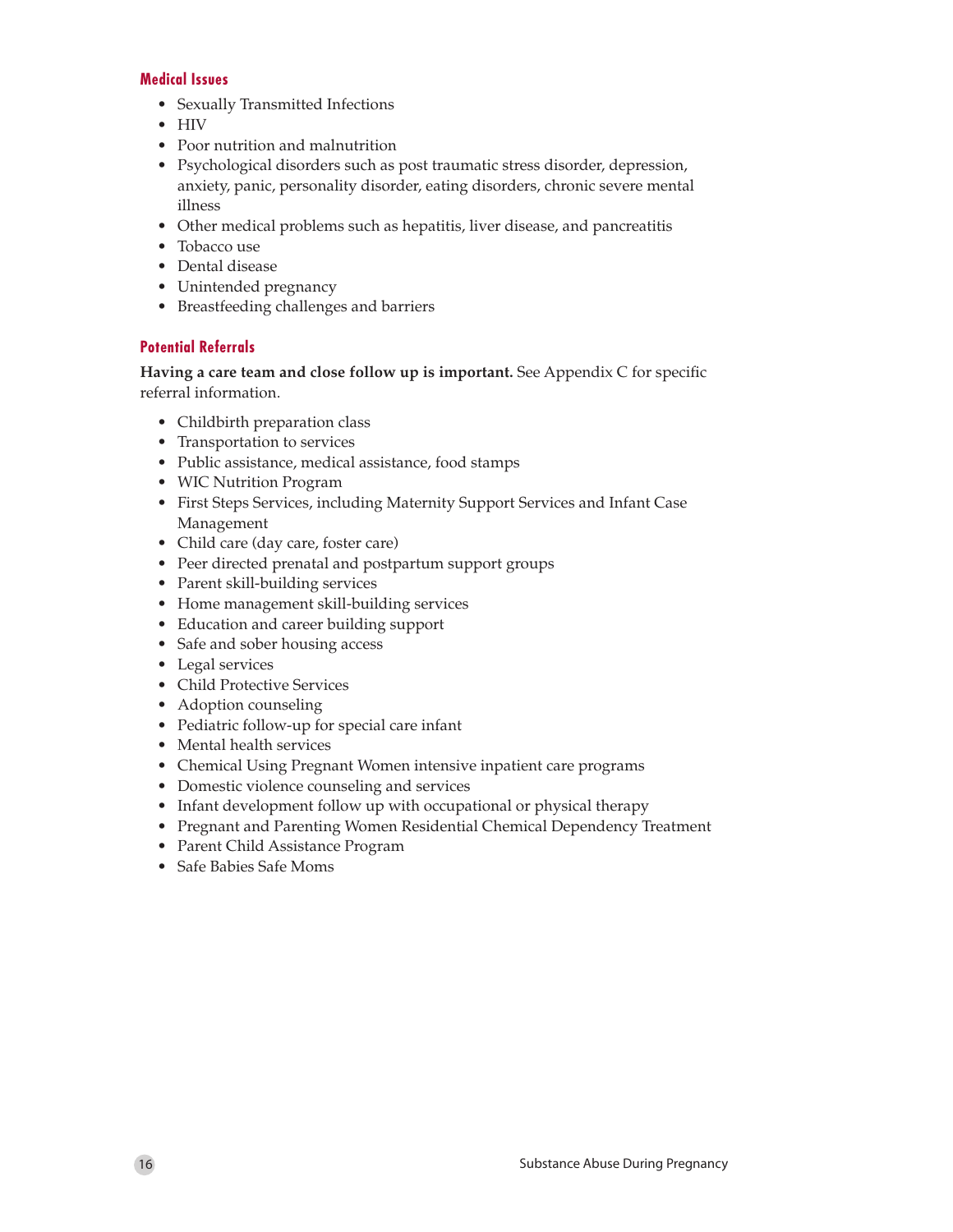## **Appendix A: Screening Tools for Drugs and Alcohol**

#### **Screening Tools for Drug-Alcohol Use**

The 4 P's Plus© is a screen for substance use in pregnancy that was developed and tested by Dr. Ira Chasnoff. He found that this screen effectively identified pregnant women at highest risk for substance use during pregnancy. For permission and rights to use this tool, contact Dr. Ira Chasnoff by emailing him at: ichasnoff@aol.com

Chasnoff IJ, et al. (2005) The 4P's Plus© Screen for Substance Use in Pregnancy: Clinical Application and Outcomes. *Journal of Perinatology,* 25:368-374.

#### **Screening Tools for Alcohol Use**

Maternal drinking during pregnancy can adversely affect the fetus with effects ranging from mild cognitive impairment and impaired mental functioning to Fetal Alcohol Syndrome, characterized by growth deficiency, central nervous system disorders, and a pattern of distinct facial features. There is currently no known "safe" level of alcohol exposure to the fetus.

Because there is no safe limit of alcohol consumption during pregnancy, and all women have the potential for drinking some alcohol, health care providers should screen all women for alcohol use during pregnancy. Women who drink any alcohol should be encouraged to abstain. Women who are problem drinkers should be supported in changing their behavior through harm reduction, support groups and treatment. Problem drinking and binging can be determined through screening. Screening tools that focus on the amount a woman can drink at one sitting without feeling "high" can uncover tolerance if her intake is greater than 2–3 drinks per sitting. Tolerance suggests that a woman may be addicted or habituated to the use of alcohol and it may be difficult for her to change behavior. More than 5 drinks per sitting is binge drinking and puts the fetus at the highest risk of having an alcoholrelated birth defect.

#### **T-ACE**

Sockol RJ, et al. 1989. The T-ACE questions: Practical prenatal detection of risk drinking: *AM Journal of Obstetrics and Gynecology* 160(4).

Chang G. (2001) Alcohol-Screening Instruments for Pregnant Women. *Alcohol Research and Health,* 25 (3), 204-209.

- 1. How many drinks does it take for you to feel high? (**T**olerance)
- 2. Have people **A**nnoyed you by criticizing your drinking?
	- A) Yes
	- B) No
- 3. Have you ever felt you ought to **C**ut down on your drinking?
	- A) Yes
	- B) No
- 4. Have you ever had a drink first thing in the morning to steady your nerves or get rid of a hangover? (**E**ye-opener)
	- A) Yes
	- B) No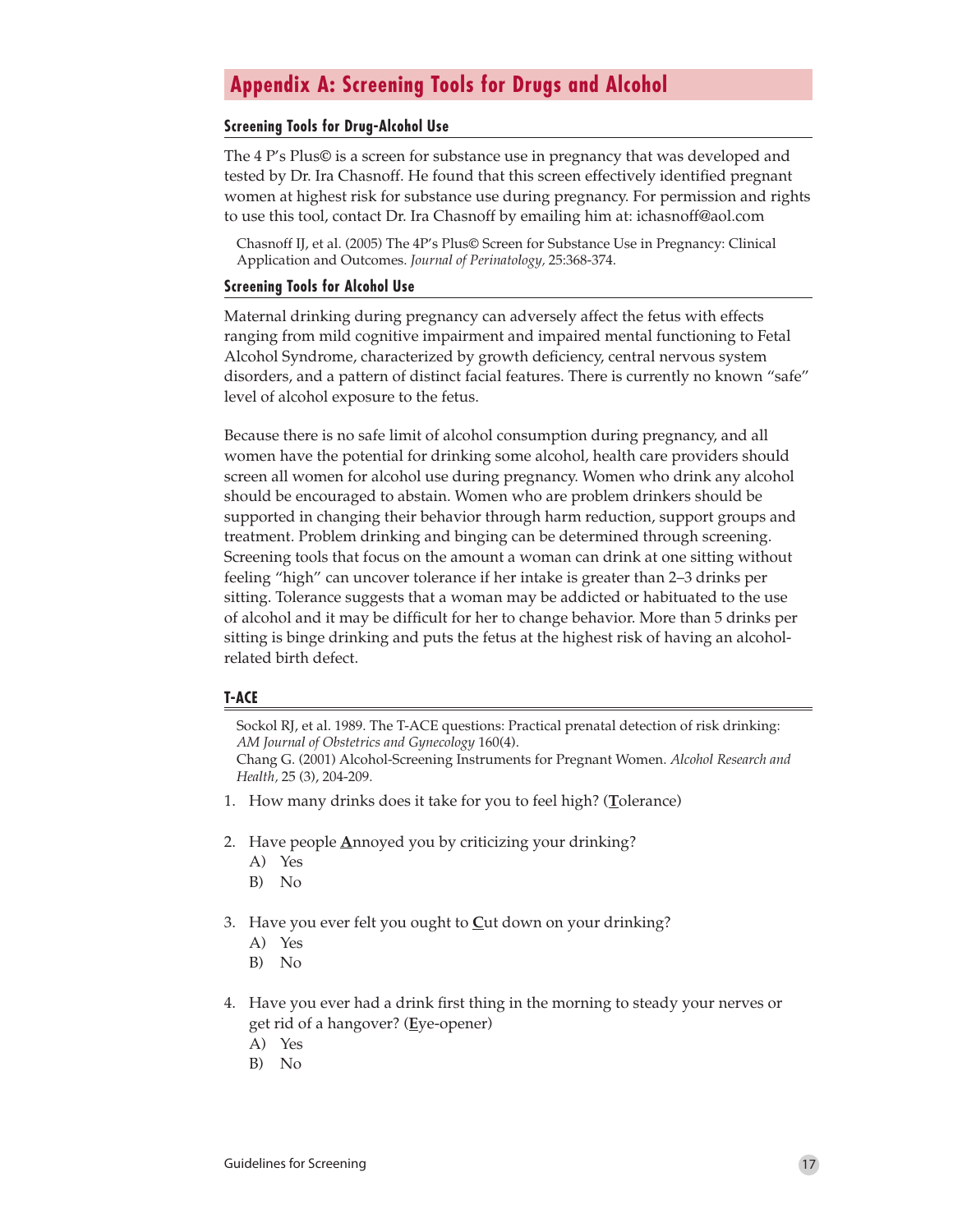### **Scores**

Any woman who answers more than two drinks on question 1 is scored 2 points. Each yes to the additional 3 questions scores 1. A score of 2 or more is considered a positive screen, and the woman should be referred to a specialist for further assessment.

*Note: A woman could drink 2 drinks per day during pregnancy (safe level is undetermined) and not get a positive screen using this tool. She may not be at risk for alcoholism, but because of her pregnancy she's drinking at an unsafe level.*

### **TWEAK**

Russell M. 1994. New assessment tools for risk drinking during pregnancy. *Alcohol Health & Research World* 18(1)

Chang G. (2001) Alcohol-Screening Instruments for Pregnant Women. *Alcohol Research and Health*, 25 (3), 204-209.

- 1. How many drinks does it take for you to feel high?
- 2. Does your partner (or do your parents) ever worry or complain about your drinking?
	- A) Yes
	- B) No
- 3. Have you ever had a drink first thing in the morning to steady your nerves or get rid of a hangover? (Eye-opener)
	- A) Yes
	- B) No
- 4. Have you ever awakened the morning after some drinking the night before and found that you could not remember part of the evening before?
	- A) Yes
	- B) No
- 5. Have you ever felt that you ought to cut down on your drinking?
	- A) Yes
	- B) No

### **Scores**

A woman receives 2 points on question 1 if she reports that she can hold more than 5 drinks without falling asleep or passing out.

A positive response to question 2 scores 2 points, and a positive response to each of the last 3 questions scores 1 point each.

A total score of 2 or more indicates that the woman is a risk drinker and requires further assessment.

*Note: Drinking at any level during pregnancy is unsafe, even if the woman scores negative with this tool.*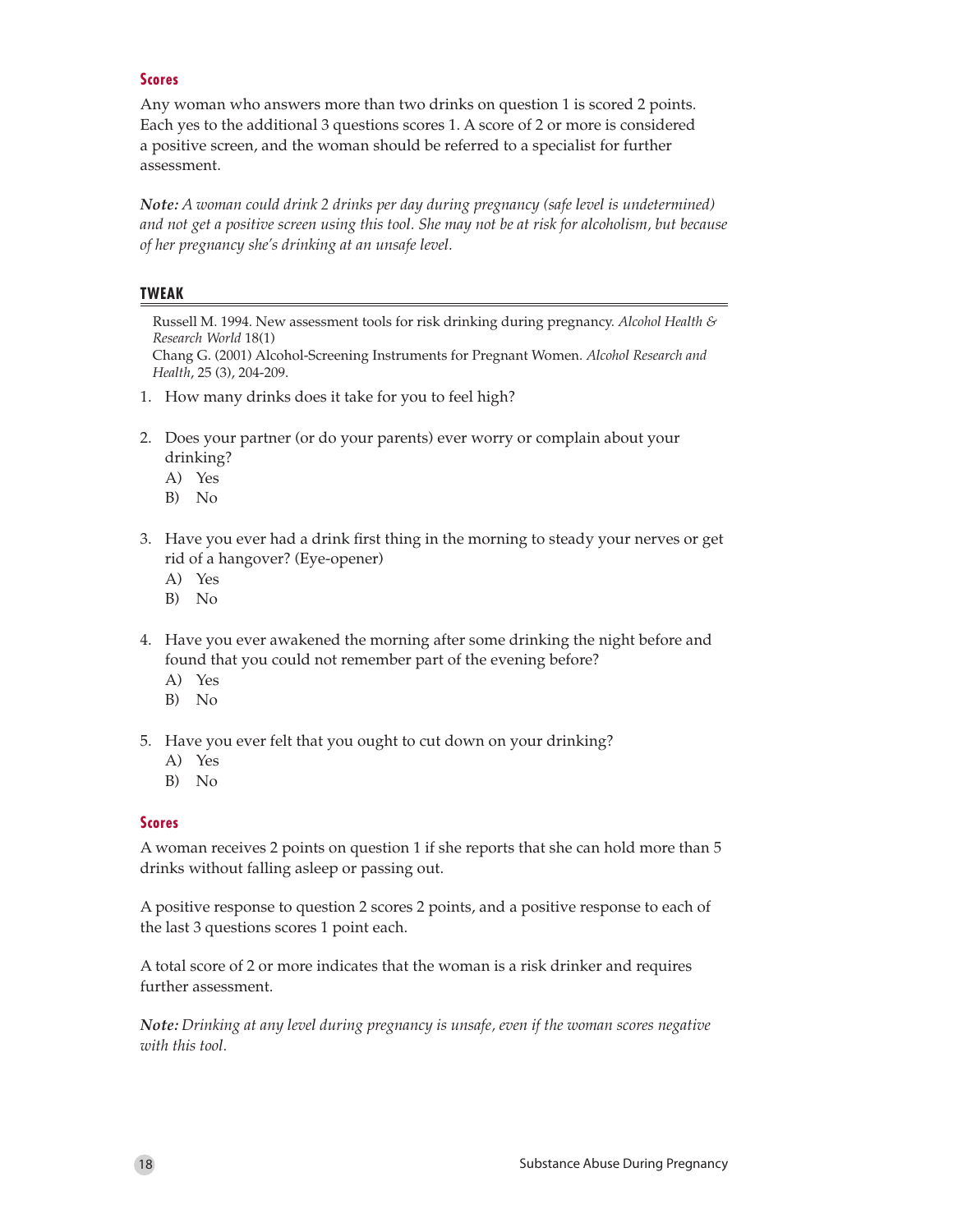## **ASK** – 1 minute

Ask the patient to choose the statement that best describes her smoking status:

- $\Box$  A. I have NEVER smoked or have smoked LESS THAN 100 cigarettes in my lifetime.
- B. I stopped smoking BEFORE I found out I was pregnant, and I am not smoking now.
- $\Box$  C. I stopped smoking AFTER I found out I was pregnant, and I am not smoking now.
- D. I smoke some now, but I have cut down on the number of cigarettes I smoke SINCE I found out I was pregnant.
- $\Box$  E. I smoke regularly now, about the same as BEFORE I found out I was pregnant.

If the patient stopped smoking before or after she found out she was pregnant (B or C), reinforce her decision to quit, congratulate her on success in quitting, and encourage her to stay smoke-free throughout pregnancy and postpartum.

If the patient is still smoking (D or E), document smoking status in her medical record, and proceed to Advise, Assist, and Arrange.

## **ADVISE** – 1 minute

Provide clear, strong advice to quit with personalized messages about the benefits of quitting and the impact of smoking and quitting on the woman and fetus.

## **ASSESS** – 1 minute

Assess the willingness of the patient to attempt to quit within 30 days.

If the patient is willing to quit, proceed to Assist. If the patient is not ready, provide information to motivate the patient to quit and proceed to Arrange.

## **ASSIST** – 3 minutes +

- Suggest and encourage the use of problem-solving methods and skills for smoking cessation (e.g., identify "trigger" situations).
- Provide social support as part of the treatment (e.g., "we can help you quit").
- Arrange social support in the smoker's environment (e.g., help her identify "quit buddy" and smoke-free space).
- Provide pregnancy-specific, self-help smoking cessation materials.

## **ARRANGE** – 1 minute +

Assess smoking status at subsequent prenatal visits and, if patient continues to smoke, encourage cessation.

Data from Melvin C, Dolan Mullen P, Windsor RA, Whiteside HP, Goldenberg RL. Recommended cessation counseling for pregnant women who smoke: a review of the evidence. Tobacco Control 2000; 9:1-5. American College of Obstetricians and Gynecologists Educational Bulletin No. 260, September 2000.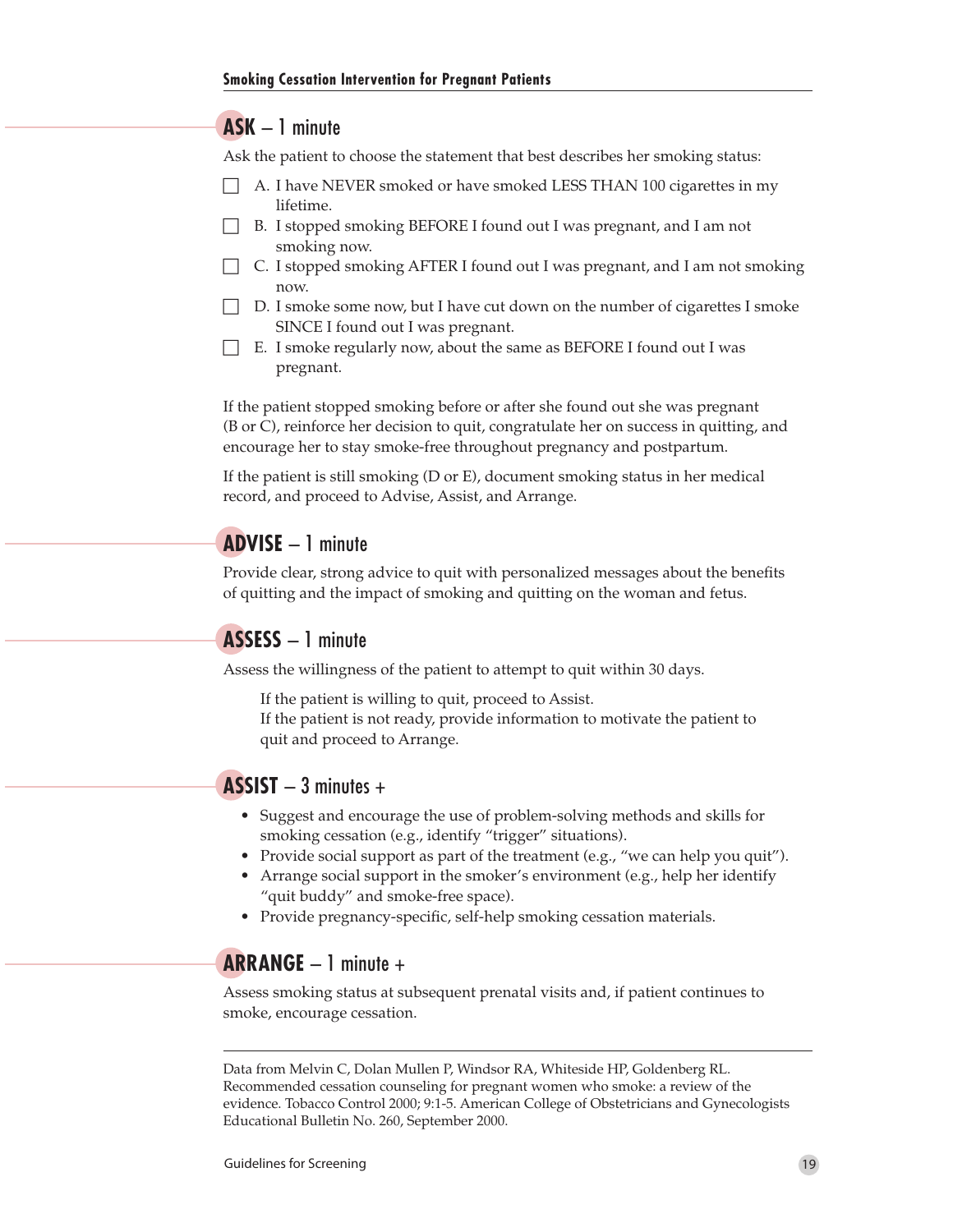# **Appendix B: Brief Negotiated Interview and Active Referral to Treatment Algorithm**

The BNI-ART Institute (Brief Negotiated Interview and Active Referral to Treatment) is a program of the Boston University School of Public Health and the Youth Alcohol Prevention Center in collaboration with Boston Medical Center. Among its tools is a two-sided card that summarizes the process of a brief intervention and referral to treatment.

| <b>BNI STEPS</b>                         | <b>DIALOGUE/PROCEDURES</b>                                                                                  |  |  |  |  |  |  |
|------------------------------------------|-------------------------------------------------------------------------------------------------------------|--|--|--|--|--|--|
| 1. Raise subject                         | _. Would you mind taking a<br>$\triangleright$ Hello, I am                                                  |  |  |  |  |  |  |
| and ask permission                       | few minutes to talk with me confidentially about                                                            |  |  |  |  |  |  |
|                                          | your use of [X]? << PAUSE and LISTEN>>                                                                      |  |  |  |  |  |  |
|                                          | > Before we start, could you tell me a little about                                                         |  |  |  |  |  |  |
|                                          | yourself and your goalsWhat's important to                                                                  |  |  |  |  |  |  |
|                                          | you?                                                                                                        |  |  |  |  |  |  |
| 2. Provide feedback                      | > From what I understand, you are using [insert                                                             |  |  |  |  |  |  |
| <b>Review screen</b>                     | screening data] We know that drinking                                                                       |  |  |  |  |  |  |
|                                          | above certain levels, smoking and/or use of<br>illicit drugs can cause problems, such as                    |  |  |  |  |  |  |
|                                          | [insert medical info] I am concerned about                                                                  |  |  |  |  |  |  |
|                                          | your use of [X].                                                                                            |  |  |  |  |  |  |
| <b>Make connection</b>                   | > What connection (if any) do you see between                                                               |  |  |  |  |  |  |
| (no arguing)                             | your use of [X] and this ED visit?                                                                          |  |  |  |  |  |  |
|                                          | If pt sees connection, reiterate;                                                                           |  |  |  |  |  |  |
|                                          | If pt does not see connection:                                                                              |  |  |  |  |  |  |
| $\cdot$ For alcohol                      | make one using medical info                                                                                 |  |  |  |  |  |  |
| <b>Show NIAAA guidelines</b>             | $\triangleright$ These are the upper limits of low risk drinking                                            |  |  |  |  |  |  |
| & norms                                  | for your age and sex. By low risk we mean                                                                   |  |  |  |  |  |  |
|                                          | you would be less likely to experience illness                                                              |  |  |  |  |  |  |
|                                          | or injury if you stay within the guidelines.                                                                |  |  |  |  |  |  |
| <b>3. Enhance motivation</b>             |                                                                                                             |  |  |  |  |  |  |
| <b>Explore Pros and Cons</b>             | Ask pros and cons<br>> Help me to understand what you enjoy about                                           |  |  |  |  |  |  |
|                                          | [X]? < <pause and="" listen="">&gt;</pause>                                                                 |  |  |  |  |  |  |
|                                          |                                                                                                             |  |  |  |  |  |  |
|                                          | $\triangleright$ Now tell me what you enjoy less about [X] or                                               |  |  |  |  |  |  |
| Use reflective listening                 | regret about your use of [X]                                                                                |  |  |  |  |  |  |
|                                          | < <pause and="" listen="">&gt;</pause>                                                                      |  |  |  |  |  |  |
|                                          | On the one hand you said                                                                                    |  |  |  |  |  |  |
|                                          | < <restate pros="">&gt;</restate>                                                                           |  |  |  |  |  |  |
|                                          | On the other hand you said                                                                                  |  |  |  |  |  |  |
|                                          | < <restate cons="">&gt;</restate>                                                                           |  |  |  |  |  |  |
| <b>Readiness to change</b>               |                                                                                                             |  |  |  |  |  |  |
|                                          | $\triangleright$ So tell me, where does this leave you? [show<br>readiness ruler] On a scale from 1-10, how |  |  |  |  |  |  |
|                                          | ready are you to change any aspect of your                                                                  |  |  |  |  |  |  |
|                                          | use of [X]? (See Readiness Ruler on next page.)                                                             |  |  |  |  |  |  |
|                                          |                                                                                                             |  |  |  |  |  |  |
| <b>Reinforce positives</b>               | > Ask: Why did you choose that number and not                                                               |  |  |  |  |  |  |
|                                          | a lower one like a 1 or a 2? Other reasons for                                                              |  |  |  |  |  |  |
|                                          | change?                                                                                                     |  |  |  |  |  |  |
| Develop discrepancy<br>between ideal and | $\triangleright$ Ask: How does this fit with where you see                                                  |  |  |  |  |  |  |
| present self                             | yourself in the future?                                                                                     |  |  |  |  |  |  |
|                                          |                                                                                                             |  |  |  |  |  |  |
| 4. Negotiate & advise                    | What's the next step?                                                                                       |  |  |  |  |  |  |
| Negotiate goal                           | $\triangleright$ What do you think you can do to stay healthy                                               |  |  |  |  |  |  |
|                                          | and safe?                                                                                                   |  |  |  |  |  |  |
| <b>Benefits of change</b>                | $\triangleright$ If you make these changes what do you think                                                |  |  |  |  |  |  |
|                                          | might happen?                                                                                               |  |  |  |  |  |  |
| <b>Reinforce</b>                         | What have you succeeded in changing in the<br>➤                                                             |  |  |  |  |  |  |
| resilience/resources                     | past? How? Could you use these methods to                                                                   |  |  |  |  |  |  |
|                                          | help you with the challenges of changing?                                                                   |  |  |  |  |  |  |
| <b>Summarize</b>                         | > This is what I've heard you sayHere's an                                                                  |  |  |  |  |  |  |
|                                          | action plan I would like you to fill out,                                                                   |  |  |  |  |  |  |
|                                          | reinforcing your new goals. This is really an<br>agreement between you and yourself                         |  |  |  |  |  |  |
| <b>Provide handouts</b>                  | > Provide agreement and information sheet                                                                   |  |  |  |  |  |  |
| Suggest PC f/u                           | ▶ Suggest Primary Care f/u to support plan                                                                  |  |  |  |  |  |  |
|                                          | > Thank patient for his/her time                                                                            |  |  |  |  |  |  |
|                                          |                                                                                                             |  |  |  |  |  |  |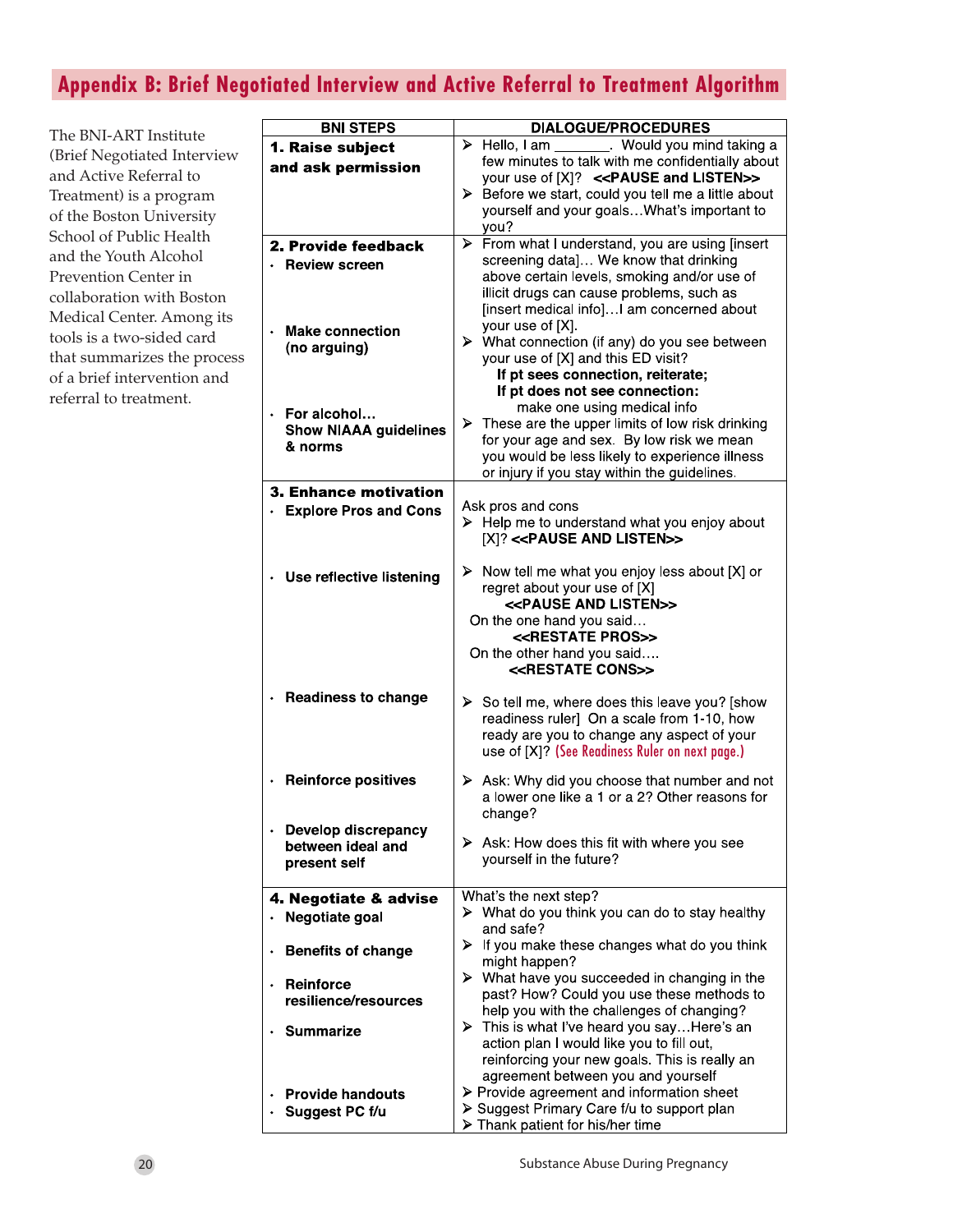| <b>Readiness Ruler</b> |                         |   |                |                            |                |                |   |                   |           |
|------------------------|-------------------------|---|----------------|----------------------------|----------------|----------------|---|-------------------|-----------|
|                        | $\overline{\mathbf{2}}$ | 3 | $\overline{4}$ | $\overline{\phantom{a}}$ 5 | $\overline{6}$ | $\overline{7}$ | 8 | 9                 | <b>10</b> |
|                        | Not ready               |   |                |                            |                |                |   | <b>Very ready</b> |           |

Boston University School of Public Health. BNI-ART Institute interview algorithm. Available at: [http://www.ed.bmc.org/sbirt/docs/aligo\\_adult.pdf](http://www.ed.bmc.org/sbirt/docs/aligo_adult.pdf)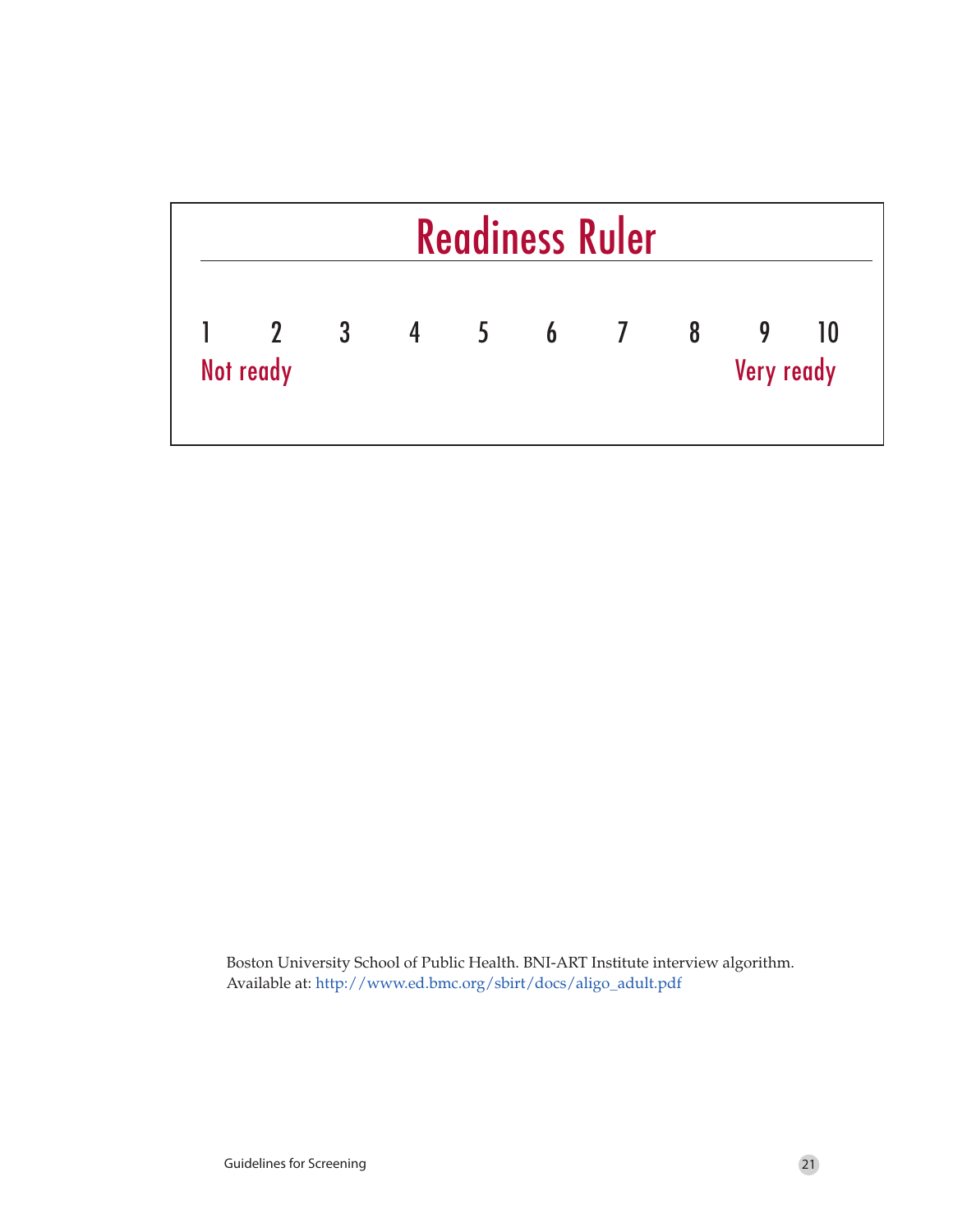## **Appendix C: Resources**

#### **Statewide Resources**

#### **Chemical Dependency Assessment and Treatment**

### **Washington Recovery Help Line:** 1-866-789-1511

Provides statewide 24-hour referral information about treatment, counseling, mental health, and domestic violence issues; assists with crisis intervention techniques and referral; provides support services by county and city for teens and adults. Assistance for providers and clients.

**Washington State Alcohol Drug Clearinghouse:** 1-800-662-9111 Provides continually-updated substance abuse resources; information on programs, personnel, referrals, and copies of printed materials. Call for a copy of the Directory of Certified Chemical Dependency Treatment Services in Washington State.

**Alcohol and Drug Help Line Domestic Violence Outreach Project:**  Alcohol and Drug Help Line: 206-722-3700 or 1-800-562-1240 Information about programs in Washington State addressing both domestic violence and chemical dependency.

### **Washington State Division of Behavioral Health and Recovery:**  Main Line: 1-877-301-4557 Information related to the Department of Social and Health Services supported

alcohol and drug treatment programs.

## **Division of Behavioral Health and Recovery Certified Hospitals Providing Intensive Inpatient Detoxification Care for Chemical Using Pregnant Women** (Revised 8/23/2011)

#### GRAYS HARBOR COUNTY

**Grays Harbor Community Hospital HarborCrest Behavioral Health** 1006 North H Street; Aberdeen, WA 98520 Larry Kahl, Director Phone: 360-533-8500 Fax: 360-537-6492 1st and 2nd trimester, no opiate dependent <www.harborcrestbh.org>

#### KING COUNTY

**Swedish Medical Center – Ballard Community Hospital Addiction Recovery Services** 5300 Tallman Avenue NW, P.O. Box 70707; Seattle, WA 98107-1507 Cathy Clapp, BHS Director Phone: 206-781-6350 Fax: 206-781-6183

SNOHOMISH COUNTY

**Providence Recovery Program Behavioral Health Services Providence General Medical Center** 916 Pacific Avenue, P.O. Box 1067; Everett, WA 98206 Cheryl Sackrider, Director Phone: 425-258-7390 Fax: 425-258-7379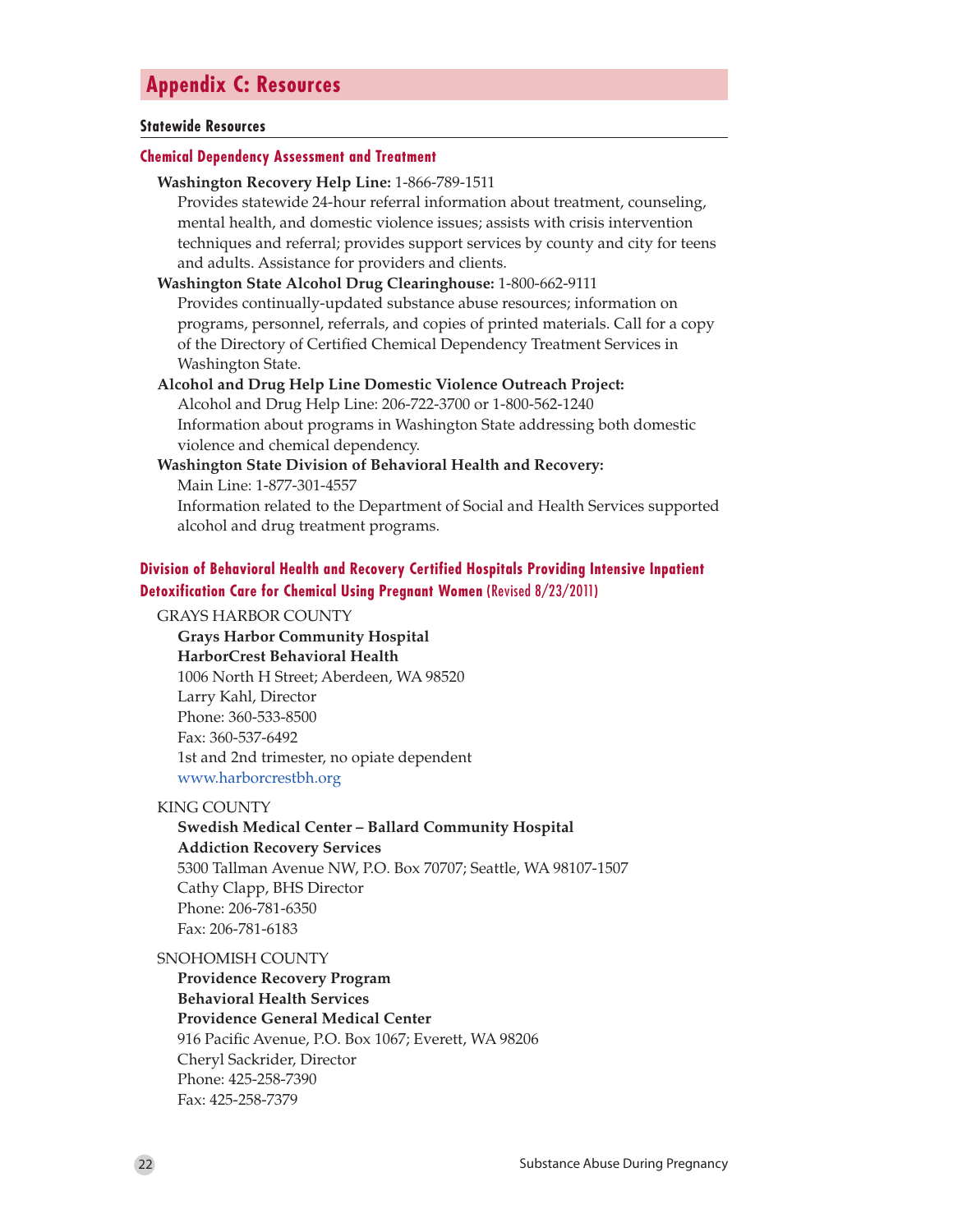**Valley General Hospital Behavioral Health Services** 14701 – 179th Avenue SE, P.O. Box 646; Monroe, WA 98272-0646 David Anderson, Program Manager Phone: 1-800-533-3046

#### THURSTON COUNTY

**St. Peter Chemical Dependency Center** 4800 College Street SE, Lacey, WA 98503 Adult Admissions Phone: 360-493-7575 or 1-800-332-0465 Fax: 360-493-5088

If you have any questions or changes to this information, please contact Sue Green at 360-725-3732, or email: sue.green@dshs.wa.gov.

#### **Other Special State-Funded Projects**

#### **Safe Babies Safe Moms**

The Safe Babies Safe Moms Program serves substance abusing pregnant, postpartum, and parenting women and their children from birth-to-three at project sites in Snohomish, Whatcom, and Benton-Franklin Counties.

Safe Babies Safe Moms provides a comprehensive range of services that include chemical dependency treatment referral, intensive case management services and transitional housing support services. Safe Babies Safe Moms assists women in accessing needed community resources and transitioning from public assistance to self-sufficiency. Safe Babies Safe Moms also offers: (1) parenting education; (2) child development activities; and (3) behavioral health related services.

For information at the local level, contact the following:

#### **Snohomish County**

Targeted Intensive Case Management Pacific Treatment Alternatives Contact: Christy Richardson 425-259-7142

#### **Whatcom County**

Targeted Intensive Case Management Growing Together/Brigid Collins Contact: Kathryn Lyons 360-734-4616

#### **Benton-Franklin Counties**

Targeted Intensive Case Management Benton-Franklin Health District Contact: Shelley Little 509-582-0834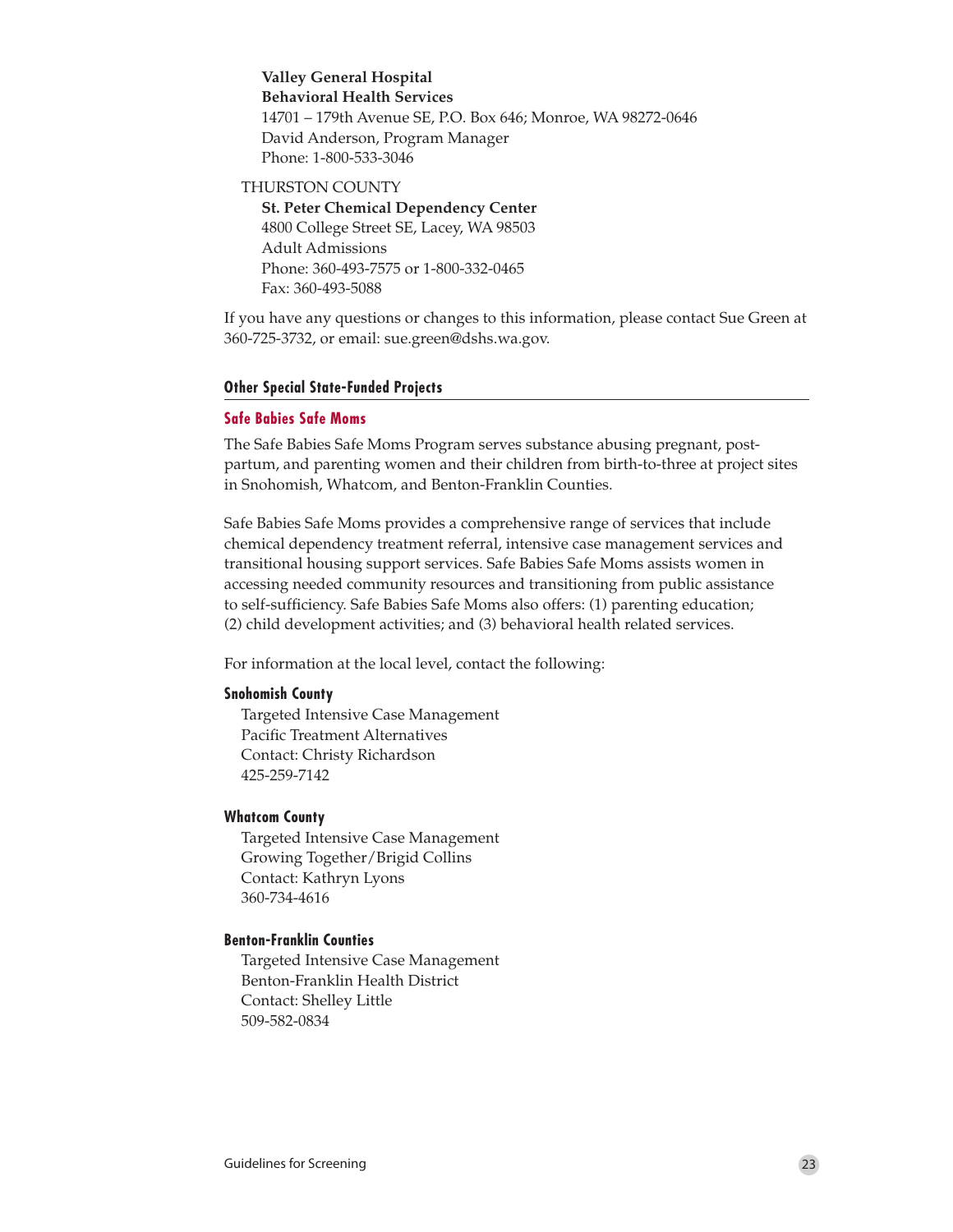### **Parent Child Assistance Program**

The Parent Child Assistance Program provides advocacy and intensive case management services to high-risk substance abusing pregnant and parenting women and their young children in King, Pierce, Spokane, Grant, Yakima, Cowlitz, Skagit, Kitsap, and Clallam counties, as well as the Spokane Tribe.

Parent Child Assistance Program services include:

- Referral and support for substance abuse treatment and relapse prevention for 3 years beginning at enrollment during pregnancy
- Assistance in accessing and using local resources such as family planning, health care, domestic violence services, parent skills training, child welfare, childcare, transportation, and legal services
- Linkages to health care and appropriate therapeutic interventions for children
- Regular home visitation and timely advocacy based on client needs
- Resources for clean and sober housing: The Willows transitional housing is for mothers with co-occurring disorders, and their children.

For more information, contact:

University of Washington Fetal Alcohol and Drug Unit Therese Grant, PhD, Director 206-543-7155

Women are eligible for Parent Child Assistance Program if they abuse alcohol or drugs during pregnancy, and are pregnant or up to six months postpartum, and are ineffectively connected to community services.

Contact numbers for making a referral to the Parent Child Assistance Program:

| <b>County</b> | <b>Clinical Director</b>                                                                                                     |                                                                                            |
|---------------|------------------------------------------------------------------------------------------------------------------------------|--------------------------------------------------------------------------------------------|
| <b>King</b>   | Nancy Whitney 206-323-9136                                                                                                   | Seattle Parent Child Assistance Program                                                    |
| Pierce        | Lori McDonald 253-475-0623                                                                                                   | Tacoma Parent Child Assistance Program                                                     |
| Spokane       | <b>New Horizons Counseling Services</b><br>Denise Joy 509-838-6092<br>Spokane Tribe of Indians<br>Kaye Brisbois 509-258-7502 |                                                                                            |
| Grant         |                                                                                                                              | <b>Grant County Prevention and Recovery Center</b><br>Jolane Christian-Stoker 509-765-9239 |
| Yakima        | <b>Triumph Treatment Services</b><br>Lashaunda Harris                                                                        | 509-248-1800                                                                               |
| Cowlitz       | Jan Caliman                                                                                                                  | Drug and Alcohol Prevention Center<br>360-425-9600                                         |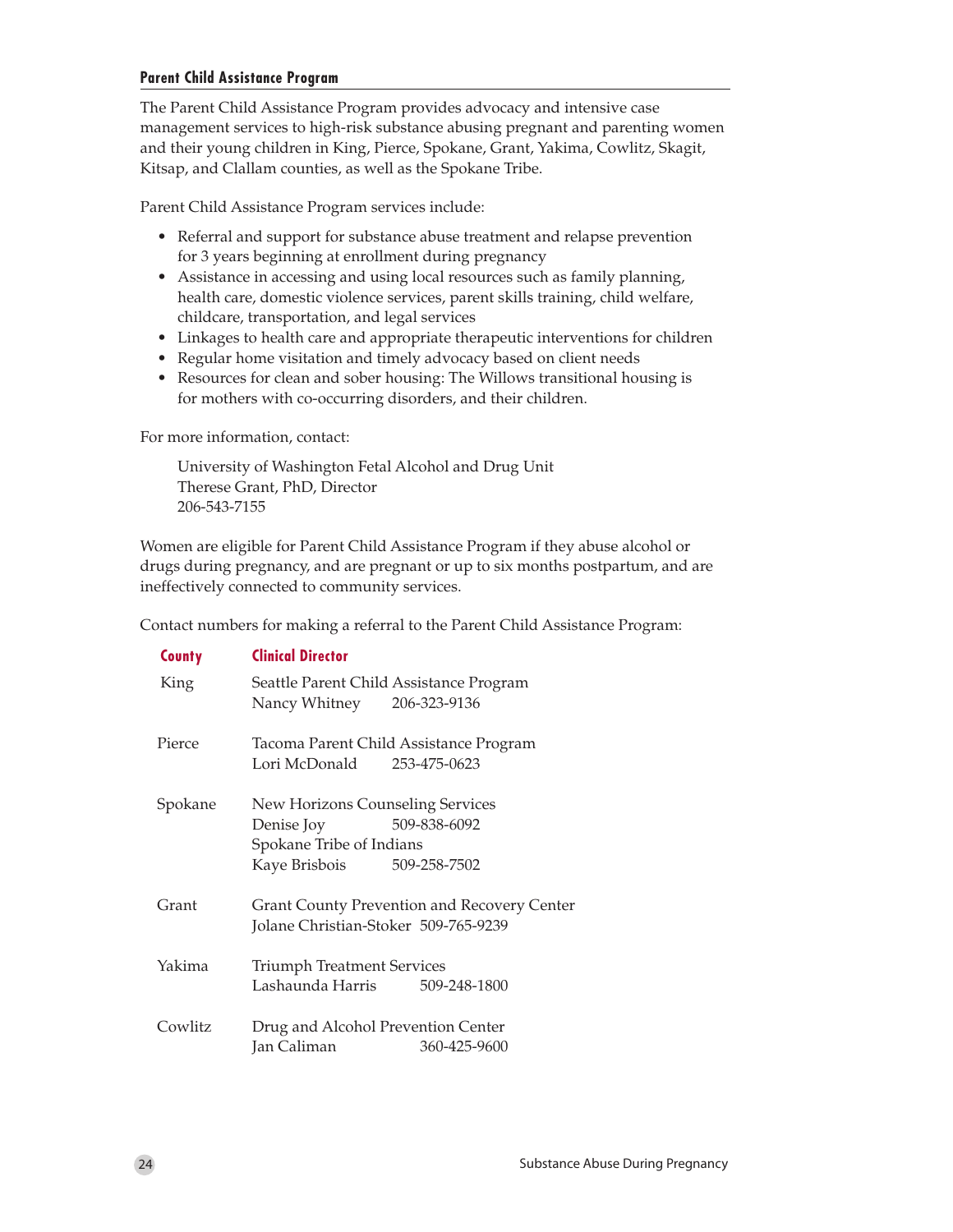| Skagit  | <b>Skagit Recovery Center</b><br>Alan Erickson           | 360-428-7835 |
|---------|----------------------------------------------------------|--------------|
| Kitsap  | Agape Unlimited<br>Lena Takeudni                         | 360-373-1529 |
| Clallam | <b>First Step Family Support Center</b><br>Susan Norland | 360-457-8355 |

#### **Other Related Washington State Resources for Pregnant Women**

**Washington State Child Care Resource and Referral Network** <http://www.childcarenet.org/>

## **Transportation to services – Medicaid covered**

[http://hrsa.dshs.wa.gov/Transportation/i](http://fortress.wa.gov/dshs/maa/Transportation/Brochure.pdf)ndex.html

**First Steps – Maternity Support Services and Infant Case Management** [http://hrsa.dshs.wa.gov/firststeps/](http://fortress.wa.gov/dshs/maa/firststeps/)

#### **WIC Nutrition Program** <http://www.doh.wa.gov/cfh/WIC/>

#### **Parent skill-building services**

See First Steps and other special state services section – Parent Child Assistance Program and Safe Babies Safe Moms

**Home management, education and career building support** See Parent Child Assistance Program and Safe Babies Safe Moms

### **Safe and sober housing** [http://www.o](http://www.dshs.wa.gov/dasa/)xfordhouse.org/userfiles/file/

**Legal services** Sources of Free Legal Info on Washington Sate Law <http://lib.law.washington.edu/ref/legalinfo.html>

**Washington Law Help** <http://www.washingtonlawhelp.org/WA/index.cfm>

#### **Mental Health Services** [http://www1.dshs.wa.gov/](http://www1.dshs.wa.gov/mentalhealth/)dbhr/mh\_information.shtml

**Child Protective Services** <http://www.dshs.wa.gov/ca/general/index.asp>

**Adoption counseling** <http://www.dshs.wa.gov/ca/adopt/index.asp>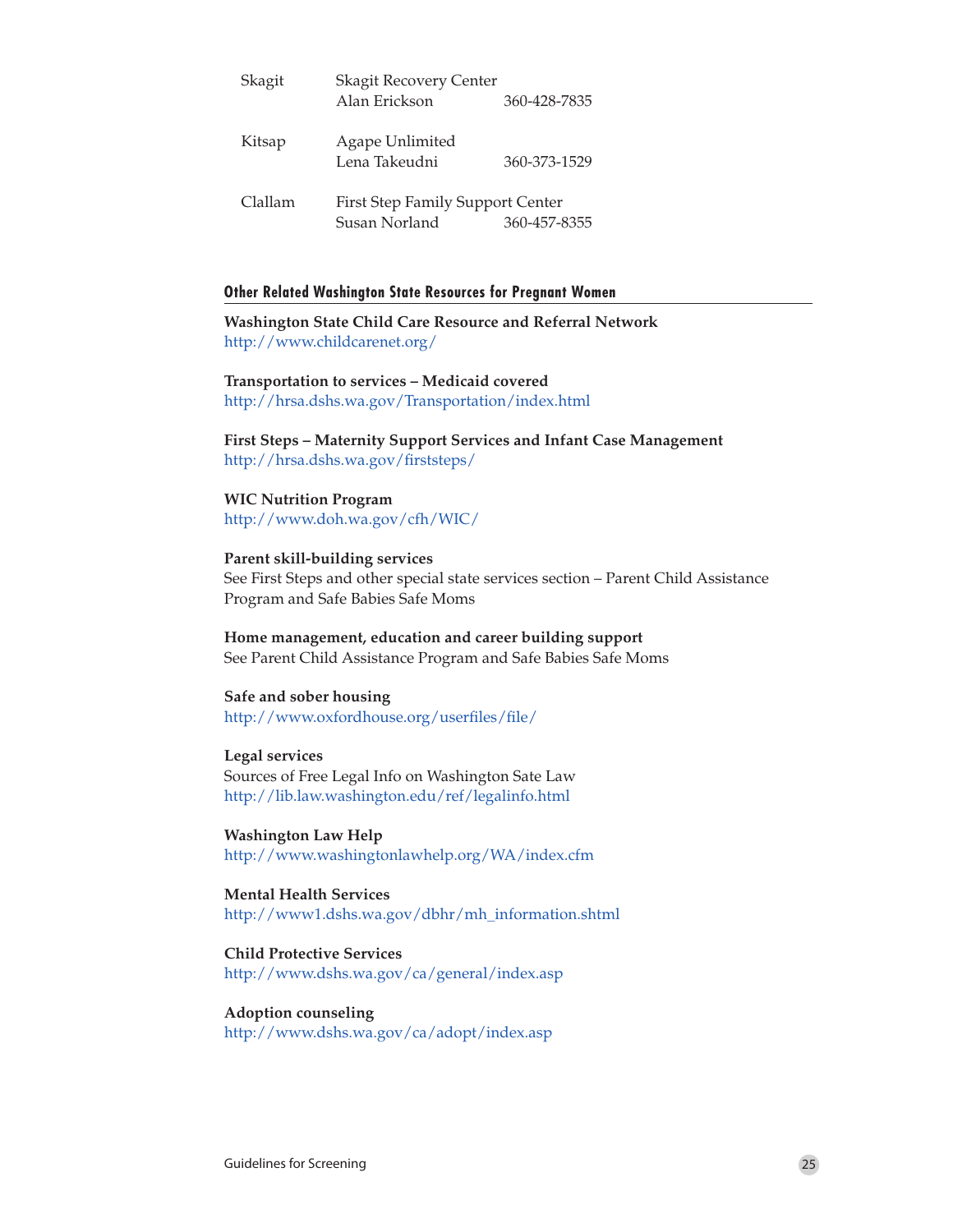### **Public assistance and medical assistance**

Family Health Hotline – 1-800-322-2588

Provides information and referrals for public assistance maternity support services, maternity case management, prenatal care, family planning and pediatric care.

**Domestic Violence Hotline** – 1-800-562-6025 24-hour line provides information and referrals.

#### **Tobacco Quitline** – 1-800-784-8669 For assistance quitting tobacco use.

**Family Planning TAKE CHARGE Program** – 1-800-770-4334 Information and referral resources for family planning.

**Pediatric follow up for special care infant** Children's Hospital and Regional Medical Center [http://www.seattlechildrens.org](http://www.seattlechildrens.org/default.asp)

**Washington State Department of Public Health – Children with Special Health Care Needs** <http://www.doh.wa.gov/cfh/mch/CSHCNhome2.htm>

#### **Websites – National**

**The American College of Obstetricians and Gynecologists** <www.acog.org>

**Association of Women's Health Obstetric and Neonatal Nurses** <www.awhonn.org>

**American College of Nurse Midwives** <www.acnm.org>

**FASD Center of Excellence** <http://www.fascenter.samhsa.gov/publications/publications.cfm>

**National Organization on Fetal Alcohol Syndrome** <www.nofas.org/>

**American Society of Addictions Medicine** <www.asam.org>

**Substance Abuse Mental Health Services Administration National Clearinghouse for Alcohol and Drug Information** http://store.samhsa.gov/home www.samhsa.gov

**The National Women's Health Information Center** Women's health information and resources <http://www.womenshealth.gov/>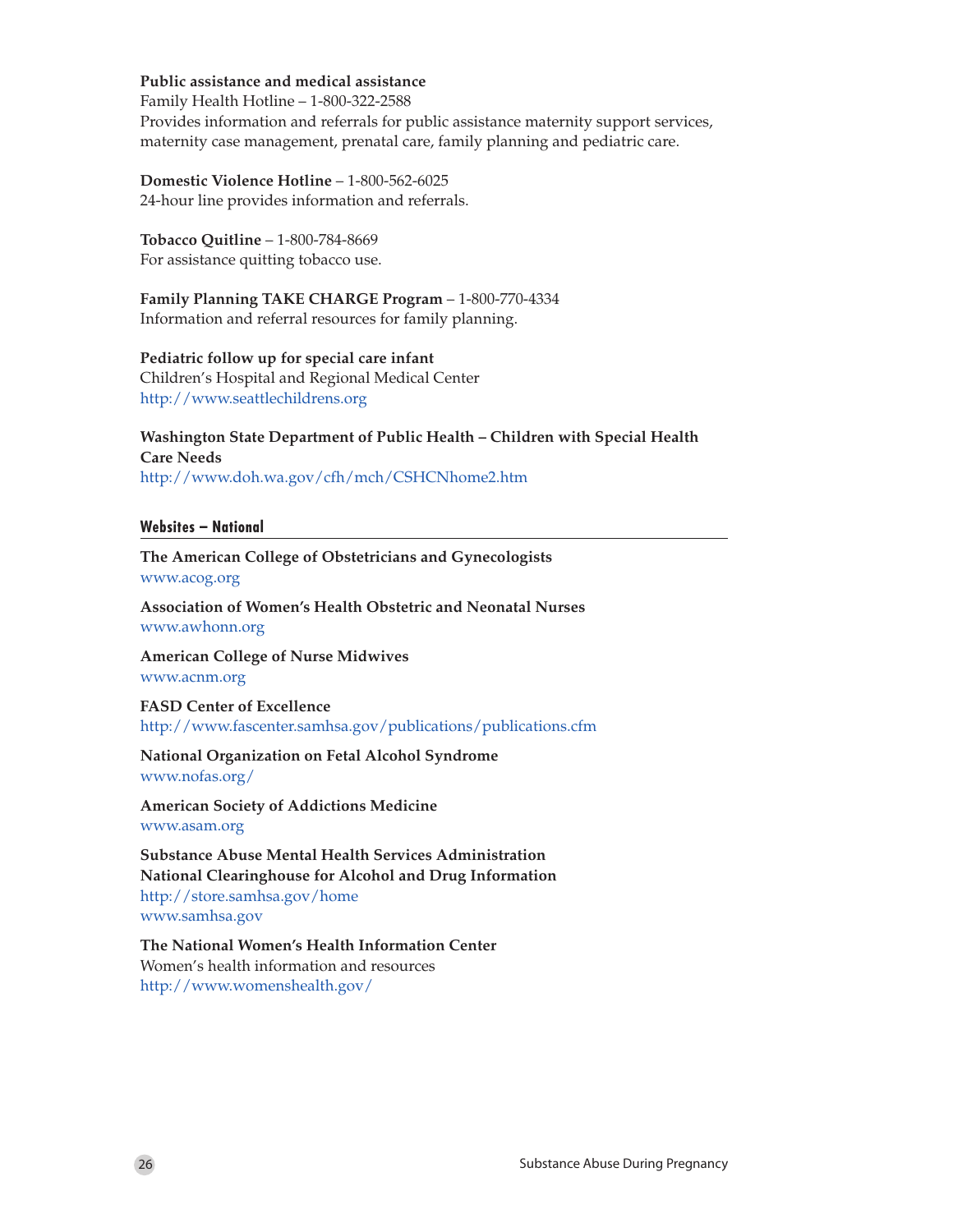#### **Websites – Washington State**

**Parent Child Assistance Program** <www.depts.washington.edu/fadu/>

**Department of Health** <www.doh.wa.gov>

**Washington State Division of Behavioral Health and Recovery** [www.dshs.wa.gov/dbhr/](www.dshs.wa.gov/dasa/)

**Washington Recovery Help Line** http:[//w](www.dshs.wa.gov/dasa/)arecoveryhelpline.org/

**Washington State Fetal Alcohol Spectrum Disorders** <www.fasdwa.org>

**Pediatric Interim Care Center** <www.picc.net>

**TAKE CHARGE – Family Planning Program** http://hrsa.dshs.wa.gov/FamilyPlan/Take%20Charge/TC.index.htm

#### **WithinReach**

website that connects families to food and health resources <http://www.parenthelp123.org>

**Domestic Violence Information** Resources and tools for providers [www.doh.wa.gov/h](www.doh.wa.gov/vaw)sqa/emstrauma/VAW/

#### **Spanish health educational resources**

**Birth Defects and Developmental Disabilities** <http://www.cdc.gov/ncbddd/defaultspan.htm> <http://www.nacersano.org/>

## **Illicit Drug Use During Pregnancy**

[http://www.nacersano.org/centro/9388\\_9935.asp](http://www.nacersano.org/centro/9388_9935.asp)

**Drinking and your pregnancy** <http://pubs.niaaa.nih.gov/publications/spanish.htm>

**Smoking During Pregnancy**

<http://www.pediatradefamilia.com.ar/rincon.htm>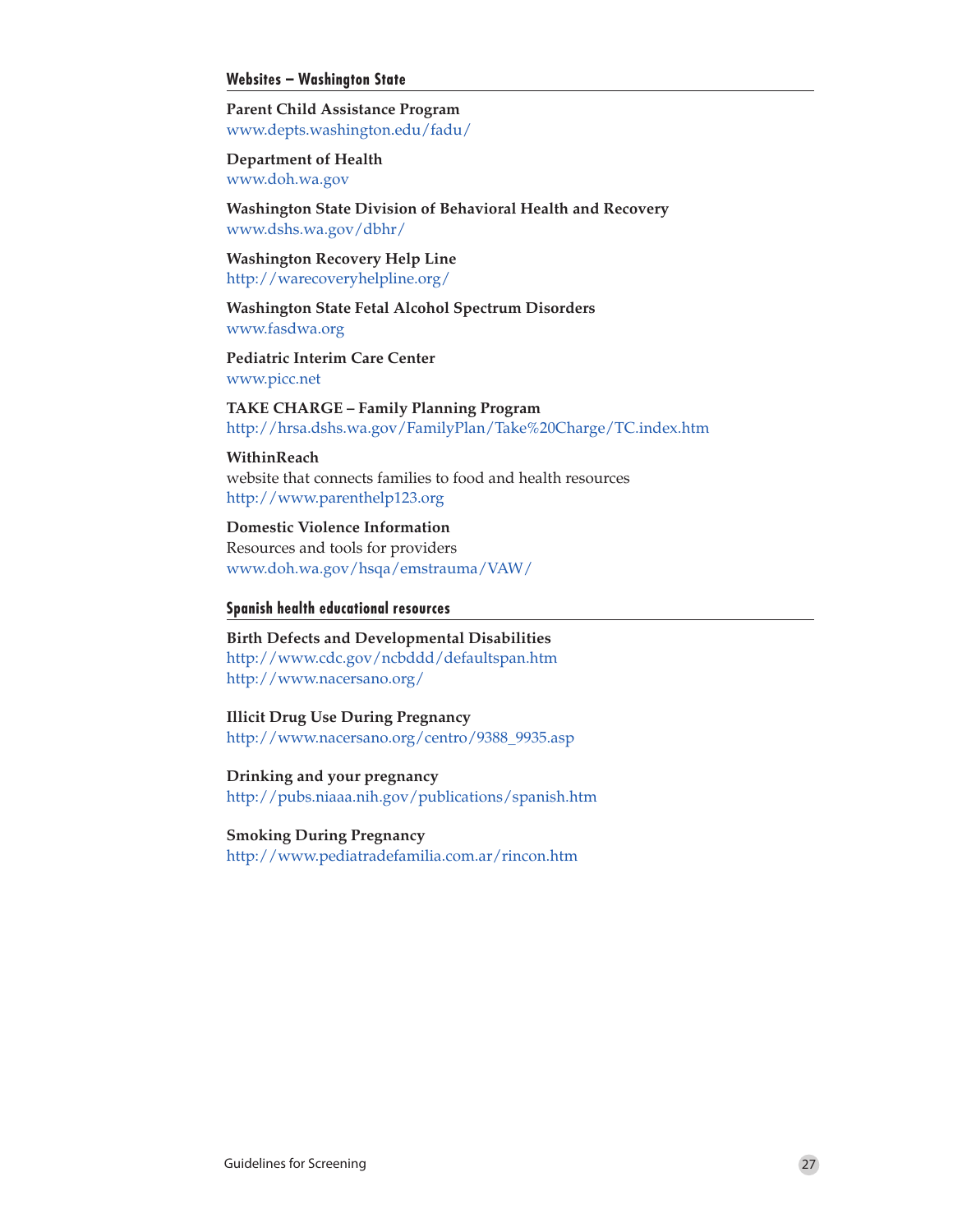#### **National Hispanic Prenatal Helpline** – 1-800-504-7081

The National Hispanic Prenatal Helpline is a component of the Maternal and Child Health Bureau's campaign emphasizing early and regular prenatal care. The primary goal of the Bureau's campaign is to increase utilization of prenatal care services and to promote the benefits of prenatal care. The National Hispanic Prenatal Helpline is designed for Hispanic women planning a pregnancy; Hispanic expectant mothers or mothers of newborns; partners, relatives or friends of expectant mothers; and providers working with Hispanic families. The bilingual (English and Spanish) Helpline has three main functions: 1) to answer questions about prenatal issues in both English and Spanish and in a culturally appropriate manner; 2) to give referrals to local prenatal care services that have the capability of serving Hispanic consumers; and 3) to send out written information to callers about prenatal issues in Spanish and English. The Helpline operates Monday through Friday from 9 a.m. to 6 p.m. EST.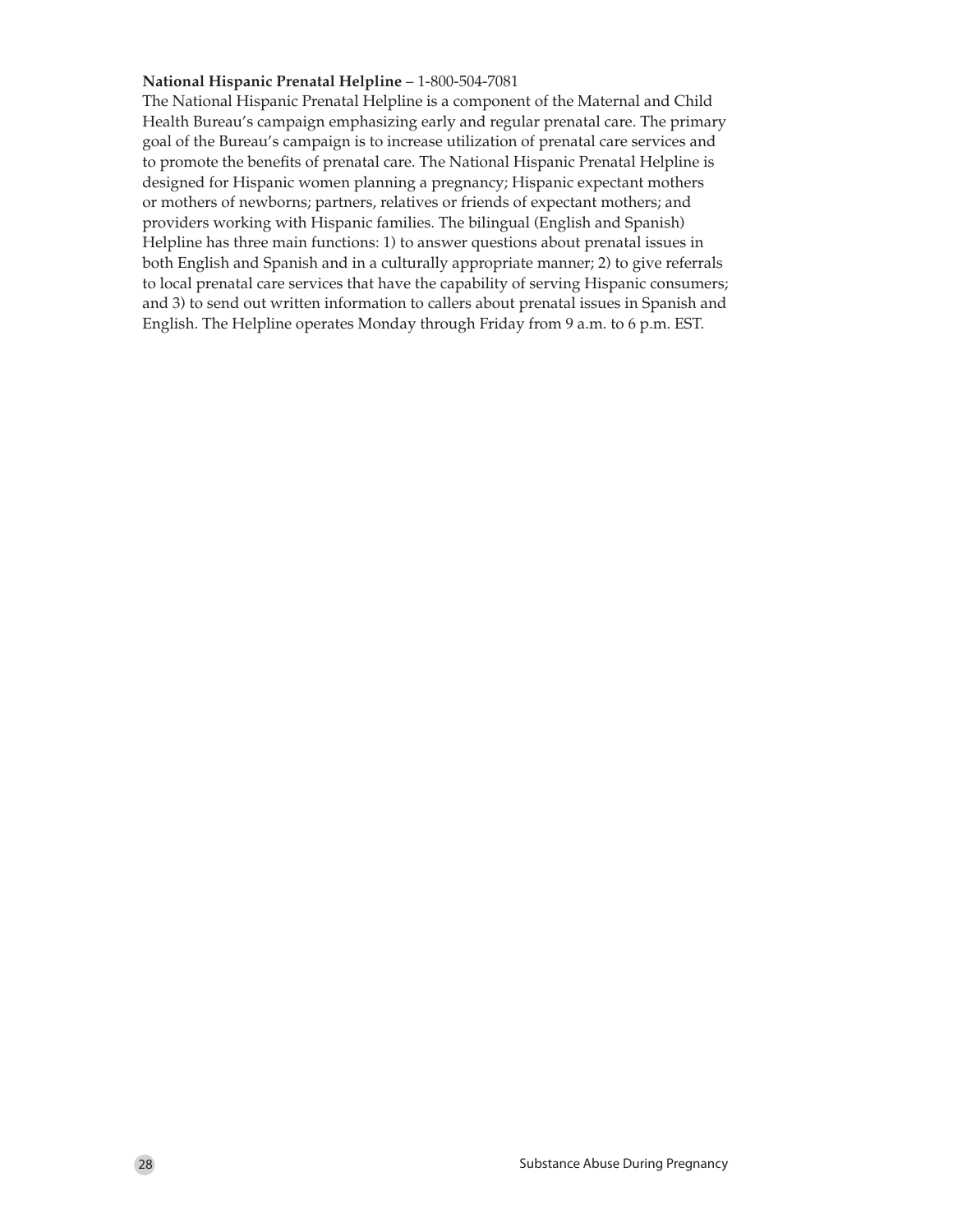## **Appendix D: Definitions of Services**

#### **Detoxification Services**

Assists clients in withdrawing from drugs, including alcohol.

**Acute Detox** – Medical care and physician supervision for withdrawal from alcohol or other drugs.

**Sub-Acute Detox** – Non-medical detoxification or patient self-administration of withdrawal medications ordered by a physician and provided in a home-like environment.

#### **Outpatient Treatment Services**

Provides chemical dependency treatment to patients less than 24 hours a day.

**Intensive Outpatient** – A concentrated program of individual and group counseling, education, and activities for detoxified alcoholics and addicts, and their families.

**Outpatient** – Individual and group treatment services of varying duration and intensity according to a prescribed plan.

**Outpatient Child Care** – A certified outpatient chemical dependency treatment provider may offer on-site child care services approved by the Department of Social and Health Services, offering each child a planned program of activities, a variety of easily accessible, culturally and developmentally appropriate learning and play materials, and promoting a nurturing, respectful, supportive, and responsive environment.

## **Residential Treatment Services – Length of stay is variable and based on need identified by American Society of Addiction Medicine**

**Intensive Inpatient** – A concentrated intervention program up to 30 days, including but not limited to individual, group and family therapy, substance abuse education, and development of community support systems and referrals.

**Recovery House** – A program of care and treatment up to 60 days with social, vocational, and recreational activities to aid in patient adjustment to abstinence and to aid in job training, employment, or other types of community activities.

**Long-Term** – A treatment program up to 180 days with personal care services for individuals with chronic histories of addiction and impaired self-maintenance capabilities. This level of disability requires personalized intervention and support to maintain abstinence and good health.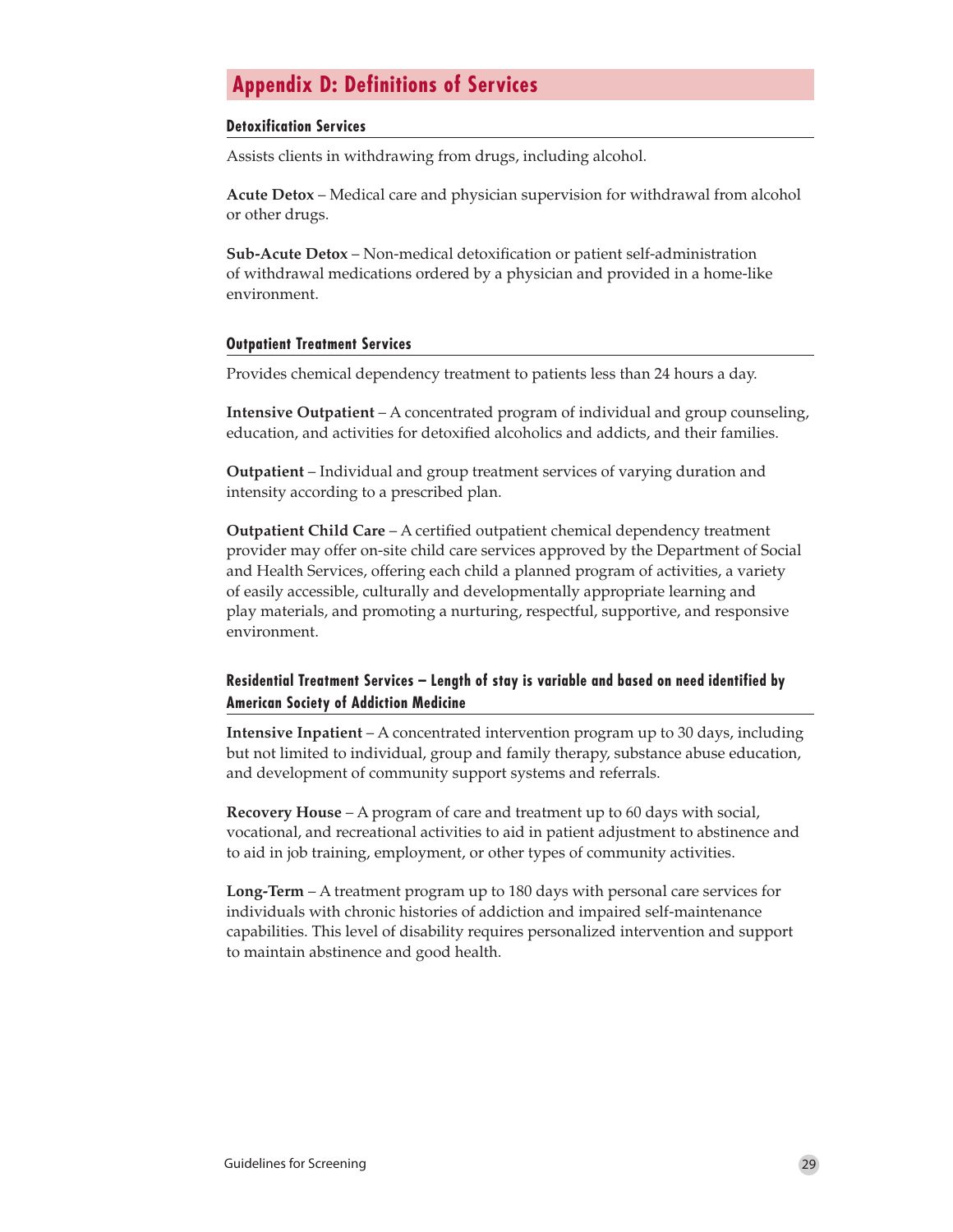## **Appendix E: Department of Social and Health Services Children's Administration Prenatal Substance Abuse Policy**

The Federal Child Abuse Prevention and Treatment Reauthorization Act of 2010 requires health care providers to notify Child Protective Services of cases of infants born with and identified as affected by illegal substance abuse or having withdrawal symptoms resulting from prenatal drug exposure, or having a Fetal Alcohol Spectrum Disorder. This includes a requirement for health care providers involved in the delivery of these infants to notify child protective services of the occurrence of such condition in such infants.

In Washington State, health care providers are mandated reporters and required to notify Child Protective Services when there is reasonable cause to believe a child has been abused or neglected. If a newborn has been identified as substance exposed or affected this may indicate child abuse or neglect and should be reported. It is critical that mandated reporters provide as much information regarding threats to child safety, risk factors, or concerning issues and behaviors. Information about parental strengths and protective capacities observed during your interactions with the family can also be very helpful in making screening decisions.

Washington State statute does not authorize Children's Administration to accept referrals for Child Protective Services investigation or initiate court action on an unborn child.

#### **How Do I Make A Report?**

Children's Administration offices within local communities are responsible for receiving and investigating reports of suspected child abuse and neglect. Reports are received by Child Protective Services Intake staff either by phone, mail, or in person and are assessed to determine if the report meets the legal definition of abuse or neglect and how dangerous the situation is.

Children's Administration offers several ways to report abuse:

**Daytime:** Contact local Children's Administration Child Protective Services office. A local Child Protective Services office can be located on the following link: www.dshs.wa.gov/ca/safety/abuseReport.asp?2

**Nights and Weekends:** Call the Child Abuse and Neglect Hotline at 1-866-ENDHARM (1-866-363-4276), which is Washington State's toll-free, 24 hour, 7 day-a-week hotline where you can report suspected child abuse or neglect.

Additional information about reporting abuse and neglect of children can be located at: www.dshs.wa.gov/ca/safety/abuseReport.asp?2

### **As A Mandated Reporter, What Information Will I Be Asked To Provide?**

Mandated reporters will be asked to provide as much of the following information as they are able:

• The name, address, and age of the child and parent(s) stepparents, guardians, or other persons having custody of the child.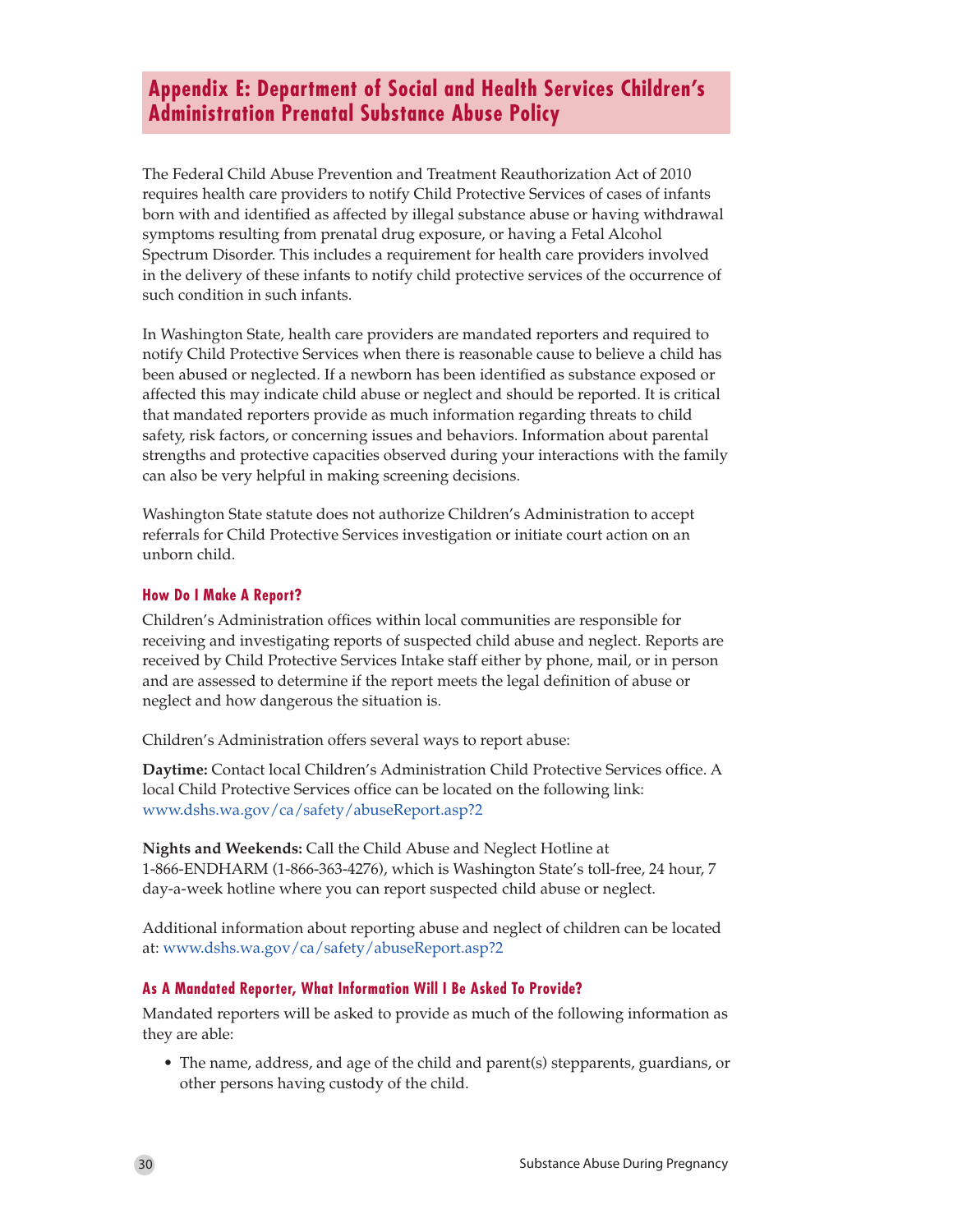- The nature and extent of alleged:
	- **Injury or injuries**
	- $\blacksquare$  Neglect
	- $S$ exual abuse
	- Any evidence of previous injuries
- Any other information that may be helpful in establishing the cause of the child's death, injury, or injuries, and the identity of the alleged perpetrator(s).

It is important to provide as much information about why you have reasonable cause to believe there is child abuse or neglect. This information will assist Department of Social and Health Services at intake or during the course of a Child Protective Services investigation if the case screens in. Examples include:

- Issues, i.e., substance use, mental health that may impact a child's safety.
- Parents' resources and strengths that can help the parents' care for and protect the children.
- Parents' response to interventions, etc.
- Names of family members.
- Whether the child may be of Indian ancestry for Indian Child Welfare planning, if applicable.
- Parent(s) attitude about their newborn.
- If the mother participated in prenatal care.
- Extended family and family strengths which can help the parent(s) to care for and protect children and their family.
- Parent(s) resources and family strengths.
- Rational for toxicology testing.

If you are in doubt about what should be reported, it is better to make your concerns known and discuss the situation with your local Child Protective Services office or Child Abuse and Neglect Hotline.

If a crime has been committed law enforcement must be notified. The name of the person making the report is not a requirement of the law, however, mandated reporters must provide their name in order to satisfy their mandatory reporting requirement.

## **What Happens After A Report Is Made?**

When a report of suspected child abuse or neglect is made, Children's Administration intake staff determines whether the situation described meets the legal definition of child abuse or neglect. In order for Child Protective Services to intervene in a family the report must meet the legal definition of child abuse or neglect or there is a safety threat(s) to the child.

Referrals which are determined to contain sufficient information may be assigned for investigation or other community response.

Child Protective Services investigations include the following:

- Determining the nature and extent of abuse and neglect.
- Evaluating the child's condition, including danger to the child, the need for medical attention, etc.
- Identifying the problems leading to or contributing to abuse or neglect.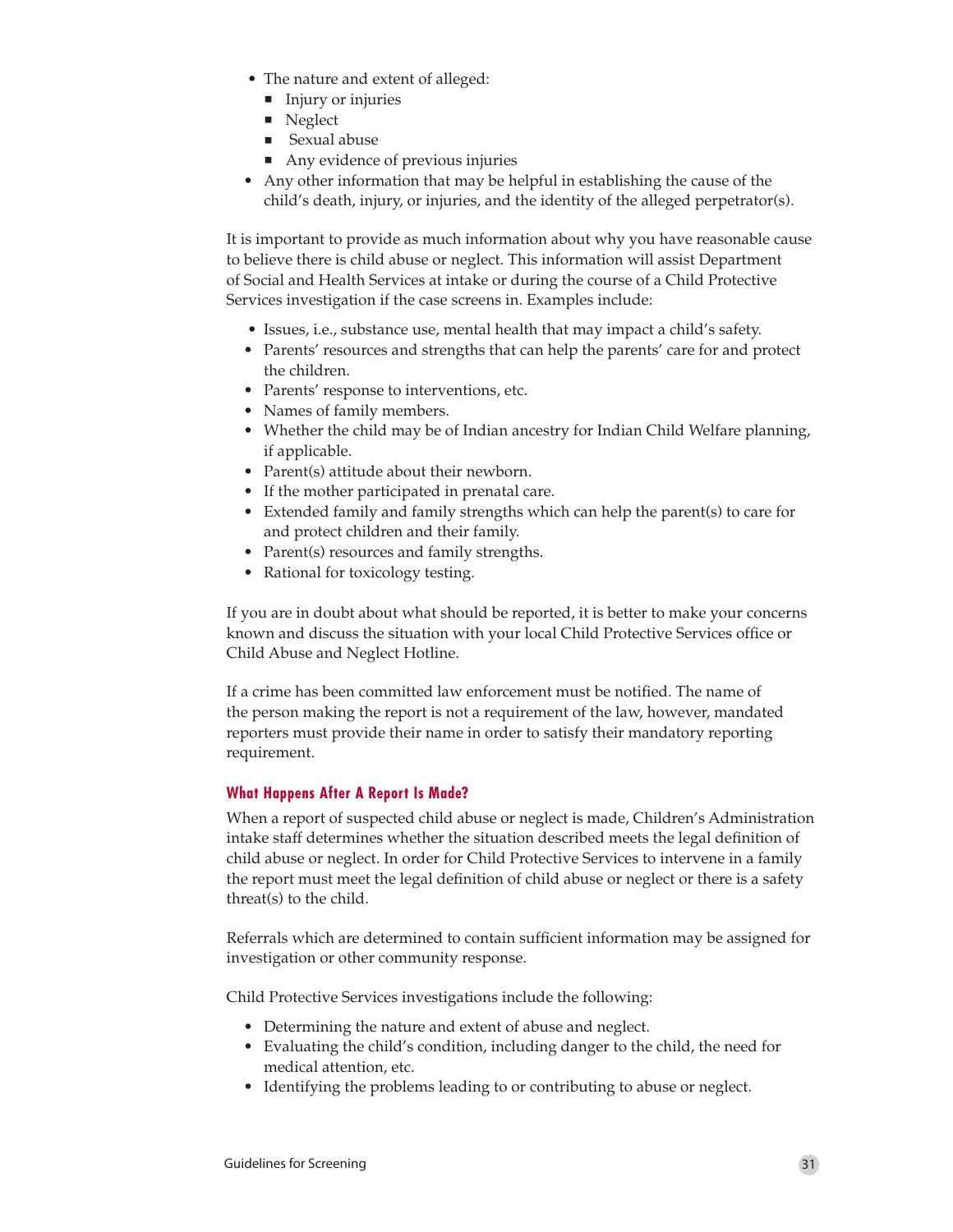- Evaluating parental or caretaker responses to the identified problems and the condition of the child and willingness to cooperate to protect the child.
- • Taking appropriate action to protect the child.
- • Assessing factors which greatly increase the likelihood of future abuse or neglect and the family strengths which serve to protect the child.

If a child is of Indian ancestry social services staff must follow requirements of the Federal Indian Child Welfare Act (ICWA), state laws, and the RCW.

### **What Services May Be Provided?**

Protective services are provided to abused/neglected children and their families without cost. Other rehabilitative services for prevention and treatment of child abuse are provided by the Department of Social and Health Services and other community resources if available (there may be a charge for these services) to children and the families such as:

- Home support specialist services
- Day care
- • Foster family care
- • Financial and employment assistance
- Parent aides
- Mental health services such as counseling of parents, children and families
- Psychological and psychiatric services
- Parenting and child management classes
- Self-help groups
- Family preservation services

## **What Happens If A Report Does Not Meet The Definition Of Child Abuse Or Neglect?**

When Children's Administration receives information that does not meet the definition of child abuse or neglect and Children's Administration does not have the authority to investigate, intake staff documents this information in the systems database as an "Information Only" referral.

When Children's Administration receives information about a pregnant woman who is not parenting other children and is allegedly abusing substances, intake staff documents this information and available information about risk and protective factors in an "Information Only" referral. This referral is then forwarded to First Steps Services.

When Children's Administration receives information about a substance exposed but not substance-affected newborn, intake staff will ask about available information, including information about safety threats and protective factors to determine if there is an allegation of child abuse or neglect or safety threat(s). If there are no allegations of child abuse or neglect or safety threats, Children's Administration does not have the authority to conduct a Child Protective Services investigation and the referral is documented as "Information Only."

If a decision is made not to respond, and you disagree, you may discuss your concerns with the Intake Supervisor. When a case is not appropriate for Child Protective Services, you may consult with the local Children's Administration office for suggestions or guidance in dealing with the family.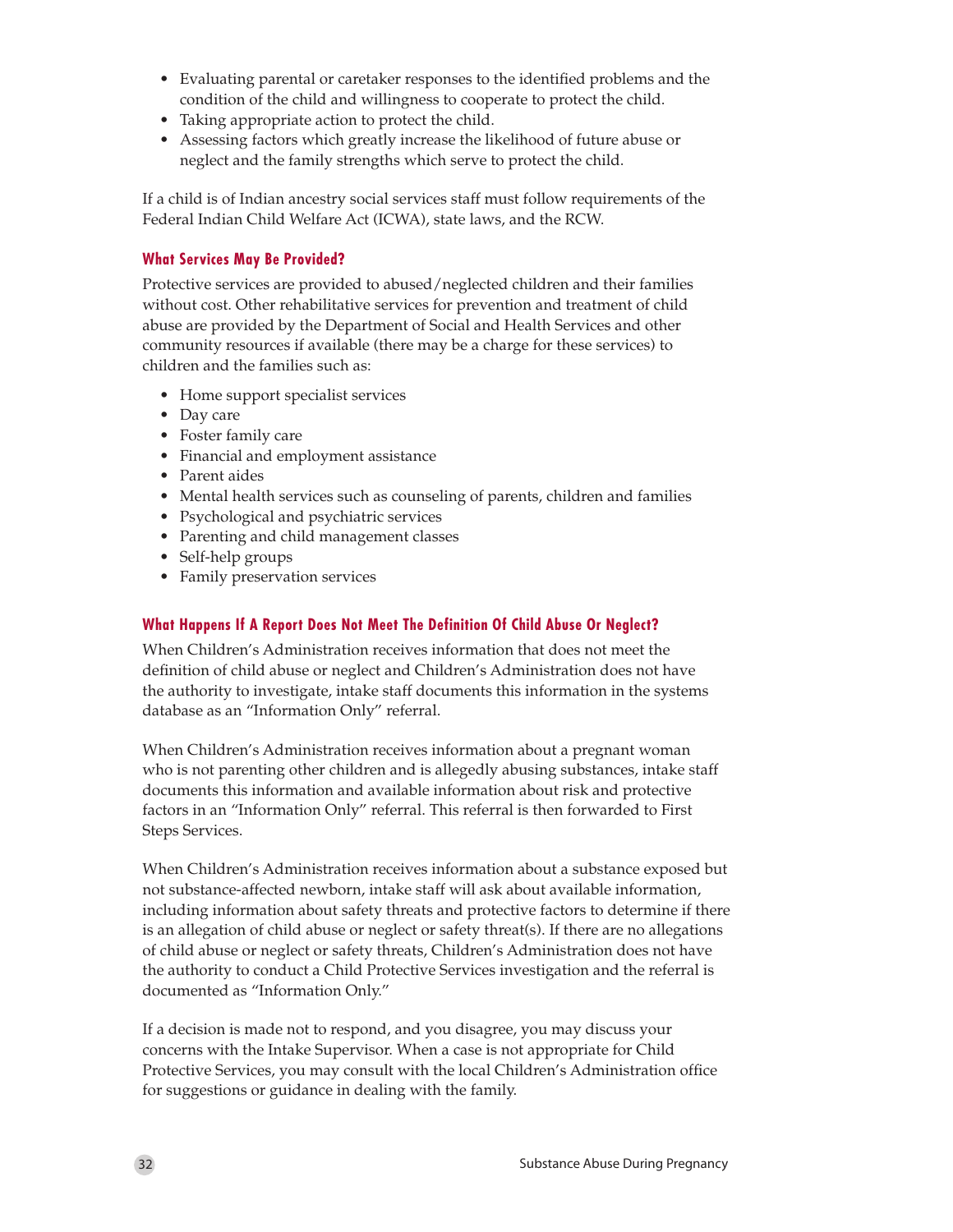## **Appendix F: Medical and Public Health Statements Addressing Prosecution and Punishment of Pregnant Women**

#### **American Medical Association**

"Pregnant women will be likely to avoid seeking prenatal or open medical care for fear that their physician's knowledge of substance abuse or other potentially harmful behavior could result in a jail sentence rather than proper medical treatment." Report of American Medical Association Board of Trustees, *Legal Interventions During Pregnancy*, 264 JAMA 2663, 267 (1990). *See also* American Medical Association, *Treatment Versus Criminalization: Physician Role in Drug Addiction During Pregnancy*, Resolution 131 (1990) ("therefore be it . . . resolved that the AMA oppose legislation which criminalizes maternal drug addiction.").

#### **American Academy of Pediatrics**

"The [Academy] is concerned that [arresting drug addicted women who become pregnant] may discourage mothers and their infants from receiving the very medical care and social support systems that are crucial to their treatment." American Academy of Pediatrics, Committee on Substance Abuse, *Drug Exposed Infants*, 86 Pediatrics 639, 641 (1990).

#### **American College of Obstetricians and Gynecologists**

"Seeking obstetric-gynecologic care should not expose a woman to criminal or civil penalties, such as incarceration, involuntary commitment, loss of custody of her children, or loss of housing. These approaches treat addiction as a moral failing. Addiction is a chronic, relapsing biological and behavioral disorder with genetic components. The disease of substance addiction is subject to medical and behavioral management in the same fashion as hypertension and diabetes." American College of Obstetricians and Gynecologists, Committee on Ethics, *Committee Opinion 473 Substance Abuse Reporting and Pregnancy: The Role of the Obstetrician-Gynecologist*, 117 Obstetrics & Gynecology 200 (2011).

"Pregnant women should not be punished for adverse perinatal outcomes. The relationship between maternal behavior and perinatal outcome is not fully understood, and punitive approaches threaten to dissuade pregnant women from seeking health care and ultimately undermine the health of pregnant women and their fetuses." American College of Obstetricians and Gynecologists, Committee on Ethics, *Committee Opinion 321 Maternal Decision Making, Ethics and the Law*, 106 Obstetrics & Gynecology 1127 (2005).

#### **American Public Health Association**

"Recognizing that pregnant drug-dependent women have been the object of criminal prosecution in several states, and that women who might want medical care for themselves and their babies may not feel free to seek treatment because of fear of criminal prosecution related to illicit drug use . . . [the criminal justice matter requiring punitive sanctions are inappropriate." Further "[affirms the use of health care strategies to foster the welfare of chemically dependent women and their children by expanding access to prenatal care and to reproductive health care generally." American Psychological Association, *Resolution on Substance Abuse by Pregnant Women*, (Aug. 1991).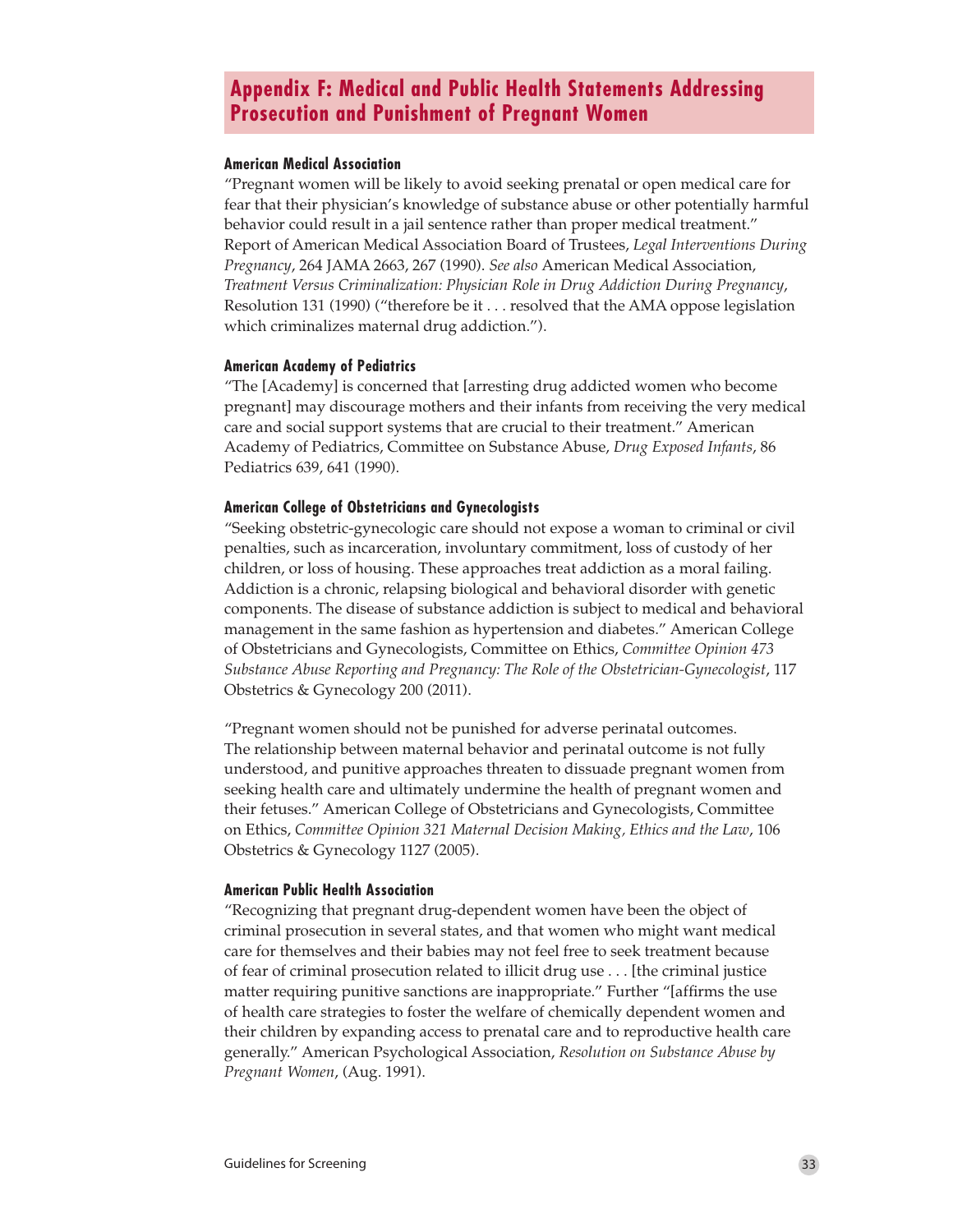#### **National Perinatal Association**

"The NPA opposes criminal prosecution of women solely because they are pregnant when they used alcohol or drugs . . . No evidence exists to show that [prosecution] either prevents prenatal drug or alcohol exposure or improves the infant's health . . . It undermines the relationship between the health care providers and their patients and may keep women from giving accurate and essential information vital to their care." National Perinatal Association, *Substance Abuse Among Women*, Position Statement (updated as of Mar. 23, 2010).

#### **National Association for Perinatal Addiction Research and Education**

"From a health-care perspective, it appears likely that criminalization of prenatal drug use will be counterproductive. It will deter women who<sup>o</sup> use drugs during pregnancy from seeking the prenatal care which is important for the delivery of a health baby . . . The threat of criminal prosecution alone will not deter women in most instances from using drugs during pregnancy. These women are addicts who become pregnant, not pregnant women who decide to use drugs and become addicts." National Association for Perinatal Addiction Research and Education. *Criminalization of Prenatal Drug Use: Punitive Measures Will Be Counterproductive* (1990).

#### **National Council on Alcoholism and Drug Dependence**

"[A] punitive approach is fundamentally unfair to women suffering from addictive diseases and serves to drive them away from seeking both prenatal care and treatment for their alcoholism and other drug addictions. It thus works against the best interests of infants and children by involving the sanctions of the criminal law in the case of a health and medical problem." National Council on Alcoholism and Drug Dependence, *Policy Statement: Women, Alcohol, Other Drugs and Pregnancy* (1990).

### **Association of Maternal and Child Health Programs**

"The threat of criminal prosecution prevents many women from seeking prenatal care and early intervention for their alcohol or drug dependence, undermines the relationship between health and social service workers and their clients, and dissuades women from providing accurate and essential information to health care providers. The consequence is increased risk to the health and development of their children and themselves." Association of Maternal and Child Health Programs Law and Policy Committee, *Statement Submitted to the Senate Finance Committee Concerning Victims of Drug Abuse: Resolution on Prosecution* (1990).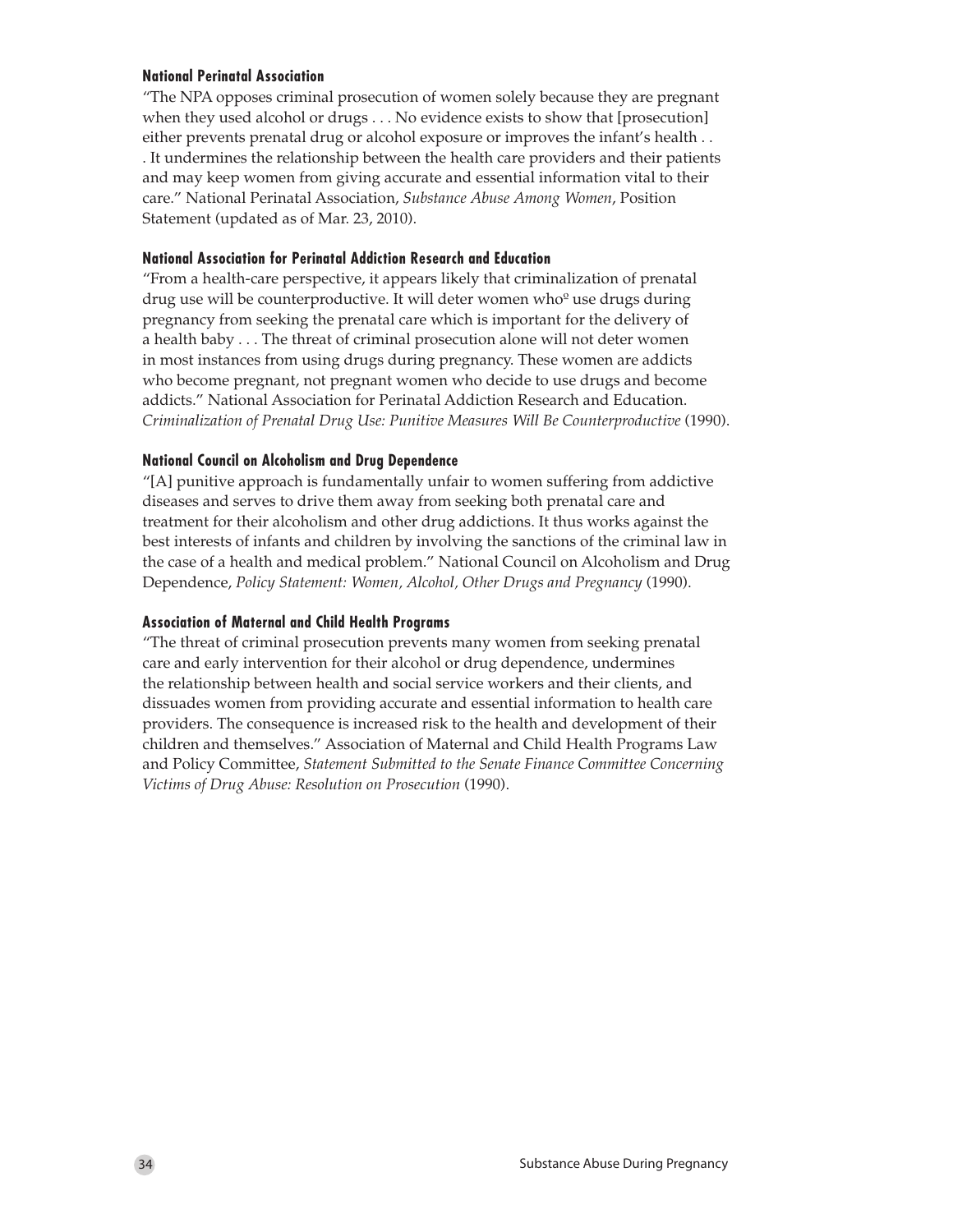## **Guidelines for Testing and Reporting Drug Exposed Newborns in Washington State**

#### **EXECUTIVE SUMMARY**

This document provides guidance to health care providers and affiliated professionals about maternal drug screening, laboratory testing and reporting of drug-exposed newborns delivered in Washington State. We created this document in response to an increasing number of requests from hospital staff and attorneys seeking information on this complex topic. We want to promote consistent practice among health care providers. This work is a collaborative effort between the Washington State Department of Health and the Department of Social and Health Services.

The Federal Child Abuse Prevention and Treatment Reauthorization Act of 2010 requires each state, as a condition of receiving federal funds under the Child Abuse Prevention and Treatment Act, to develop policies and procedures (including appropriate referrals to child protection service systems and for other appropriate services) to address the needs of infants born with and identified as affected by illegal substance abuse or withdrawal symptoms resulting from prenatal drug exposure, or a Fetal Alcohol Spectrum Disorder, including a requirement that health care providers involved in the delivery or care of such infants notify the child protective services system of the occurrence of such condition in such infants. This differs from the existing legal duty to report suspected child abuse or neglect. The federal law specifies that such reports of prenatal substance exposure shall not be construed to be child abuse or neglect and shall not require prosecution of the mother.

Department of Health and Department of Social and Health Services cannot provide legal counsel on this topic, but the following key points are included in this guidelines document:

- Each hospital with perinatal/neonatal services should develop a defined policy for identifying intrapartum women and newborns for substance use/ abuse. Hospital risk management, nursing and social service, medical staff, and local Department of Social and Health Services Children's Services should be involved. The hospital policy should be written in collaboration with local/ regional Child Protective Services guidelines and include consent and reporting issues.
- Newborn testing should be performed only with evidence of newborn and/or maternal risk indicators.
- Newborn drug testing is done for the purpose of determining appropriate medical treatment.
- No uniform policy or state law exists regarding consent for newborn drug testing.
- Hospitals are encouraged to report all positive toxicology screens (mother or infant) to Child Protective Services. Reporting of this information, in and of itself, is not an allegation of abuse or neglect. The healthcare team acts as advocate for mother and newborn.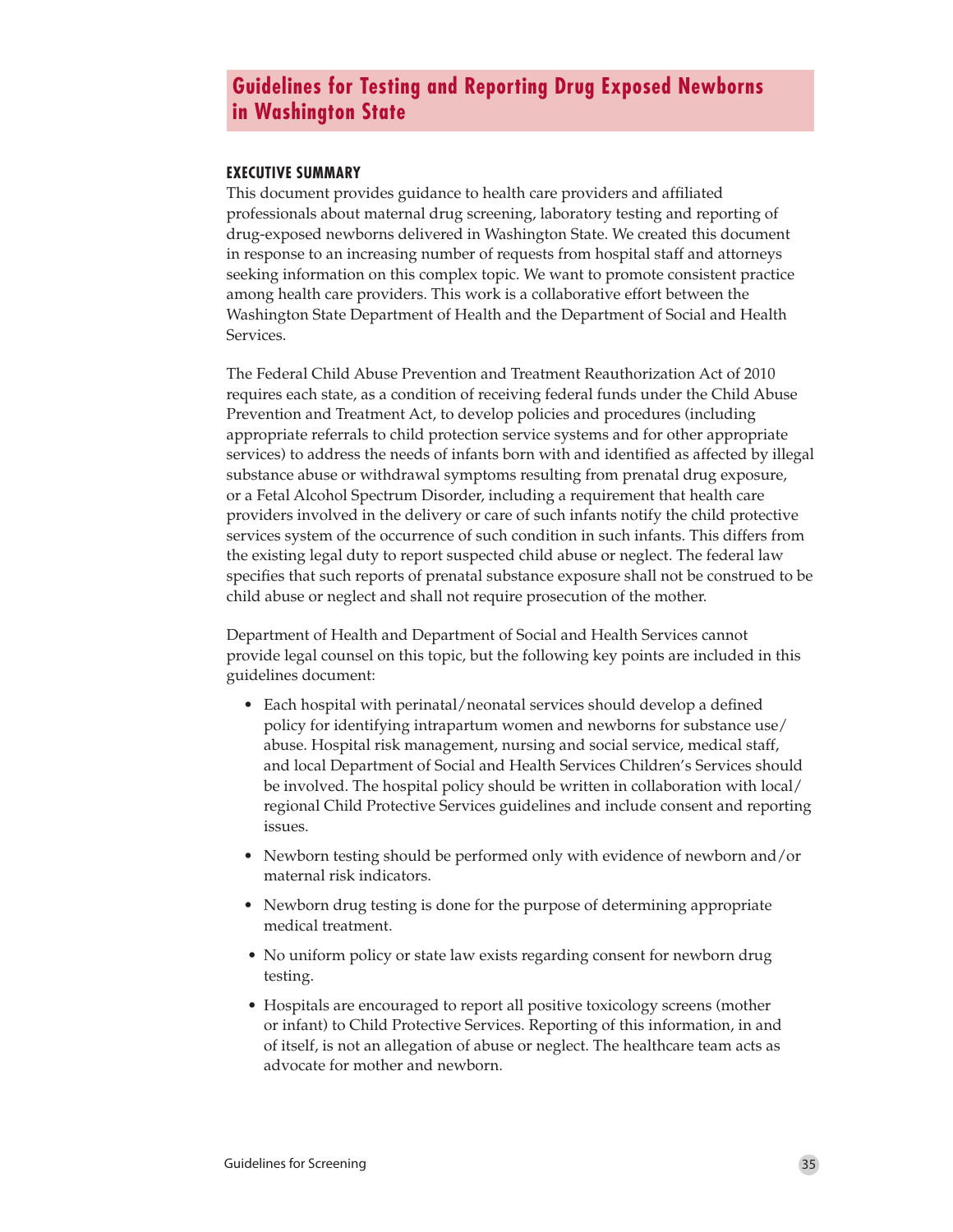- Health care providers remain mandated reporters of child abuse and neglect under state law and are required to notify Child Protective Services when there is reasonable cause to believe a child has been abused or neglected. The presence of other risk factors or information combined with a positive toxicology screen may require that a report of child abuse or neglect be made to Child Protective Services in any given case.
- All women should be informed about planned medical testing, the nature and purpose of the test, and how results will guide care, including possible benefits and/or consequences of the test. Drug testing is based on specific criteria and medical indicators, not open-ended criteria such as "clinical suspicion" that invite discriminatory testing.
- If the woman refuses testing, maternal testing should not be performed. However, testing of the newborn may still occur if medically necessary or if newborn and/or maternal risk indicators are present. Department of Health strongly recommends that each institution develop, in collaboration with its attorneys, justification and process for newborn testing. The justification and process for newborn testing will be specific to the written policy of each institution.
- If there exists reasonable cause to believe leaving a newborn in the custody of the child's parent or parents would place the child in danger of imminent harm, a hospital may choose to place an administrative hold on the newborn and notify Child Protective Services per Revised Code of Washington (RCW).26.44.056. Department of Health recommends that each institution develop in collaboration with its attorneys the justification and process for placing administrative hold on a newborn. Child Protective Services may obtain custody of the newborn by court order or a law enforcement transfer of protective custody and may then give permission to test the newborn in order to safeguard the newborn's health.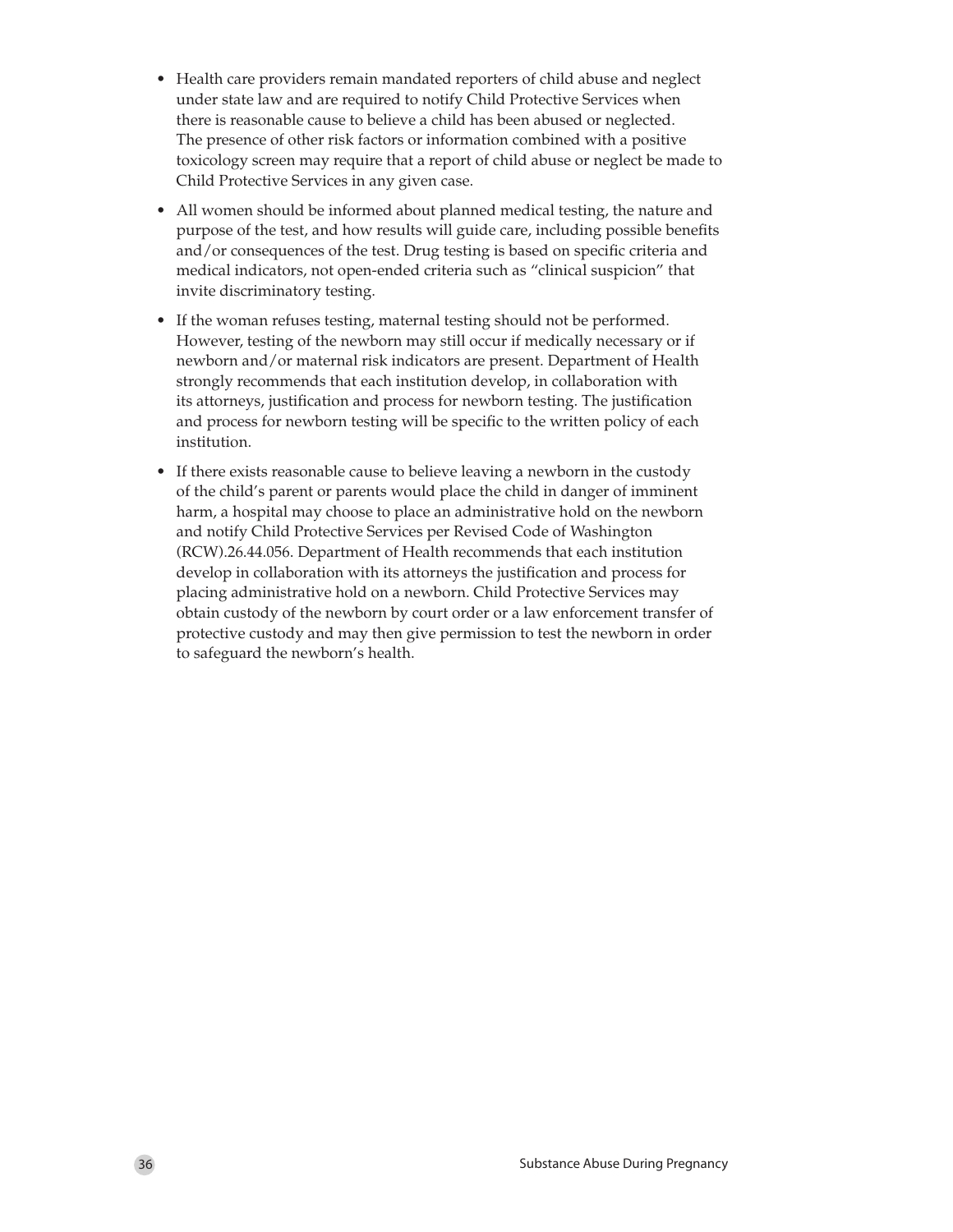## **Table of Contents**

| Sample Parent Letter: Information for parents of newborn placed on administrative hold  47 |  |
|--------------------------------------------------------------------------------------------|--|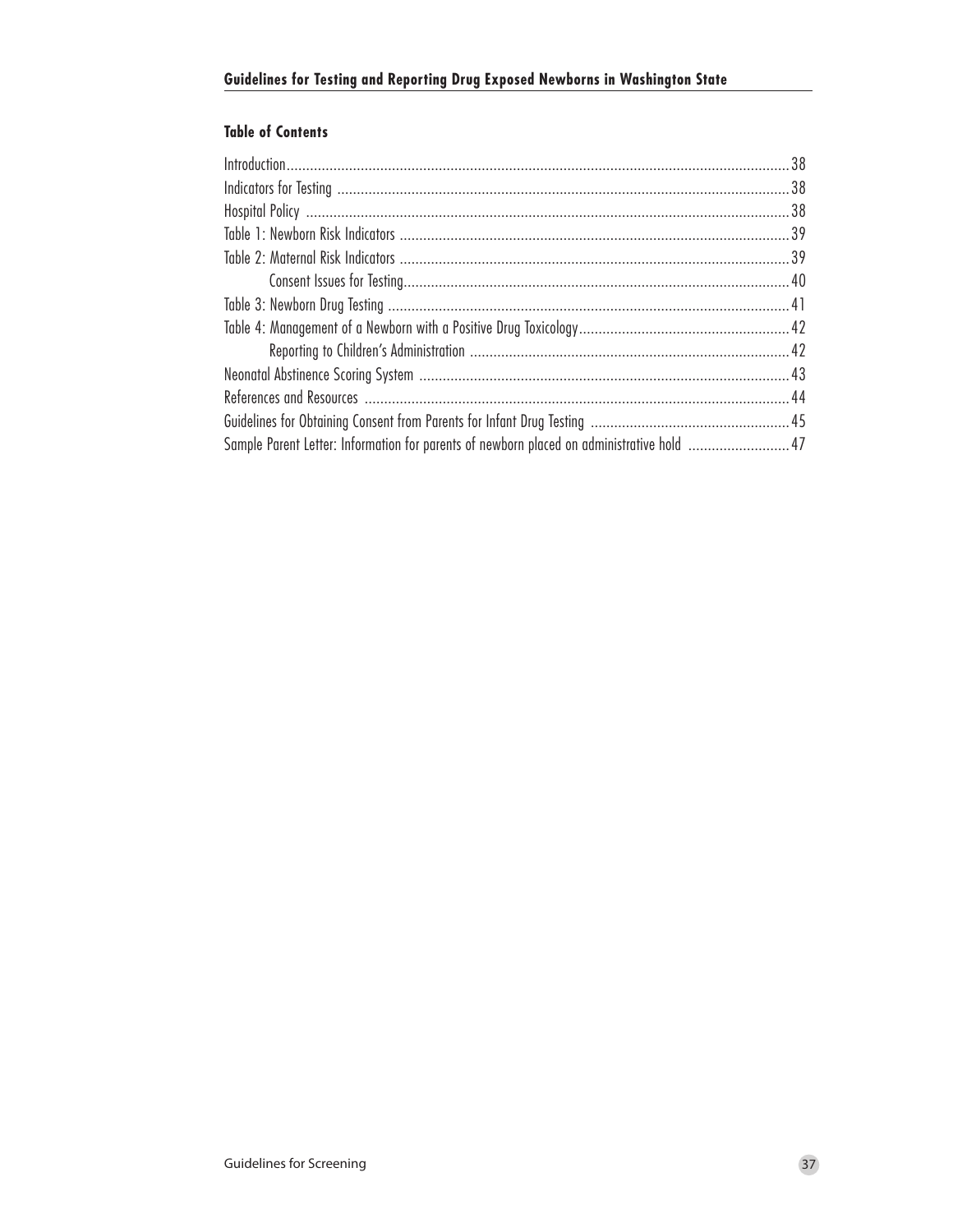#### **Introduction**

The purpose of this document is to provide consistent guidance to health care professionals and hospitals about to maternal screening\* and testing\*\* and reporting drug-exposed newborns born in Washington State hospitals.

This document is a collaborative effort between the Department of Health and Department of Social and Health Services, two separate agencies. The Washington State Department of Health is responsible for preserving public health, monitoring health care costs, maintaining minimal standards for quality health care delivery, and planning activities related to the health of Washington citizens. The Washington State Department of Social and Health Service is the state umbrella social service agency. Its mission is to improve the quality of life for individuals and families in need by helping people achieve safe and self-sufficient, healthy and secure lives.

#### **Indicators for Testing**

Maternal drug testing is based on specific criteria and medical indicators, not open-ended criteria such as "clinical suspicion" that invite discriminatory testing. Evidence-based risk indicators should also be used as a guide for performing drug toxicologies on newborns. Due to the limited time window for detection of drugs, difficulties in collecting specimens, as well as costs incurred for testing, all newborns with evidence of newborn risk indicators (Table 1) and/or maternal risk indicators (Table 2) should be tested for drug exposure, unless a different medical cause is identified. Laboratory testing of newborns should be done for the purpose of determining appropriate medical treatment. It is unnecessary to test a newborn whose mother has positive drug toxicology; her newborn is presumed to be drug exposed.

### **Hospital Policy**

Each hospital should work with risk management attorneys, nursing, social service, and medical staff to develop a defined policy for identifying intrapartum women and newborns for substance use/abuse. This policy should address specific evidencebased criteria for testing the woman and her newborn, timing of tests, test types, and consent issues. The justification and process for newborn testing will be specific to the written policy of each institution. All healthcare providers should be informed of the policy and educated in its use. Health care professionals may need additional education regarding how to approach and motivate women to make an informed choice regarding testing.

For in-depth guidance for screening, identifying, and referring women for treatment please refer to the *Substance Abuse During Pregnancy: Guidelines for Screening* best practice booklet located online at: [http://here.doh.wa.gov/materials/guidelines](http://here.doh.wa.gov/materials/guidelines-substance-abuse-pregnancy)[substance-abuse-pregnancy](http://here.doh.wa.gov/materials/guidelines-substance-abuse-pregnancy)

Another referral resource is the *Pregnant Women Chemical Dependency/Abuse Resource Guide/Matrix*: www.dshs.wa.gov/pdf/dbhr/da/PPWResourceGuide2010.pdf

Screening: methods used to identify risk of substance abuse during pregnancy and postpartum, including self-report, interview, and observation.

<sup>\*\*</sup>Testing: process of laboratory testing to determine the presence of a substance in a specimen.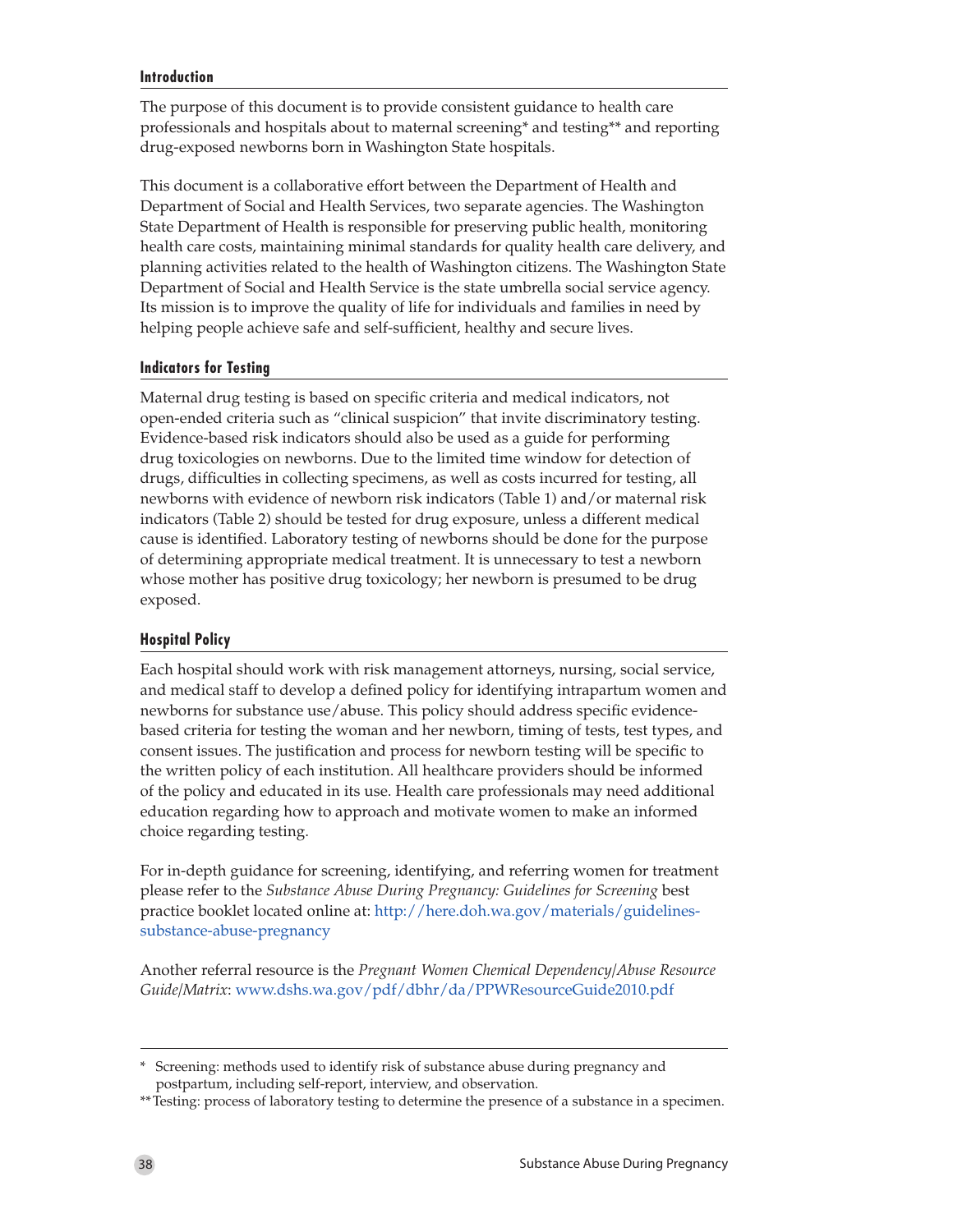#### **Table 1**

#### **Newborn Risk Indicators**

It is not necessary to test a newborn with signs of drug withdrawal whose mother has a positive drug test. This newborn may be presumed drug-exposed. This does not preclude doing a separate test of the child if medically indicated.

Newborn characteristics that may be associated with maternal drug use include: *(American College Obstetricians and Gynecologists, 2008)*

- Positive maternal toxicology screen
- Jittery with normal glucose level
- Marked irritability
- Preterm birth
- • Unexplained seizures or apneic spells
- Unexplained intrauterine growth restriction
- Neurobehavioral abnormalities
- Congenital abnormalities
- • Atypical vascular incidents
- • Myocardial infarction
- Necrotizing enterocolitis in otherwise healthy term infants
- Signs of neonatal abstinence syndrome: marked irritability, high pitched cry, feeding disorders, excessive sucking, vomiting, diarrhea, rhinorrhea, diaphoresis (Finnegan, 1986; see Appendix A):

*Note: Neonatal signs of fetal dependence may be delayed as long as 10–14 days, depending upon the half-life of the substance in question.*

Preterm infants are less likely to overtly exhibit at-risk behaviors in spite of substance exposure. Immature organ systems may modify test results.

#### **Table 2**

#### **Maternal Risk Indicators**

Maternal characteristics that suggest a need for biochemical testing of the newborn include: *(American College of Obstetricians and Gynecologists, 2008)* 

- No prenatal care
- Previous unexplained fetal demise
- • Precipitous labor
- • Abruptio placentae
- Hypertensive episodes
- Severe mood swings
- Cerebrovascular accidents
- Myocardial infarction
- Repeated spontaneous abortions

Additional characteristics that suggest methamphetamine use: *(American College Obstetricians and Gynecologists, 2011)*

- Gum or periodontal disease including broken teeth, severe decay, infections
- Significant weight loss, low BMI, malnutrition
- Psychiatric symptoms such as anxiety, panic, hallucinations and psychosis
- Skin abscesses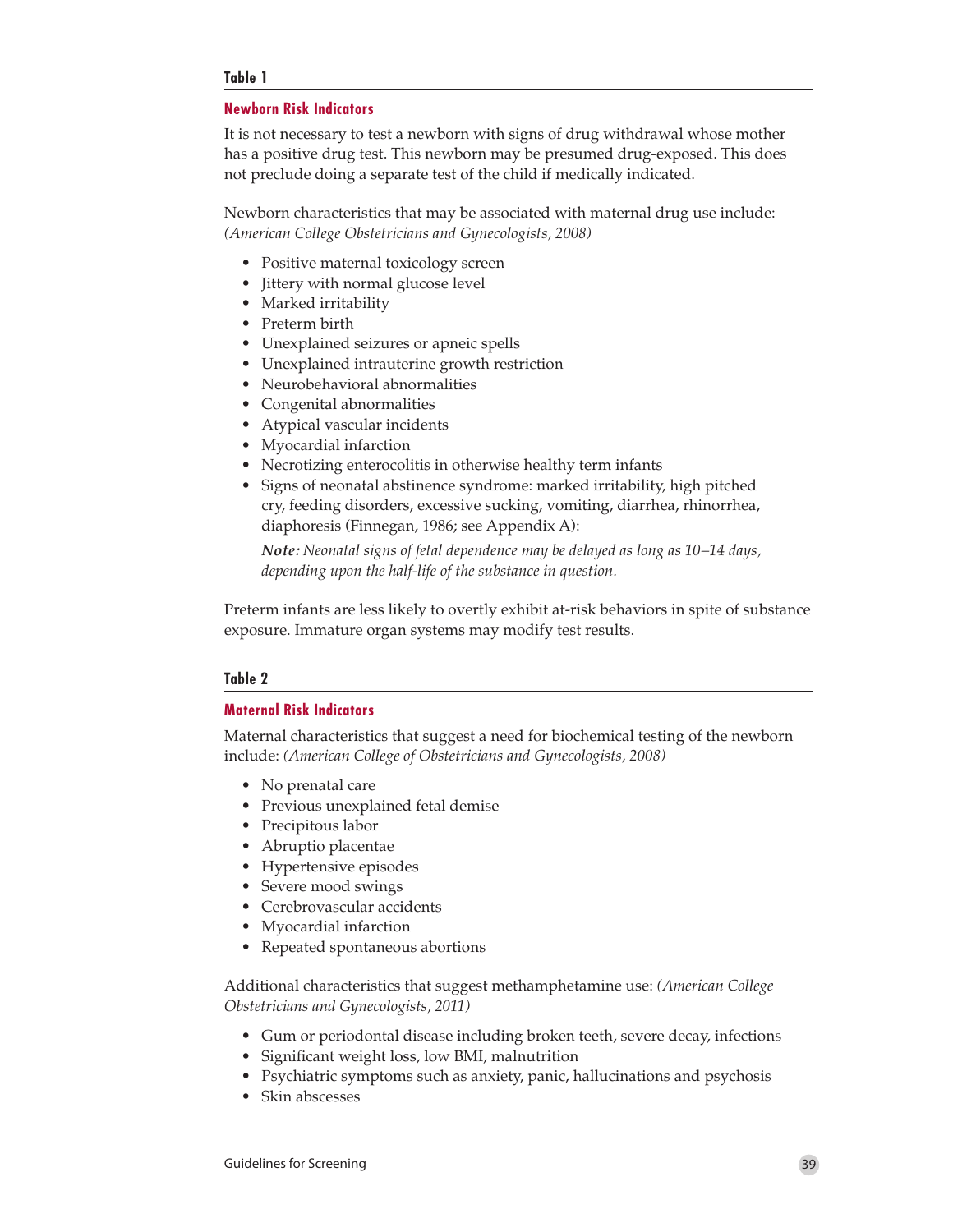#### **Consent Issues for Testing**

Controversies still exist regarding the extent to which maternal consent is required prior to toxicology testing of either the mother or the newborn. No uniform policy or state law exists regarding consent for newborn drug testing. This is a complex issue and hospitals, with advice from their risk management staff and legal counsel, should determine when it is necessary to obtain specific consent to test newborns and their mothers. A positive drug test is not in itself a diagnosis, nor does substance abuse by itself prove child neglect or inadequate parenting capacity. *(American College Obstetricians and Gynecologists, 2005)*

Refer to Substance Abuse During Pregnancy: Guidelines for Screening for a more detailed discussion of consent issues: http://here.doh.wa.gov/materials/guidelinessubstance-abuse-pregnancy

The importance of clear and honest communication with the woman regarding drug testing cannot be overstated. The health care team should act as advocate for mother and newborn. This relationship is more difficult to establish if a woman is notified of testing after the fact. Therefore, all women should be informed about planned medical testing. Explain and document the nature and purpose of the test and how results will guide management, including possible benefits and/or consequences of the test.

The rationale for testing and the parental discussion should be documented in the medical record. If the woman refuses testing, this should be documented and maternal testing should not be performed. **In Ferguson v Charleston, SC, 532 US 67 (2001) the Supreme Court ruled that testing without maternal consent for the purposes of criminal investigation violated the mother's Fourth Amendment rights.** *(Lester, 2004)*

**However, testing of the newborn may still occur if newborn and/or maternal risk indicators are present.** Department of Health strongly recommends that each institution develop, in collaboration with its attorneys, justification and process for newborn testing. If there exists reasonable cause to believe leaving a newborn in the custody of the child's parent or parents would place the child in danger of imminent harm, a hospital may choose to place an administrative hold on the newborn and notify Child Protective Services per RCW.26.44.056. Department of Health recommends that each institution develop in collaboration with its attorneys the justification and process for placing administrative hold on a newborn. Child Protective Services may obtain custody of the newborn by court order or a law enforcement transfer of protective custody and may then give permission to test the newborn in order to safeguard the newborn's health.

See Table 3 for information about newborn drug testing. The procedure for obtaining samples for testing is institution-specific. See attached policy samples for guidance.

Comprehensive guidelines for hospital care of the drug-exposed newborn are beyond the scope of this document. See Table 4 for basic information about newborn management.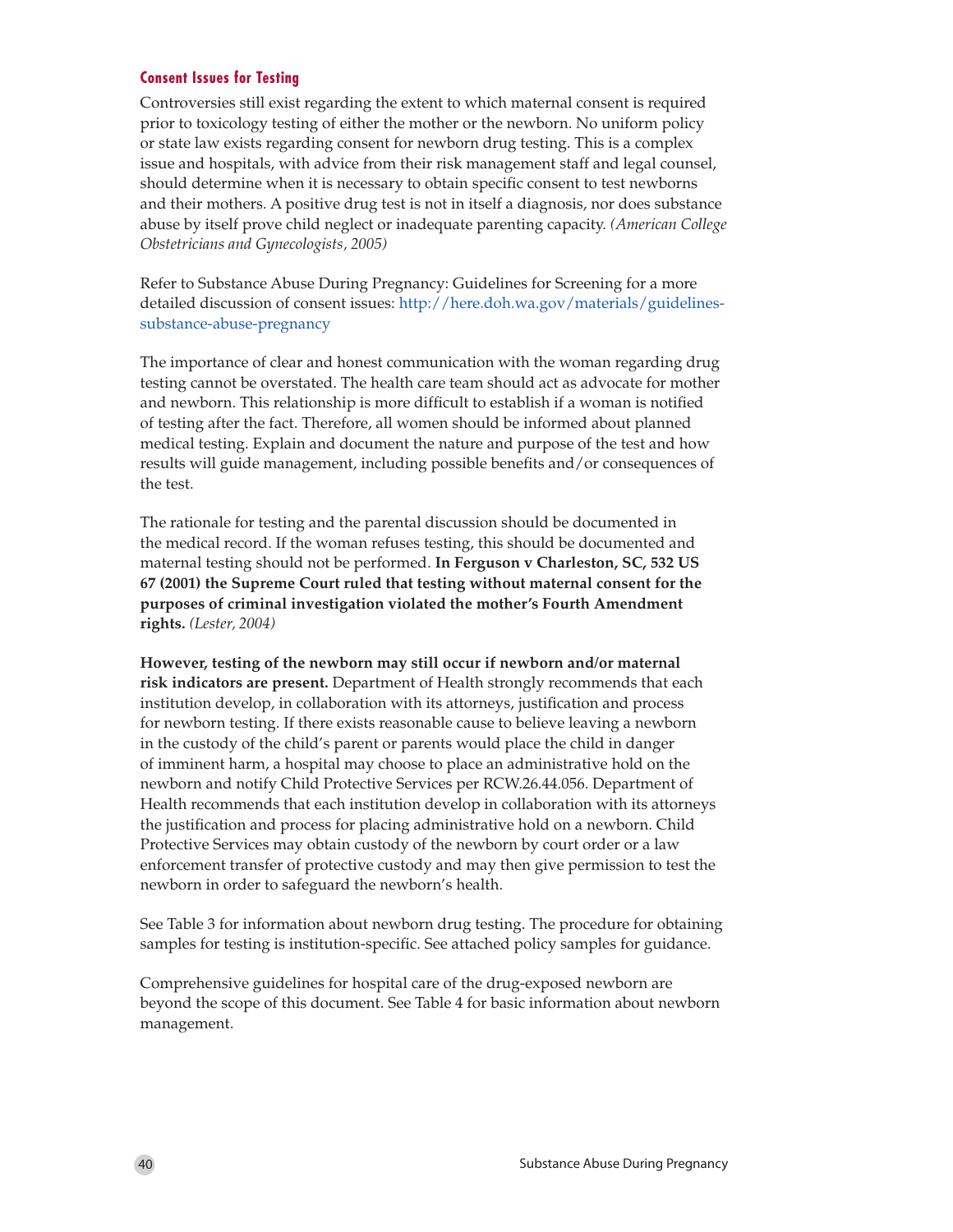### **Table 3**

### **Newborn Drug Testing**

About Newborn Urine Toxicologies:

- Correlation between maternal and newborn test results is poor, depending upon the time interval between maternal use and birth, properties of placental transfer, and time elapsed between birth and neonatal urine collection.
- The earliest urine of the newborn will contain the highest concentration of substances.
- Failure to catch the first urine decreases the likelihood of a positive test.
- Threshold values (the point at which a drug is reported to be present) have not been established for the newborn.
- Fetal effects cannot be prevented by newborn testing.
- Newborn urine reflects exposure during the preceding one to three days.
- Cocaine metabolites may be present for four to five days.
- Marijuana may be detected in newborn urine for weeks, depending on maternal usage.
- Alcohol is nearly impossible to detect in newborn urine.

#### **Other Methods of Newborn Drug Testing**

**Meconium:** Meconium in term infants reflects substance exposure during the second half of gestation; preterm infants may not be good candidates for meconium testing. The high sensitivity of meconium analysis for opiate and cocaine and the ease of collection make this test ideal for perinatal drug testing. Meconium analysis is available for mass screening with an enzyme immunoassay kit or by radioimmunoassay. Cost of analysis per specimen approximates the cost of urine toxicology. *(J Pediatrics 2001; 138:344-8)*

**Breast milk:** Breast milk is not a viable alternative for drug testing.

**Hair:** Hair testing has high sensitivity for detecting perinatal use of cocaine and opiate but not for marijuana. Hair testing is restricted to a few commercial laboratories and the cost of testing is higher than for meconium. (J Pediatrics 2001; 138:344-8) Hair has a high false positive rate because of passive exposure to minute quantities of illicit substances in the environment. *(American College of Obstetricians and Gynecologists, 2008)* 

**Umbilical cord segments** may be a viable testing medium in the future, but is evolving technology at present. More information is available at www.usdtl.com.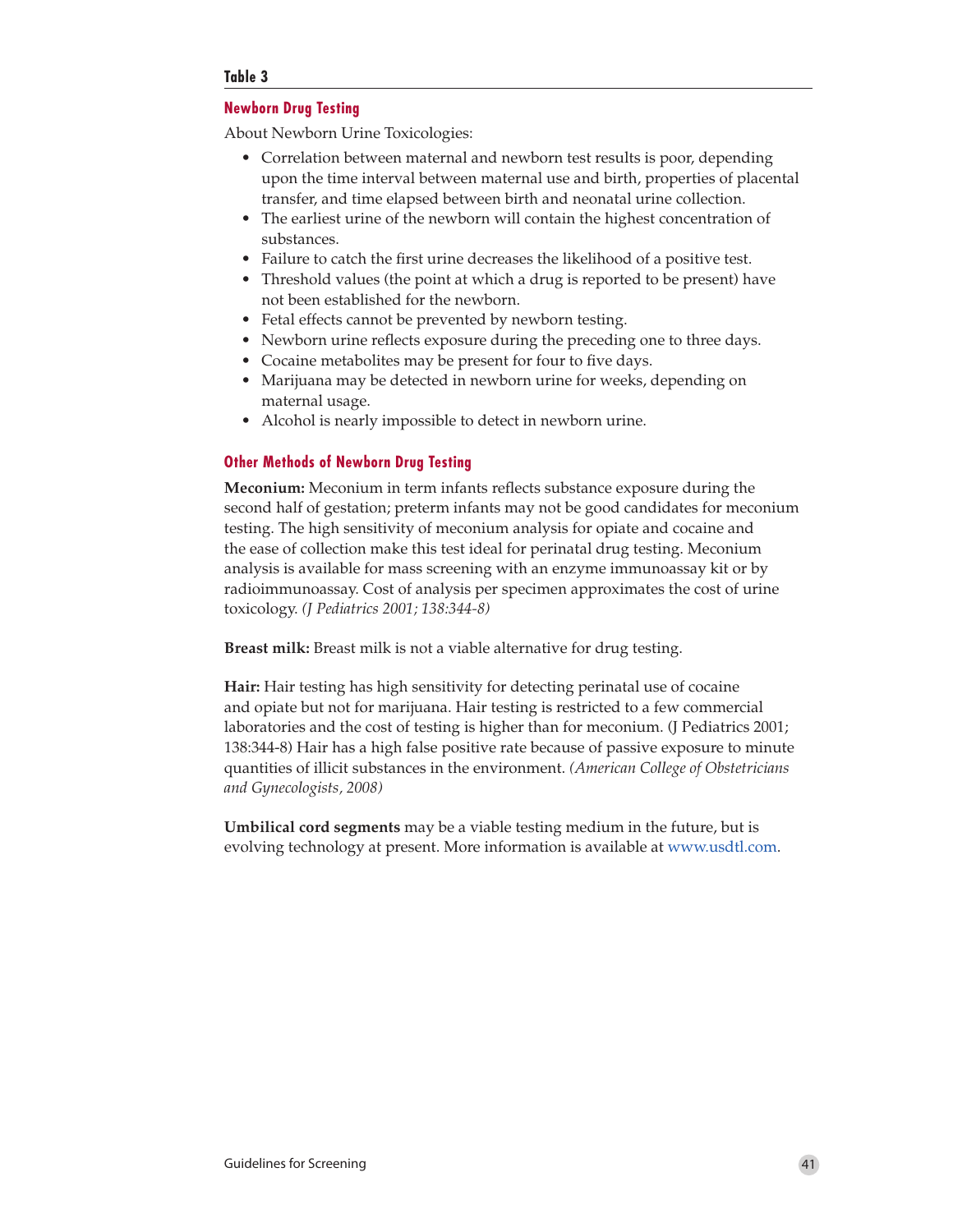#### **Table 4**

### **Management of a Newborn with a Positive Drug Toxicology**

- Confirm any positive test with gas chromatography/mass spectroscopy particularly if opiates are found.
- • Consider the fact that intrapartum drugs prescribed to control labor pain can be detected in meconium.
- Notify newborn's provider for diagnostic work-up.
- Use the Neonatal Abstinence Scoring tool to document symptoms of narcotic withdrawal. See Appendix D for sample.
- Newborn assessment should include newborn health status, maternal drug use history and current family situation. Document assessment of family interaction (or lack of interaction). Include positive observations as well as areas of concern.
- Notify social worker or other designated staff member to coordinate comprehensive drug/alcohol assessment and outside referrals, including Child Protective Services. If designated staff member is not available, reporting to Child Protective Services is the responsibility of all health care providers. Child Protective Services after hours, weekends and holidays intake telephone number is: 1-800-562-5624.

*Note: Child Protective Services may use a patient's chart as documentation in court. A release of information is not required.*

## **Reporting to Children's Administration**

Hospitals should contact their local Department of Social and Health Services Children's Services office and request an in-service on mandatory reporting and other Children's Protective Services processes. The hospital's risk management staff should attend the in-service. After the in-service, parties may have a better idea of points needing clarification. Starting at the local level is important for developing key relationships and ensuring smooth and consistent procedures. See Page 30 (in the Substance Abuse During Pregnancy: Guidelines for Screening, revised edition 2012) for Department of Social and Health Services Children's Administration Prenatal Substance Abuse Policy.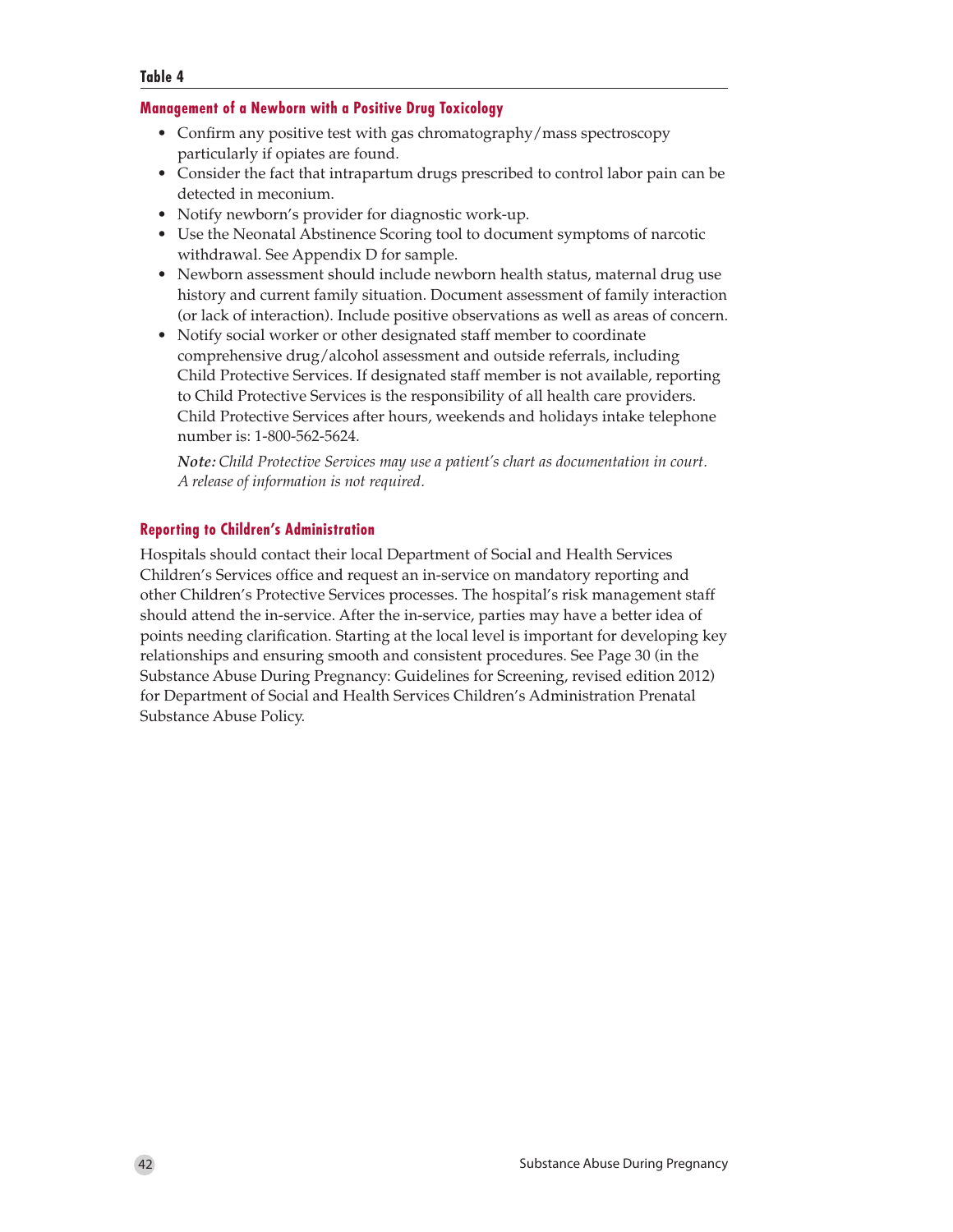## **NEONATAL ABSTINENCE SCORING SYSTEM**

| <b>Morphine Sulfate</b>           |                                                                                                    | <b>Dose</b>              |  |  |  |  |  |  |
|-----------------------------------|----------------------------------------------------------------------------------------------------|--------------------------|--|--|--|--|--|--|
| <b>System</b><br><b>Date/Time</b> | <b>Signs and Symptoms</b>                                                                          | <b>Score</b>             |  |  |  |  |  |  |
| <b>Central Nervous</b><br>System  | Crying: Excessive high pitched<br>Crying: Continuous high pitched                                  | 2<br>3                   |  |  |  |  |  |  |
| Disturbance                       | Sleeps <1 hour<br>Sleeps <2 hours after feeding<br>Sleeps <3 hours after feeding                   | 3<br>$\overline{2}$<br>1 |  |  |  |  |  |  |
|                                   | Hyperactive Moro reflex<br>Markedly hyperactive Moro reflex                                        | $\overline{2}$<br>3      |  |  |  |  |  |  |
|                                   | Mild tremors: Undisturbed<br>Moderate-severe tremors: Undisturbed                                  | 3<br>4                   |  |  |  |  |  |  |
|                                   | Mild tremors: Disturbed<br>Moderate-severe tremors: Disturbed                                      | 1<br>$\overline{2}$      |  |  |  |  |  |  |
|                                   | Increased muscle tone                                                                              | $\overline{2}$           |  |  |  |  |  |  |
|                                   | Excoriation (specify area)                                                                         | 1                        |  |  |  |  |  |  |
|                                   | Myoclonic Jerks                                                                                    | 3                        |  |  |  |  |  |  |
|                                   | Generalized convulsions                                                                            | 5                        |  |  |  |  |  |  |
| Metabolic,                        | Sweating                                                                                           | 1                        |  |  |  |  |  |  |
| Vasomotor,<br>and Respiratory     | Fever $37.2 - 38.3$ °C (99 - 101°F)<br>Fever >101°F (>38.4°C)                                      | 1<br>2                   |  |  |  |  |  |  |
| <b>Disturbances</b>               | Frequent yawning (>3)*                                                                             | 1                        |  |  |  |  |  |  |
|                                   | Mottling                                                                                           | 1                        |  |  |  |  |  |  |
|                                   | Nasal stuffiness                                                                                   | 1                        |  |  |  |  |  |  |
|                                   | Sneezing (>3)*                                                                                     | $\mathbf{1}$             |  |  |  |  |  |  |
|                                   | Nasal flaring                                                                                      | $\overline{2}$           |  |  |  |  |  |  |
|                                   | Respiratory rate (>60/min.)<br>Respiratory rate (>60/min. with retractions)                        | 1<br>$\overline{2}$      |  |  |  |  |  |  |
| Gastrointestinal                  | Excessive sucking                                                                                  | 1                        |  |  |  |  |  |  |
| <b>Disturbances</b>               | Poor feeding                                                                                       | $\overline{2}$           |  |  |  |  |  |  |
|                                   | Regurgitation<br>) more than or equal to two<br>Projectile vomiting) times during or after feeding | $\overline{2}$<br>3      |  |  |  |  |  |  |
|                                   | Loose stools<br>Watery stools                                                                      | $\overline{2}$<br>3      |  |  |  |  |  |  |
|                                   | <b>Total score</b>                                                                                 |                          |  |  |  |  |  |  |
|                                   | Initials of scorer                                                                                 |                          |  |  |  |  |  |  |

\* As they have occurred in the entire scoring period (i.e., within the previous 2 or 4 hours, whatever the scoring interval is)

Adapted from Finnegan, L.P. 1986. Neonatal abstinence syndrome: assessment and pharmacotherapy. In F.F. Rubatelli and B. Granadi (ed.) Neonatal therapy: an update. Exerpta Medica, NY.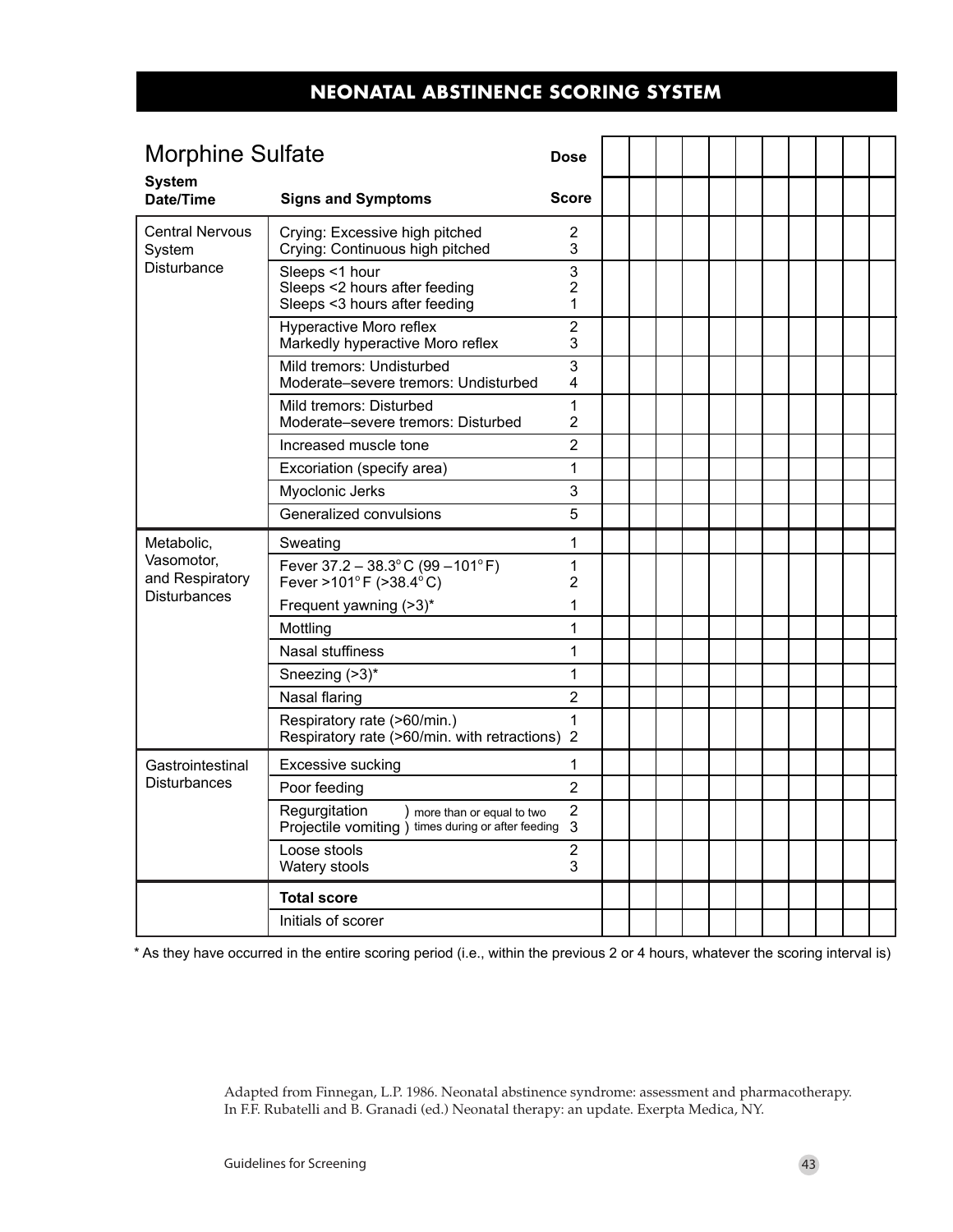#### **References and Resources**

- American Academy of Pediatrics Committee on Drugs. 1998. Neonatal Drug Withdrawal. *Pediatrics*; 101:1079-1088.
- American Academy of Pediatrics Committee on Substance Abuse. 1998. Tobacco, Alcohol and Other Drugs: The Role of the Pediatrician in Prevention and Management of Substance Abuse. *Pediatrics*; 101:125-128.
- American Academy of Pediatrics Committee on Substance Abuse. 2001. Alcohol Use and Abuse: A Pediatric Concern. *Pediatrics*; 108: 185-189.
- American Academy of Pediatrics and American College of Obstetricians and Gynecologists. 2002. *Guidelines for Perinatal Care, Fifth Edition*. Elk Grove Village IL.
- American College of Obstetricians and Gynecologists. 2008. *At-Risk Drinking and Illicit Drug Use: Ethical Issues in Obstetric and Gynecologic Practice*, ACOG Committee Opinion, Number 422.
- American College of Obstetricians and Gynecologists, 2011. *Methamphetamine Abuse in Women of Reproductive Age*, ACOG Committee Opinion, Number 479.
- American College of Obstetricians and Gynecologists. 2005. Substance Use: Obstetric and Gynecologic Implications. In *Special Issues in Women's Health*. ACOG Committee on Health Care for Underserved Women.
- Weiners and Finnegan LP (2002). Drug Withdrawal in the Neonate in *Handbook of Neonatal Intensive Care, 5th Edition*. Merenstein and Gardner, eds. CV Mosby: 163-178.
- Finnegan LP. 1986. Neonatal abstinence syndrome: assessment and pharmacotherapy. In: Rubaltelli FF, Granati B, eds. *Neonatal therapy: an update.* New York: Excerpta Medica: 122-46.
- Lester BM, et al. 2004. Substance use during pregnancy: time for policy to catch up with research. *Harm Reduction Journal*; www.harmreductionjournal.com/ content/1/1/5
- Ostrea EM, et al., 2001. Estimates of illicit drug use during pregnancy by maternal interview, hair analysis, and meconium analysis. *Journal of Pediatrics*; 138:344-8.
- Washington State Department of Health. 2009. Substance Abuse During Pregnancy: Guidelines for Screening; http://here.doh.wa.gov/materials/guidelinessubstance-abuse-pregnancy

#### **Additional Resources**

- To order or download "The Parent's Guide to Child Protective Services (CPS)": [http://www.dshs.wa.gov/ca/pubs/pubcats.asp?cat=Child\\_Abuse\\_and\\_Neglect](http://www.dshs.wa.gov/ca/pubs/pubcats.asp?cat=Child_Abuse_and_Neglect )
- Swedish Medical Center, Seattle: Center for Perinatal and Pediatric Excellence: 206-215-2073)
- Washington State Department of Health, Office of Healthy Communities: 360-236-3563
- Washington State Department of Social and Health Services Children's Administration website – video and materials for mandatory reporters: <www1.dshs.wa.gov/ca/general/index.asp>

Child Protective Services:

After hours, weekends, and holidays intake: 1-800-562-5624

Washington State Hospital Association: 206-216-2531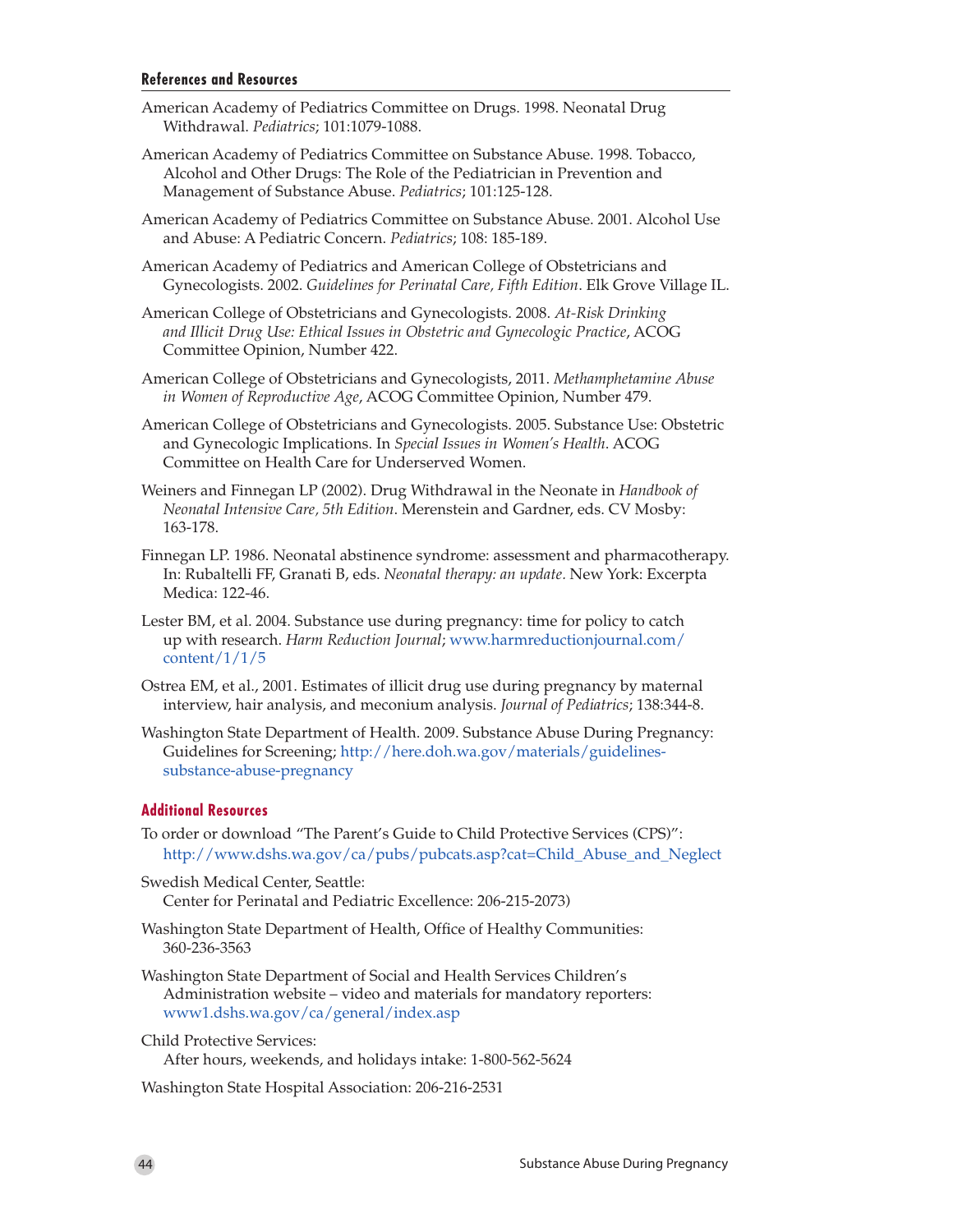### **Set the Scene**

The healthcare provider's attitudes and feelings about maternal substance use, as well as the environment in which this discussion takes place, often influences the success or failure of obtaining parental consent for infant drug testing. Often, the way the subject is approached will be the major determinant in obtaining consent.

- • Be aware of your own beliefs and values that may interfere with your ability to remain neutral and non-judgmental.
- Assess the environment for privacy and when possible, discuss the issue in a non-emergent setting.
- Attend to your non-verbal behavior including body stance, facial expression, eye contact, muscle tension, and arm and hand positioning.

#### **Introduce the Topic**

- Begin with open ended questions. Ask the mother how she is doing and what she needs.
- Reflect back to the mother what she has just stated and respond to any questions.
- Inform the mother that there is another topic you need to discuss.
- • Give reasons/describe in a non-judgmental manner why you want to test her infant for evidence of maternal drug use during pregnancy (see script below).
- If the testing is requested by Child Protective Services, inform the mother of this and bring the focus back to the health of the mother and infant.
- Ask if she has any questions; if yes, answer them to the best of your ability.
- Ask permission for consent: "Do we have your permission to test the baby?" If yes, thank the mother for her cooperation and reinforce that she is working in the best interest of her child.
- Review what the testing process involves for the baby.

### **If the Parent is Angry, Resistant, Agitated, and/or Defensive**

- Determine if the parent is intoxicated or has mental health issues that will interfere with her ability to comprehend.
- Stay calm.
- Do all of the steps described above: bring the focus back to the health of the infant; re-explain that her cooperation with this step shows that she is interested in the health of her baby.
- Allow more time for the parent to talk about what is happening and her concerns. Reassure as appropriate.
- Be matter of fact about the issue while remaining supportive and nonjudgmental.
- Refer to your agency's policies regarding drug testing and Child Protective Services protocols.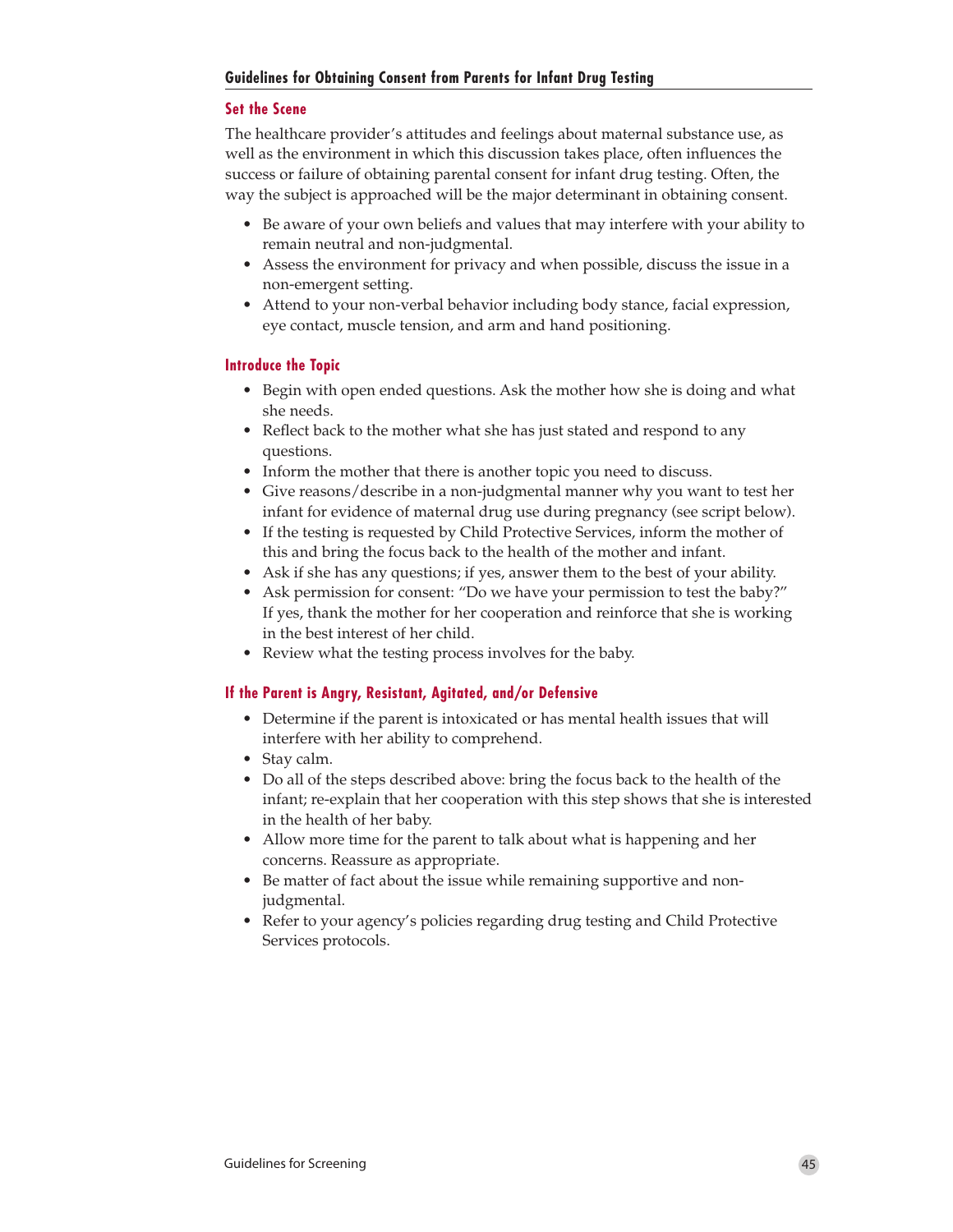#### **Sample Scenario:**

Hello Mary, how are you doing today? Do you have any questions or concerns you'd like to talk about?

#### *(Patient responds and her questions concerns are addressed.)*

Those are good questions, Mary. Now, I have something else to discuss with you that will help us provide the best care for your baby. This may be uncomfortable to discuss but it is very important.

#### *(Give patient time to respond.)*

There is some concern about your drug use during this pregnancy and the impact it has had or may have on your baby. I know you want the best for your baby and wouldn't purposefully do anything to hurt her. When a woman uses drugs when she is pregnant or breastfeeding, there is a risk to the baby's health. We would like to get your permission to test your baby for drugs so we can give her the best medical care. Will you sign a consent form to test your baby?

#### **If parent responds "Yes":**

I know this is scary but it's the best decision for your baby. Here is the consent form. Is there anything you'd like me to know or do you have any questions?

*(Patient Response)*

Okay, do you want to hear how this done and what you may be asked to do?

#### **If parent responds "No":**

*(Use the same steps as above until the patient refuses.)* 

I can't imagine how scary this sounds to you and I hope we can come to an agreement about you consenting but if we can't I am still required to do what I think is needed to make sure your baby is given appropriate medical care. Can we talk about this more?

*(Client nonresponsive or says "No.")*

This facility and I are required to notify Child Protective Services when there is concern about the effect a parent's drug use has on the health of an infant. What happens now is staff here will contact Child Protective Services to let them know the situation. Your baby may then be placed on an administrative hold. When Child Protective Services gains custody, Child Protective Services can then give permission to test the baby. It would be great if we get consent and test now and begin any treatment your baby may need. What do you think?

*(If the patient still refuses, follow the agency protocols and do what is necessary to keep the baby in the hospital and complete the testing after Child Protective Services has approved.)*

"OK, I hear you saying no to drug testing for your baby. I'll let the staff here know of that decision and we'll take it from here. It's important for you to know that your baby may still get tested for drugs. We would do that to protect your baby's health. We'll keep you informed about what will happen next."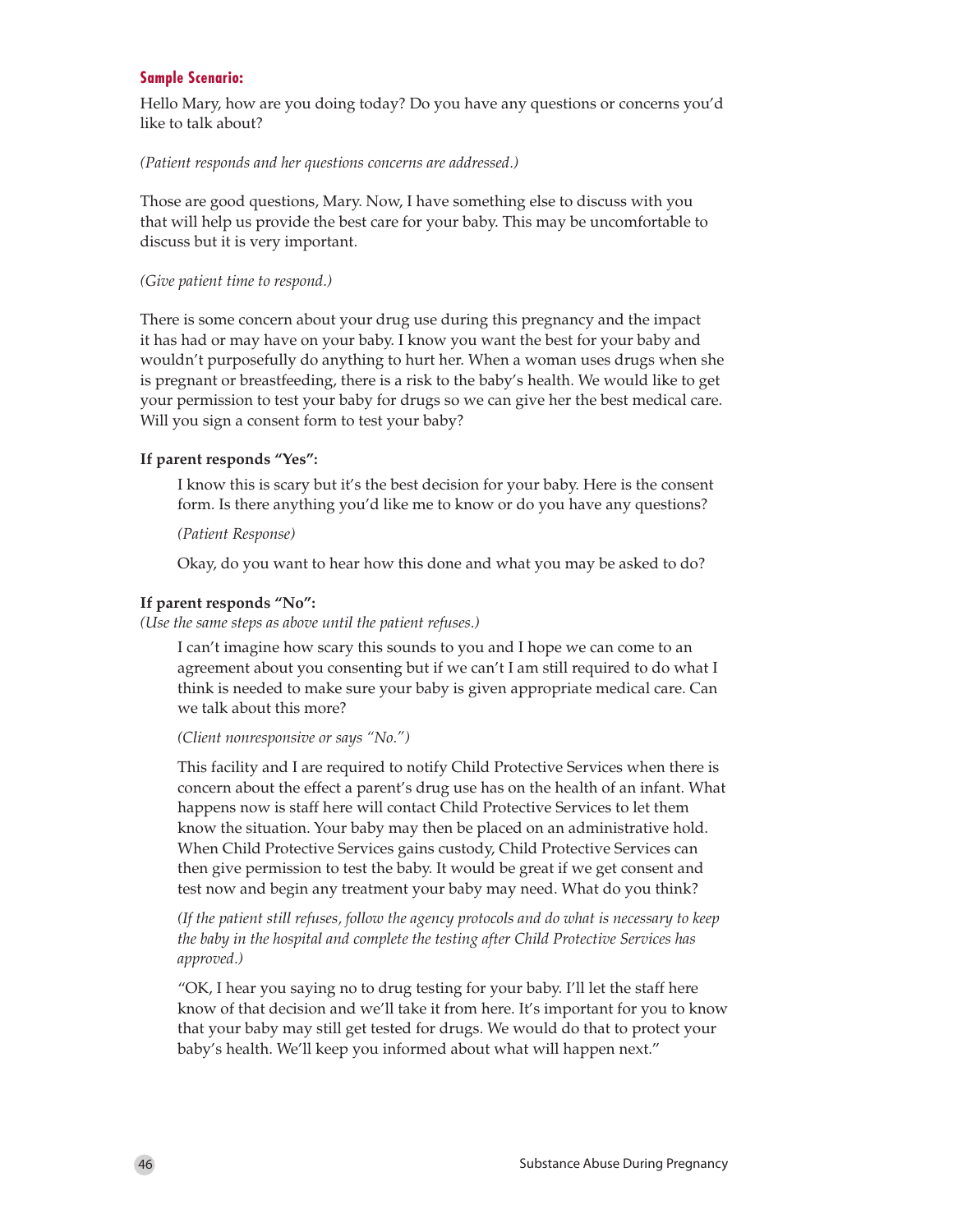#### **Sample Parent Letter**

#### **Information for parents of newborn placed on administrative hold**

#### *Hospital Letterhead*

Dear Parent:

This letter tells about what is happening to you and your newborn. People who care for you and your baby have concerns about your drug and/or alcohol use and the impact it has on your baby. For this reason, your newborn has been placed on an administrative hold at the hospital. This means that you may not leave the hospital with your baby at this time.

The enclosed purple booklet "Parent's Guide to Child Protective Services (CPS)" provides some important information that will help you through this time. Please take a few minutes to read it. You may ask your questions to the person from CPS who will come and speak with you at the hospital, or at your house if you have already left the hospital.

Each person's situation is different, and the social worker from CPS will explain what will happen next. This social worker will talk with you and develop a plan for keeping your newborn safe. This person will give you information about services for you and your new baby. This may include dates and times of appointments or meetings that you need to attend.

We know this is a difficult time. Your nurses and hospital social worker want to help you in your efforts to ensure the health and safety of your baby. Please ask questions and let your nurses and social worker know your thoughts and feelings.

We believe the best place for a new baby is with the family. We hope you will work with CPS to make a safe and healthy home for your new baby.

Sincerely,

XXXXXX

Enclosure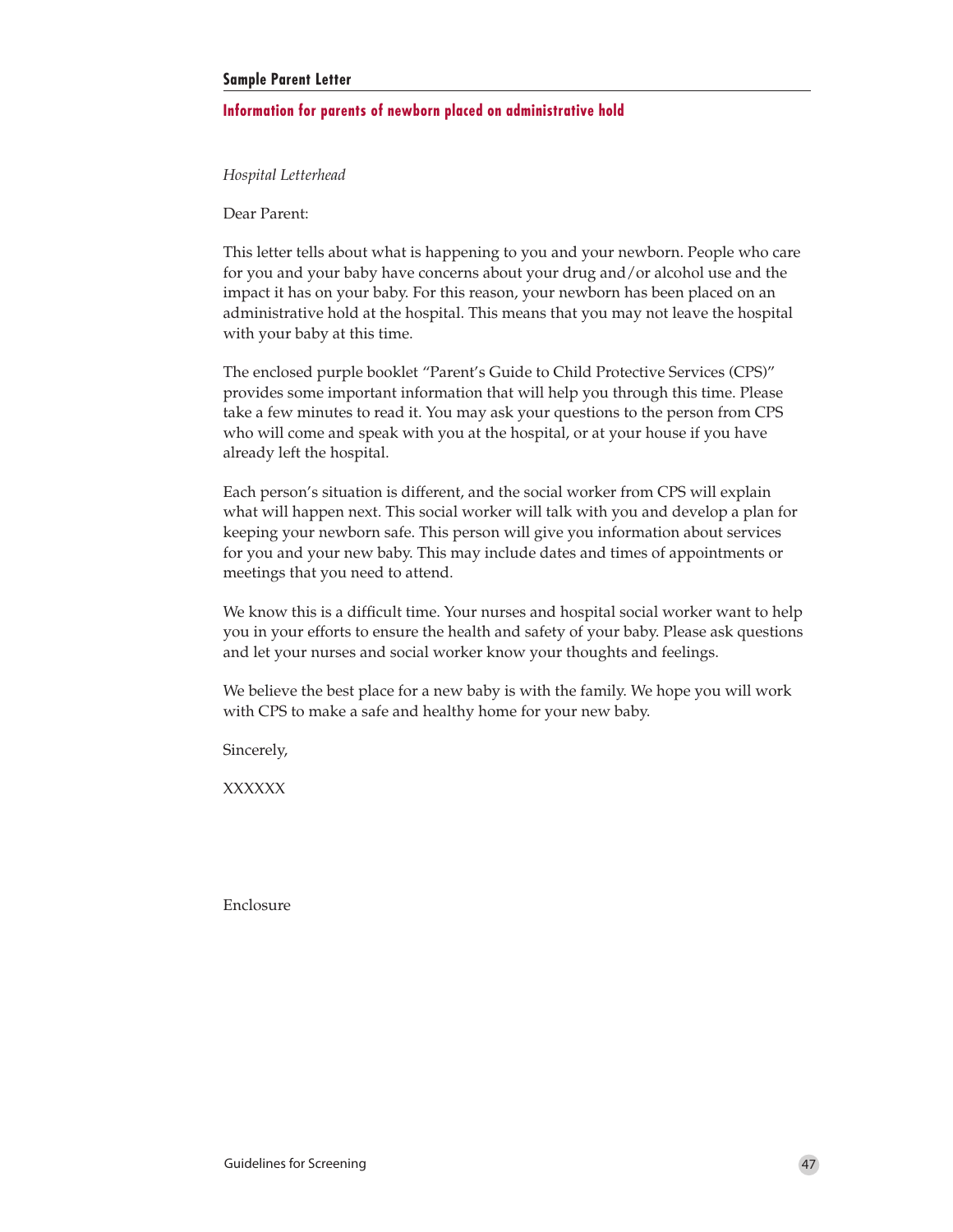## **Bibliography**

- Abdel-Latif ME, Pinner J, Clews S, Crooke F, Lui K and Oei J. (2011). Effects of Breast Milk on the Severity and Outcome of Neonatal Abstinence Syndrome Among Infants of Drug-Dependent Mothers. *Pediatrics*, 17(6), e1163-1169.
- American Academy of Pediatrics Committee on Drugs and Committee on Fetus and Newborn. 2012. Neonatal Drug Withdrawal. *Pediatrics*; published online January 30, 2012.
- American Academy of Pediatrics Committee on Substance Abuse. 2001. Alcohol Use and Abuse: A Pediatric Concern. *Pediatrics*; 108: 185-189.
- American Academy of Pediatrics and American College of Obstetricians and Gynecologists. 2002. *Guidelines for Perinatal Care, Fifth Edition*. Elk Grove Village IL.
- American College of Obstetricians and Gynecologists Committee Opinion (2010). *Smoking Cessation During Pregnancy*, Number 471.
- American College of Obstetricians and Gynecologists Committee Opinion. (2011) *Methamphetamine Abuse in Women of Reproductive Age,* Number 479.
- American College of Obstetricians and Gynecologists Committee Opinion. (2011) *Tobacco Use and Women's Health*, Number 503.
- American College of Obstetricians and Gynecologists Committee Opinion. (2011) *At-Risk Drinking and Alcohol Dependence: Obstetric and Gynecologic Implications*, Number 496.
- American College of Obstetricians and Gynecologists Committee Opinion. (2011) *Substance abuse reporting and pregnancy: the role of the obstetrician-gynecologist.* Number 274.
- American College of Obstetricians and Gynecologists. 2008. *At-Risk Drinking and Illicit Drug Use: Ethical Issues in Obstetric and Gynecologic Practice*, American College of Obstetricians and Gynecologists Committee Opinion, Number 442.
- American College of Obstetricians and Gynecologists. 2005. Substance Use: Obstetric and Gynecologic Implications. In *Special Issues in Women's Health*. American College of Obstetricians and Gynecologists Committee on Health Care for Underserved Women.
- Barry KL, Fleming MF, Manwell LB. (1997). *TREAT Yourself Well.* Wisconsin Research Network, 1-16.
- Cawthon L. (1997). *Substance Use During Pregnancy: Prevalence, Effects and Costs.* Olympia, WA: Department of Social and Health Services.
- Center for Substance Abuse Treatment. *Substance Abuse Treatment: Addressing the Specific Needs of Women.* Treatment Improvement Protocol (TIP) Series 51. HHS Publication No. (SMA) 09-4426. Rockville, MD: Substance Abuse and Mental Health Services Administration, 2009.
- Chang G. (2001) Alcohol-Screening Instruments for Pregnant Women. *Alcohol Research and Health,* 25 (3), 204-209.
- Chasnoff IJ, Neuman MA, Thornton C, and Callaghan BA. (2001). Screening for substance abuse in pregnancy: a practical approach for the primary care physician. *American Journal of Obstetrics and Gynecology,* 184(4), 752-758.
- Chasnoff IJ, et al. (2005) The 4P's Plus© Screen for Substance Use in Pregnancy: Clincial Application and Outcomes. *Journal of Perinatology*, 25:368-374.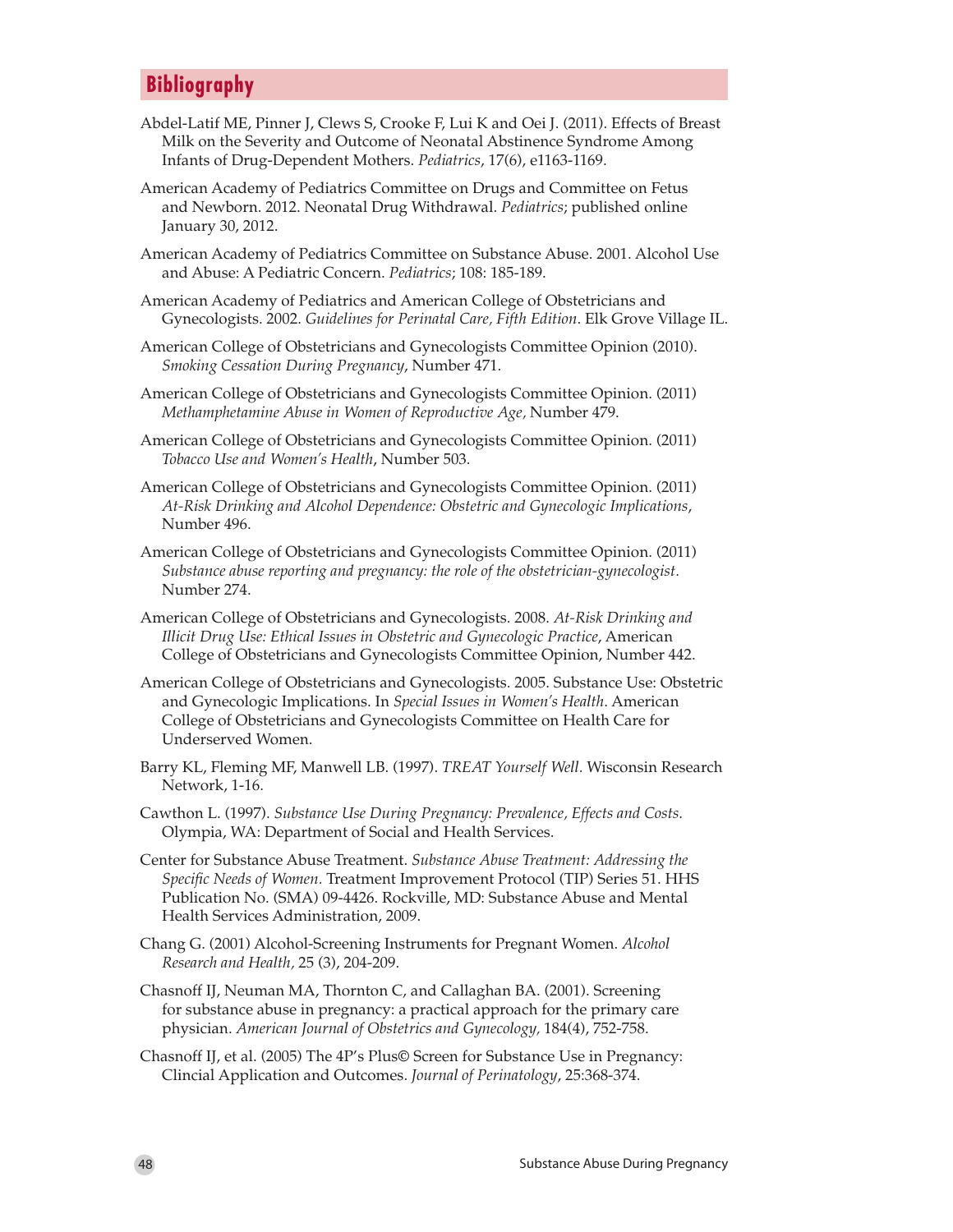- Chavkin W, Wise P, Elman D. (1998). Policies towards pregnancy and addiction, *Annals New York Academy of Sciences*, 846, 335-340.
- Compton P, Monahan G, and Simmons-Cody H. (1999). Motivational interviewing: an effective brief intervention for alcohol and drug abuse patients. *The Nurse Practitioner,* 24(11), 27-49.
- Creanga, AA, et. (2011). Maternal Drug Use and its Impact on Neonates: populationbased study in Washington State, 2000-2008, unpublished.
- Diekman S, Floyd L, Decoufle P, Schulkin J, Ebrahim S, Sokol R. (2000). A survey of obstetrician-gynecologists on their patients' alcohol use during pregnancy. Obstetrician-Gynecologist Survey, 95(5), 756-763.
- El-Mohandes A, et al. (2003). Prenatal Care Reduces the Impact of Illicit Drug Use on Perinatal Outcomes. *Journal of Perinatology 23,* 354-360.
- Ernst CC, Grant TM, Streissguth AP, Sampson PD. (1999). Intervention with highrisk alcohol- and drug-abusing mothers: II. 3-year findings from the Seattle model of paraprofessional advocacy. *Journal of Community Psychology*, 27(1), 19-38. Guidelines for Screening 47
- First Steps Plus. (1995). *Reference Guidelines: Medical Detoxification of Pregnant Women.* Yakima, WA: Department of Social and Health Services.
- Grant T, Ernst C, Streissguth A, & Stark K. (2005). Preventing alcohol and drug exposed births in Washington State: Intervention findings from three Parent-Child Assistance Program sites. *American Journal of Drug and Alcohol Abuse*, 31(3), 471-490.
- Hanna EZ, Faden VB, Dufour MC. (1994) The motivational correlates of drinking, smoking, and illicit drug use during pregnancy. *Journal of Substance Abuse,* 6, 155-167.
- Horrigan T, Schroeder A, Schaffer R. (2000). The triad of substance abuse, violence, and depression are interrelated in pregnancy. *Journal of Substance Abuse Treatment,* 18, 55-58.
- Kellogg, A, Rose, CH, Harms, RH, Watson, WJ. (2010). Current trends in narcotic use in pregnancy and neonatal outcomes. *American Journal of Obstetrics and Gynecology,*  201(3), 259.
- Lester BM, et al. 2004. Substance use during pregnancy: time for policy to catch up with research. *Harm Reduction Journal.* www.harmreductionjournal.com/ content/1/1/5
- Mitchell J (chair, consensus panel). (1993). *Pregnant, Substance-Using Women.*  Rockville, MD: US Department of Health & Human Services: Center for Substance Abuse Treatment.
- Morse B, Gehshan S, Hutchins E. (1998). *Screening for Substance Abuse During Pregnancy: Improving Care, Improving Health.* Arlington, VA: National Center for Education in Maternal and Child Health.
- Muhuri, P.K. and Gfroerer, J. C. (2009). Substance Use Among Women: Associations with Pregnancy, Parenting, and Race/Ethnicity. *Maternal Child Health*,13, 376-385.
- Ostrea EM, et al. 2001. Estimates of illicit drug use during pregnancy by maternal interview, hair analysis, and meconium analysis. *Journal of Pediatrics*;138:344-8.
- Prochaska JO, DiClemente CC, Norcross JC. (1992). In search of how people change: applications to addictive behaviors. *Am. Psychologist*, 47(9), 1102-1114.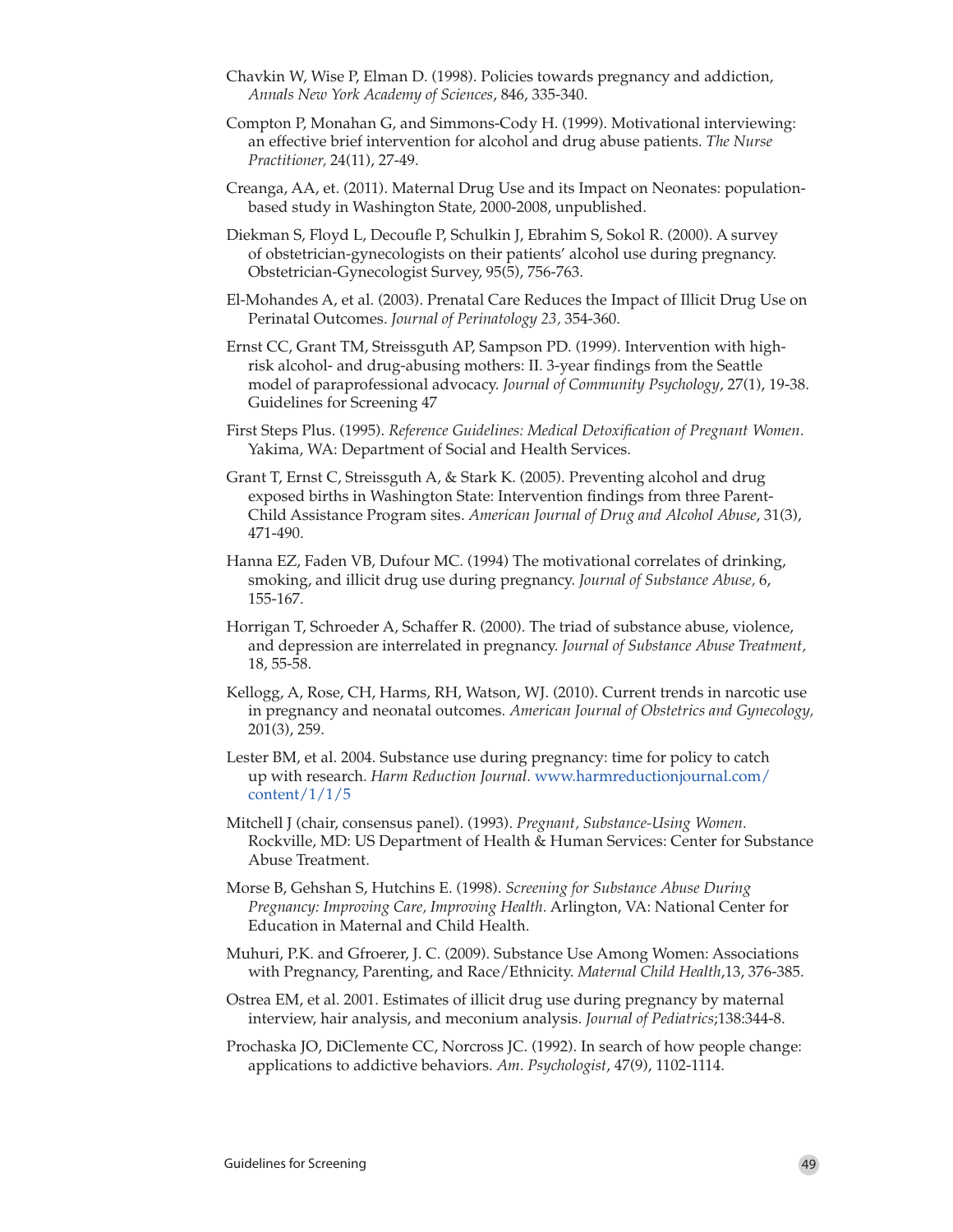- Robert S and Pies C. (2011). Complex Calculations: How Drug Use during Pregnancy Becomes a Barrier to Prenatal Care. *Maternal Child Health* 15, 333-341.
- Roberts CM and Huru-Jeter A. (2010). Women's Perspectives on Screening for Alcohol and Drug Use in Prenatal Care. *Women's Health issues,* 20,193-200.
- Schempf AH. (2007). Illicit Drug Use and Neonatal Outcomes: A Critical Review. *Obstetrical and Gynecological Survey* 62, 749-757.
- Schempf AH and Strobino D. (2008). Illicit Drug Use and Adverse Birth Outcomes: is it Drugs or Context? *Journal of Urban Health* 85, 858-872.
- U.S. Department o f Health and Human Services. (2009). Reducing Alcohol-exposed Pregnancies. A report of the National Task Force on Fetal Alcohol Syndrome and Fetal Alcohol Effect.
- Wachman EM, Byun J, and Philipp. (2010) Breastfeeding Rates Among Mothers of Infants with Neonatal Abstinence Syndrome. *Breastfeeding Medicine*. 5(4), 159-164.
- Wakefield M (ed). (2000). Smoking and pregnancy: research findings from the smokefree families program. *Tobacco Control*, supp III, vol 9, 1-94.
- Windsor R, Oncken C, Henningfield J, Hartmann K, and Edwards N. (2000). Behavioral and pharmacological treatment methods for pregnant smokers: issues for clinical practice. *Journal of American Medical Women's Association*, 55(5), 304-310.